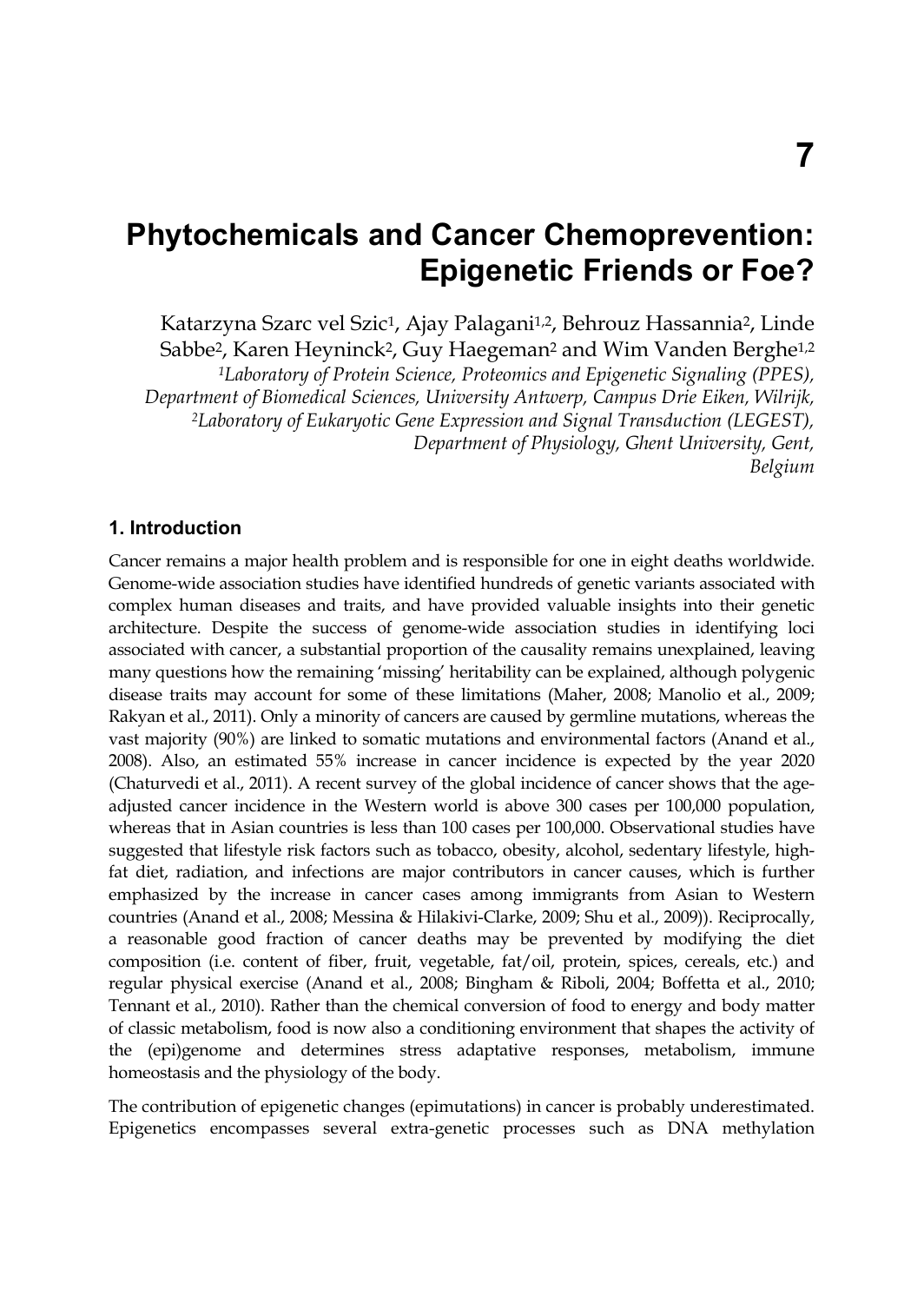(methylation of cytosines within CpG dinucleotides), histone tail modifications (including acetylation, phosphorylation, methylation, sumoylation, ribosylation and ubiquitination), noncoding RNA functions, regulation of polycomb group proteins and the epigenetic cofactor modifiers, all of which may alter gene expression but do not involve changes in the DNA sequence itself (Chi et al., 2010; Davalos & Esteller, 2010; Guil & Esteller, 2009; B. M. Lee & Mahadevan, 2009; Vanden Berghe et al., 2006b). Furthermore, many activities controlling chromatin dynamics require metabolites that shuttle between different cellular functions and pathways. One critical facet of histone and DNA modifying enzymes is that their activity also depends on intracellular levels of essential metabolites (acetyl-coA, Fe, ketoglutarate, NAD+, S-adenosylmethionine, see Figure 1) of which the concentrations are tighly linked to global cellular metabolism and energy levels (Bellet & Sassone-Corsi, 2010; Chang et al., 2010; Ladurner, 2009; Luo & Kuo, 2009; Wallace, 2010a; 2010b). Gene regulation is thus linked to the metabolic status of cells. To maintain uncontrolled cell proliferation of cancer cells, energy metabolism needs to be adjusted in order to fuel cell growth and invasion. In contrast to "healthy" cells which mainly generate energy from oxidative breakdown of pyruvate, cancer cell reprogram their glucose metabolism, limiting their energy metabolism largely to glycolysis. The fundamental difference in ratio of glycolysis to mitochondrial respiration between normal and cancerous cells is also known as the Warburg effect. As such, dynamic changes in energy levels and metabolite concentrations in the inflammatory tumor microenvironment can have significant epigenetic changes through variable activity of cofactor enzymes (Bonuccelli et al., 2010; Figueroa et al., 2010; Martinez-Outschoorn et al., 2011; Rathmell & Newgard, 2009; Teperino et al., 2010; Wellen et al., 2009).

The combinatorial nature of DNA methylation and histone modifications significantly extends the information potential of the genetic cancer code (Brower, 2011)(Figure 2). The most studied epigenetic lesion, which is DNA hypermethylation at the promoter region of many genes (Esteller, 2007; Mulero-Navarro & Esteller, 2008), is proved to be responsible for silencing of more than 600 cancer-related genes and this number is still rising. Besides effects on tumour suppressor genes, DNA methylation changes have also been detected in oncogenes as well as genes involved in the cell-cycle regulation, DNA repair, angiogenesis, metastasis and apoptosis (Herceg, 2007). Also oxidative stress (ROS, RNS) and inflammatory damage play an important role in epigenetic reprogramming of expression of cytokines, oncogenes and tumor suppressor genes, thereby setting up a ground for chronic inflammatory diseases and carcinogenesis (B. B. Aggarwal, 2009; B. B. Aggarwal & Gehlot, 2009; S. I. Grivennikov & Karin, 2010). On the other hand, global hypomethylation of the DNA is said to activate endoparasitic sequences and causes the global chromosome instability leading to various mutations and cancer progression (Esteller, 2008). Epigenetic defects in DNA methylation patterns at CpG sites (epimutations), abnormalities in histone modifications, chromatin remodelling and noncoding RNAs (microRNA, long noncoding RNA) or corrupt chromatin states of tumor suppressor genes or oncogenes recently emerged as major governing factors in tumor progression and cancer drug sensitivity (Backdahl et al., 2009; Davalos & Esteller, 2010; Esteller, 2007; 2008; Guil & Esteller, 2009; Hesson et al., 2010; Lai & Wade, 2011; Lujambio et al., 2008; Lujambio & Esteller, 2007; Vanden Berghe et al., 2006b). In addition, genetic mutations of epigenetic modifying ("writer") enzymes add another level of regulatory complexity (Chi et al., 2010; Dalgliesh et al., 2010; Delhommeau et al., 2009; Elsasser et al., 2011; Ko et al., 2010; Varela et al., 2011). Recent advances in genomic technologies have initiated large-scale studies to map cancer-associated epigenetic variation, specifically variation in DNA methylation and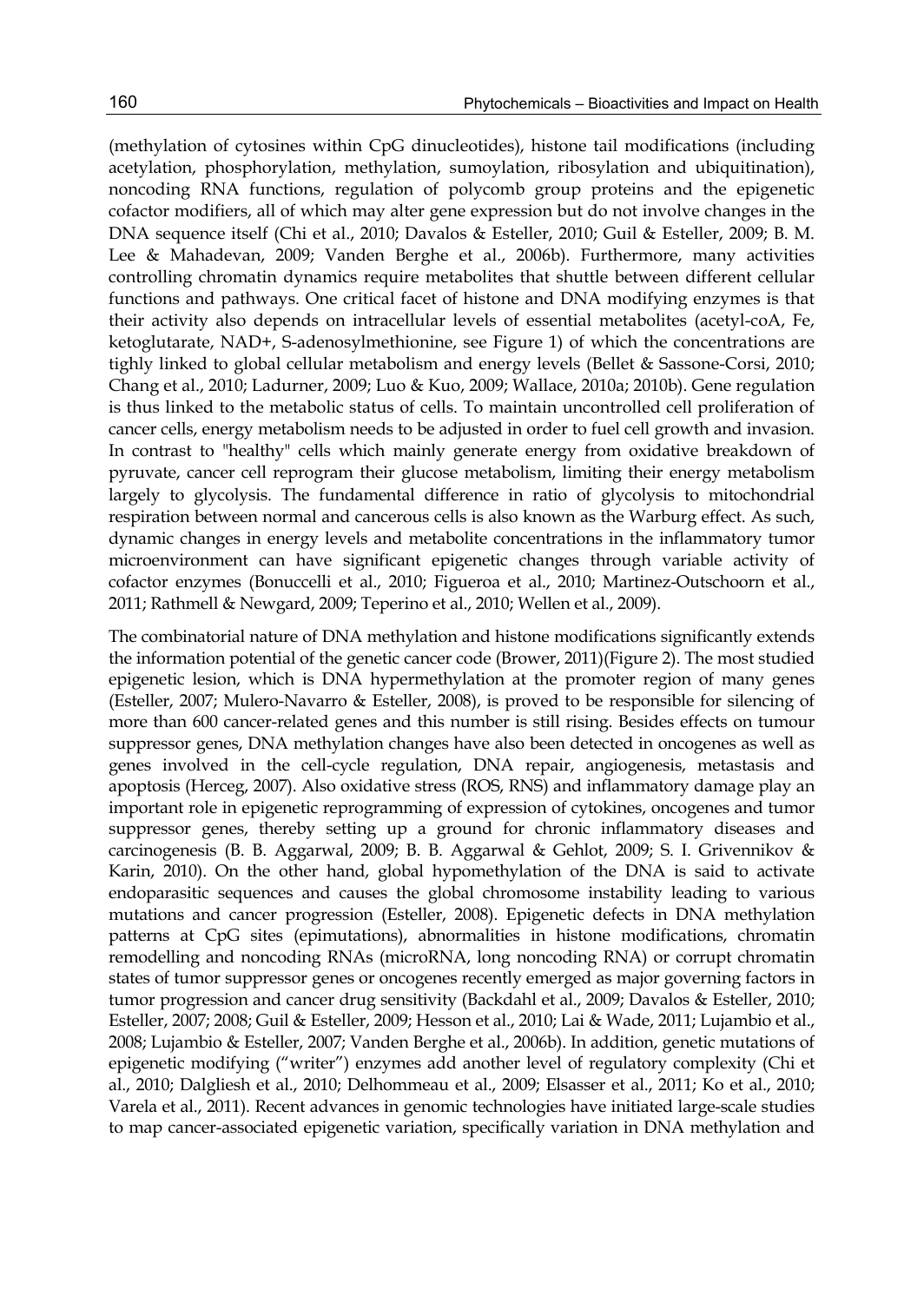chromatin states (Berdasco & Esteller, 2010; Birney et al., 2007; Brower, 2011; Ernst & Kellis, 2010; Ernst et al., 2011; Myers et al., 2011; Rakyan et al., 2011; Raney et al., 2011). Given the prevalence of reversible epigenetic abnormalities in different cancers, epigenetic therapy holds great promise for treatment. The future of specific and effective epigenetic drug design will rely on our ability in understanding epigenomic landscapes in normal and cancerous disease states (Hakim et al., 2011; Christopher A. Hamm & Costa, 2011; Gioacchino Natoli, 2010; G. Natoli et al., 2011; Tolhuis et al., 2011; B. van Steensel, 2011).



Fig. 1. Coupling of cancer metabolism, diet and epigenetics



Fig. 2. Dietary reversal of epigetic changes in cancer cells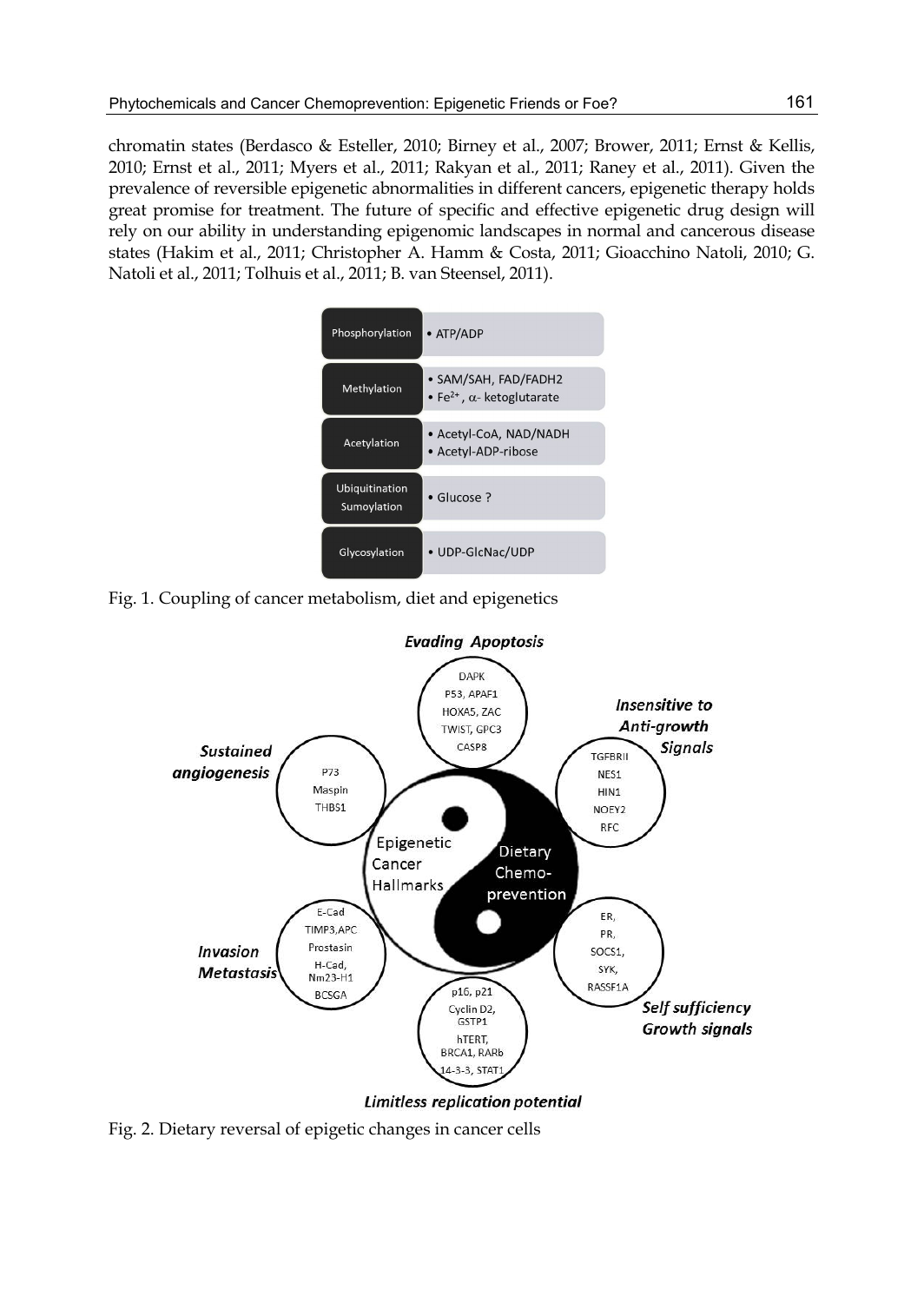Once critical facet of histone modifications is that they are elicited by specific enzymatic activities that depend on the intracellular levels of essential metabolites: these metabolites sense cellular metabolism, nutrients and energy levels in the cell.

Changes in DNA methylation have been recognized as one of the most common molecular alterations in human neoplasia and hypermethylation of gene-promoter regions is being revealed as one of the most frequent mechanisms of loss of gene function. This figure summarizes how changes in DNA-methylation (epimutations) contribute to the 6 hallmarks of a cancer cell i.e. limitless replicative potential, self-sufficiency in growth signals, insensitivity to growth-inhibitory signals, evasion of programmed cell death, sustained angiogenesis and tissue invasion and metastasis. Since epigenetic changes (epimutations) are more easily reversible (when compared with genetic mutations), this has inspired various research efforts aiming to identify dietary phytochemicals (nutri-epigenomics) which can reverse epimutations and/or prevent cancer progression.

## **2. Dietary chemoprevention of cancer-inflammation**

Cancer cells are distinguished by several distinct characteristics, such as self-sufficiency in growth signal, resistance to growth inhibition, limitless replicative potential, evasion of apoptosis, sustained angiogenesis, and tissue invasion and metastasis (Hanahan & Weinberg, 2011) (Figure 2). Tumor cells acquire these properties due to the dysregulation of multiple genes and associated cell signaling pathways, most of which are linked to inflammation. Immune cells also infiltrate in tumors, engage in an extensive and dynamic crosstalk with cancer cells (B. B. Aggarwal, 2009; S. I. Grivennikov et al., 2010a; Mantovani et al., 2008). Inflammation also affects immune surveillance and responses to therapy (D. Iliopoulos et al., 2011; M. Liu et al., 2010a; Rajasekhar et al., 2011; S. V. Sharma et al., 2010).

For that reason, rationally designed drugs that target a single gene product are unlikely to be of use in preventing or treating cancer. Moreover, targeted drugs can cause serious and even life-threatening side effects or therapy resistance (Hanahan & Weinberg, 2011). When a complex system starts to dysfunction, it is generally best to fix it early. Often, cancers have a long latency period –often 20 years or more-. By the time they are clinically detectable, the system has degenerated into a disorganized, chaotic mess at which point it may be beyond repair (Sporn, 2011). Therefore, there is an urgent need for safe and effective chemopreventive multifunctional drugs that act at entire networks in the body, rather than single targets (Deocaris et al., 2008). The basic idea of cancer chemoprevention is to arrest or reverse the progression of premalignant cells towards full malignancy using physiological mechanisms that do not kill healthy cells, but attenuate cancer-inflammation (B. B. Aggarwal & Gehlot, 2009; Anand et al., 2008; Jirtle & Skinner, 2007; Surh, 2003)(Figure 3).

The global demand for more affordable therapeutics and concerns about side effects of commonly used drugs has renewed interest in phytochemicals and traditional medicines which allow chronic use (Harvey, 2008; J. W. H. Li & Vederas, 2009; Singh, 2007). Studies on a wide spectrum of plant secondary metabolites extractable as natural products from fruits, vegetables, teas, spices, and traditional medicinal herbs have identified various bioactive plant phytochemicals that regulate multiple cancer-inflammation pathways and epigenetic cofactors, are cost effective, exhibit low toxicity, and are readily available (B. B. Aggarwal et al., 2011; Deorukhkar et al., 2007; Ki Won Lee et al., 2011; Yang & Dou, 2010). The recent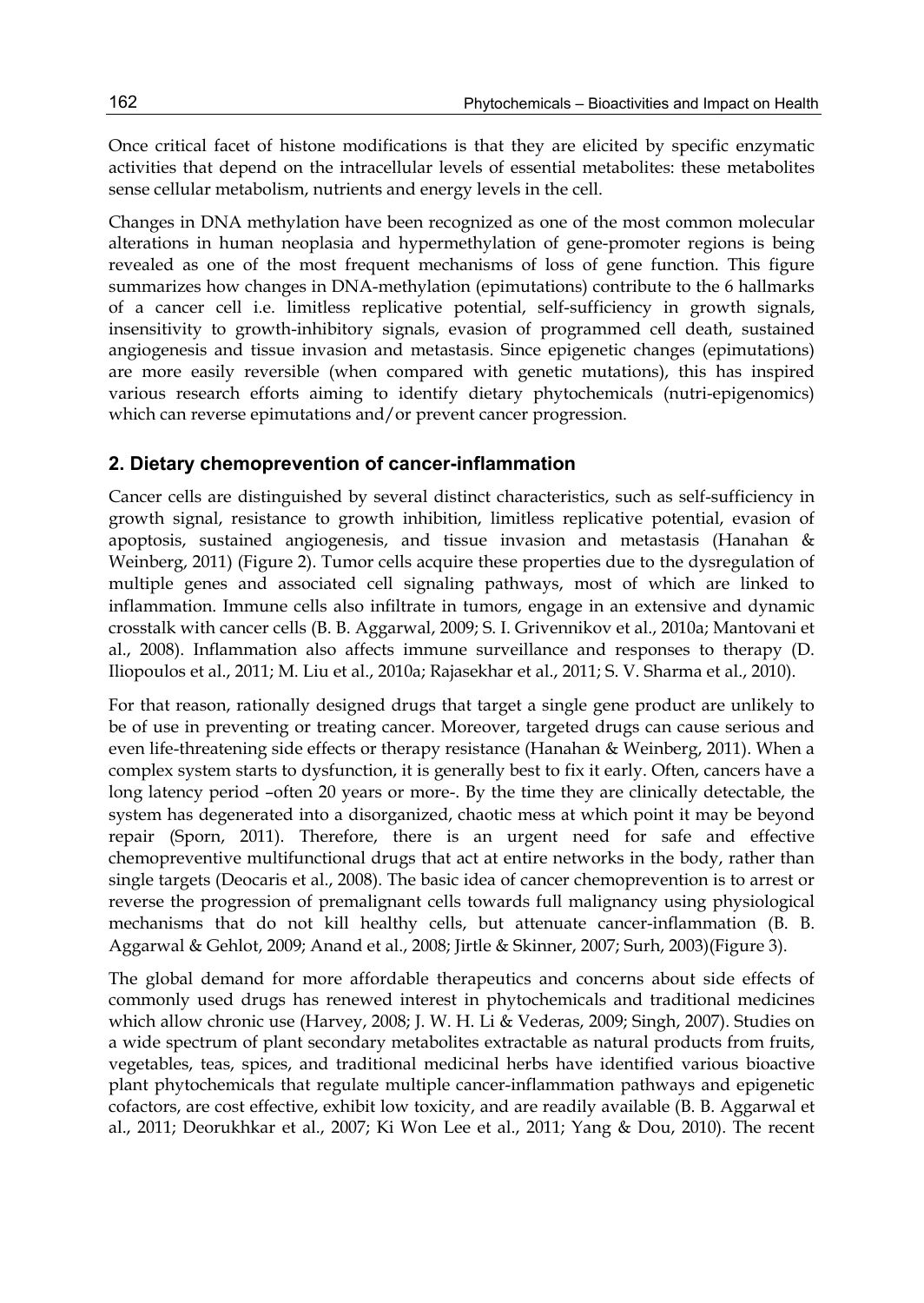advances in genomics and metabolomics have enabled biologists to better investigate the potential use of immunomodulatory natural products for treatment or control of cancerous diseases. More recently, evidence is emerging that specific combinations of phytochemicals maybe far more effective in protecting against cancer than isolated compounds (Harvey, 2008; Kok et al., 2008). The cancer preventive or protective activities of the various immunomodulatory natural products lie in their effects on cellular defenses including detoxifying and antioxidant enzyme systems, and the induction of anti-inflammatory and antitumor or antimetastasis responses, often by targeting specific key transcription factors  $(i.e.$  like nuclear factor kappa B ( $NFRB$ ), activator protein  $(AP-1)$ , signal transducers and activators of transcription (STAT3), nuclear factor erythroid 2-related factor (NRF2), peroxisome proliferator-activated receptor- γ (PPAR γ ), estrogen receptor, liver X receptor (LXR), hypoxia inducible factor-1 (HIF-1)), epigenetic cofactors and microRNAs which are involved in tumor progression (Figure 4) (Meeran et al., 2010; Parasramka et al., 2011; Szarc vel Szic et al., 2010). Typically, dysregulation of transcription factor activity is the result of numerous mechanisms, such as changes in gene expression, protein – protein interactions and post-translational modifications, leading to deregulation of gene products that are involved in both inflammation and carcinogenesis. Remarkably, "transient" inflammatory pathways can also trigger mitotic stable epigenetic switches from nontransformed to metastatic cancer cells via feedback signaling involving NFKB and Stat3 transcription factors, Lin28 and let-7 microRNAs and the cytokine IL6 in the tumor microenvironment (D. Iliopoulos et al., 2009; D. Iliopoulos et al., 2010). Furthermore, emerging data demonstrate the direct influence of certain anti-inflammatory dietary factors (for example polyphenols,



Fig. 3. Dietary chemoprevention of cancer-inflammation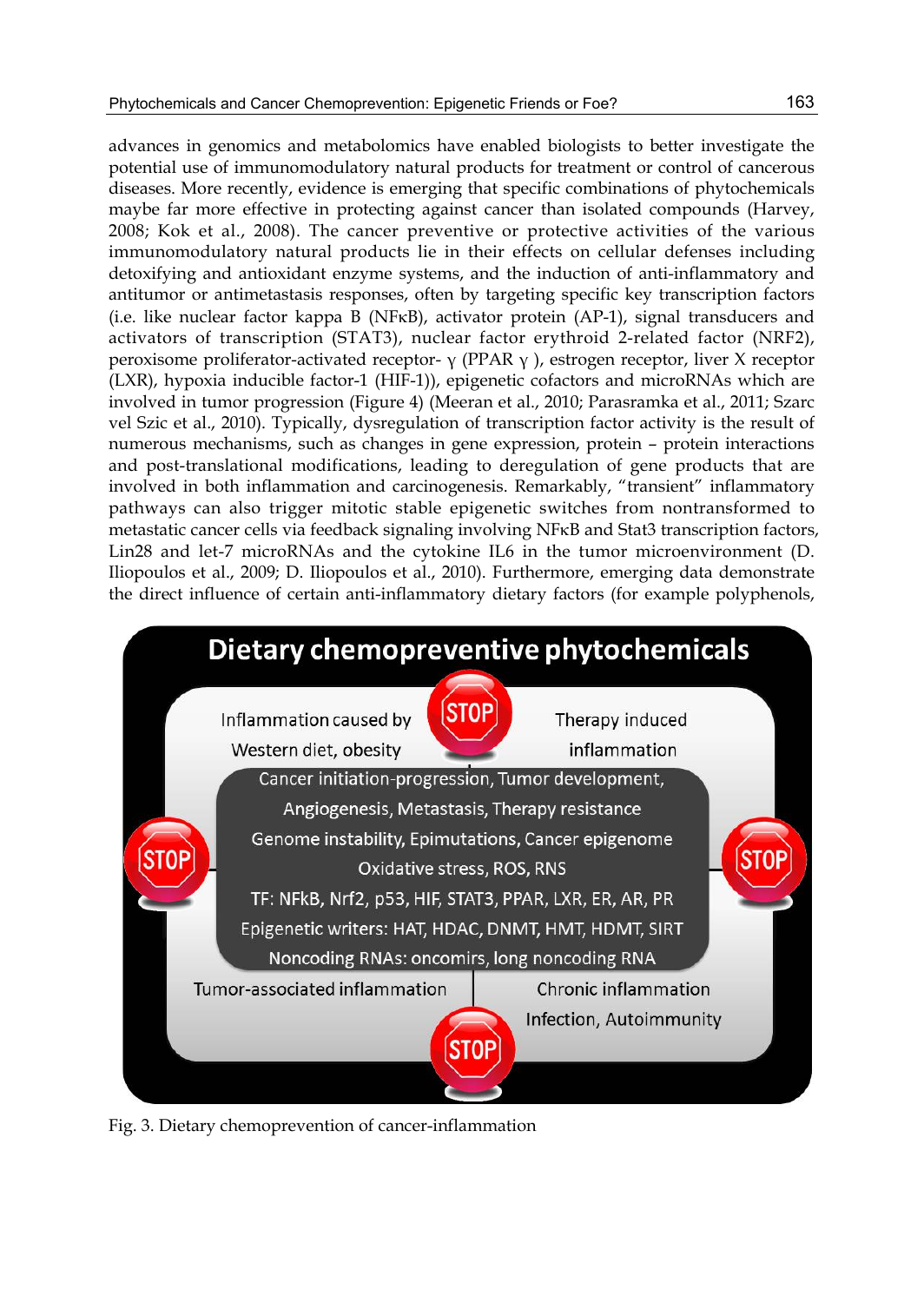isothiocyanates, epicatechins) and micronutrients (for example folic acid, selenium) on heritable gene expression, activity of the epigenetic machinery, DNA methylation or chromatin remodelling (Burdge & Lillycrop, 2010; Delage & Dashwood, 2008; Fang et al., 2007; Folmer et al., 2010; Hauser & Jung, 2008; Kirk et al., 2008; Kontogiorgis et al., 2010; Link et al., 2010; Suzuki & Miyata, 2006, Szarc vel Szic et al., 2010). Because epigenetic changes are reversible, developing drugs that control epigenetic regulation now attracts substantial research investment, including the development of functional foods or supplements as nutrition based epigenetic modulators for cancer chemoprevention (2008; Arasaradnam et al., 2008; Bingham & Riboli, 2004; Dashwood & Ho, 2007; Dashwood et al., 2006; Hurt & Farrar, 2008; Kawasaki et al., 2008; b; Parasramka et al., 2011; Szarc vel Szic et al., 2010)

The basic idea of cancer chemoprevention by dietary phytochemicals is to arrest or reverse the progression of premalignant cells towards full malignancy using physiological mechanisms by attenuating cancer-inflammation pathways. Chronic inflammation associated with infections or autoimmune disease precedes tumor development and can contribute to it through induction of oncogenic mutations, genomic instability, epimutations, changed expression of epigenetic "writer-reader-eraser" enzymes, oncomirs and long noncoding RNAs affecting early tumor promotion, and enhanced angiogenesis. Prolonged exposure to environmental irritants, Western diet or obesity can also result in low-grade chronic inflammation that precedes tumor development and contributes to it through the mechanisms mentioned above. Tumor-associated inflammation goes hand in hand with tumor development. This inflammatory response can enhance neoangiogenesis, promote tumor progression and metastatic spread, cause local immunosuppression, and further augment genomic instability. Cancer therapy can also trigger an inflammatory response by causing trauma, necrosis, and tissue injury that stimulate tumor re-emergence and resistance to therapy. However, in some cases, therapy-induced inflammation can enhance antigen presentation, leading to immune-mediated tumor eradication.

#### **3. Chromatin states and methylomes in the epigenomic landscape**

In general, DNA is wrapped around nucleosomes, which are arranged as regularly spaced beads (146 bp DNA/nucleosome) along the DNA. Typically, nucleosomes consist of a histone octamer of histones (H)2A/B, H3 and H4. The DNA bridging two adjacent nucleosomes is normally bound by the linker histone H1 and is termed linker DNA. While the core histones are bound relatively tightly to DNA, chromatin is largely maintained by the dynamic association with its architectural proteins. Before most activators of a gene access their DNA-binding sites, a transition from a condensed heterochromatin ("solenoidlike fiber") to a decondensed euchromatin ("beads on a string") structure appears to take place. Conversely, the acquisition of a more condensed heterochromatin structure is often associated with gene silencing (Chi et al., 2010). This structural restriction of silenced chromatin on gene expression can be overcome by chromatin cofactor complexes, which remodel nucleosomes along the DNA or reversibly modify (acetylation, phosphorylation, ubiquitylation, glycosylation, sumoylation) histones on lysine, arginine, serine or threonine residues of amino-terminal histone tails. Since the discovery of histone-modifying enzymes, N-terminal histone tails protruding from nucleosomes were found to be 'velcro patches' for polycomb proteins, (de)acetylases (HDAC/HAT), (de)methylases (HMT/HDMT), ubiquitin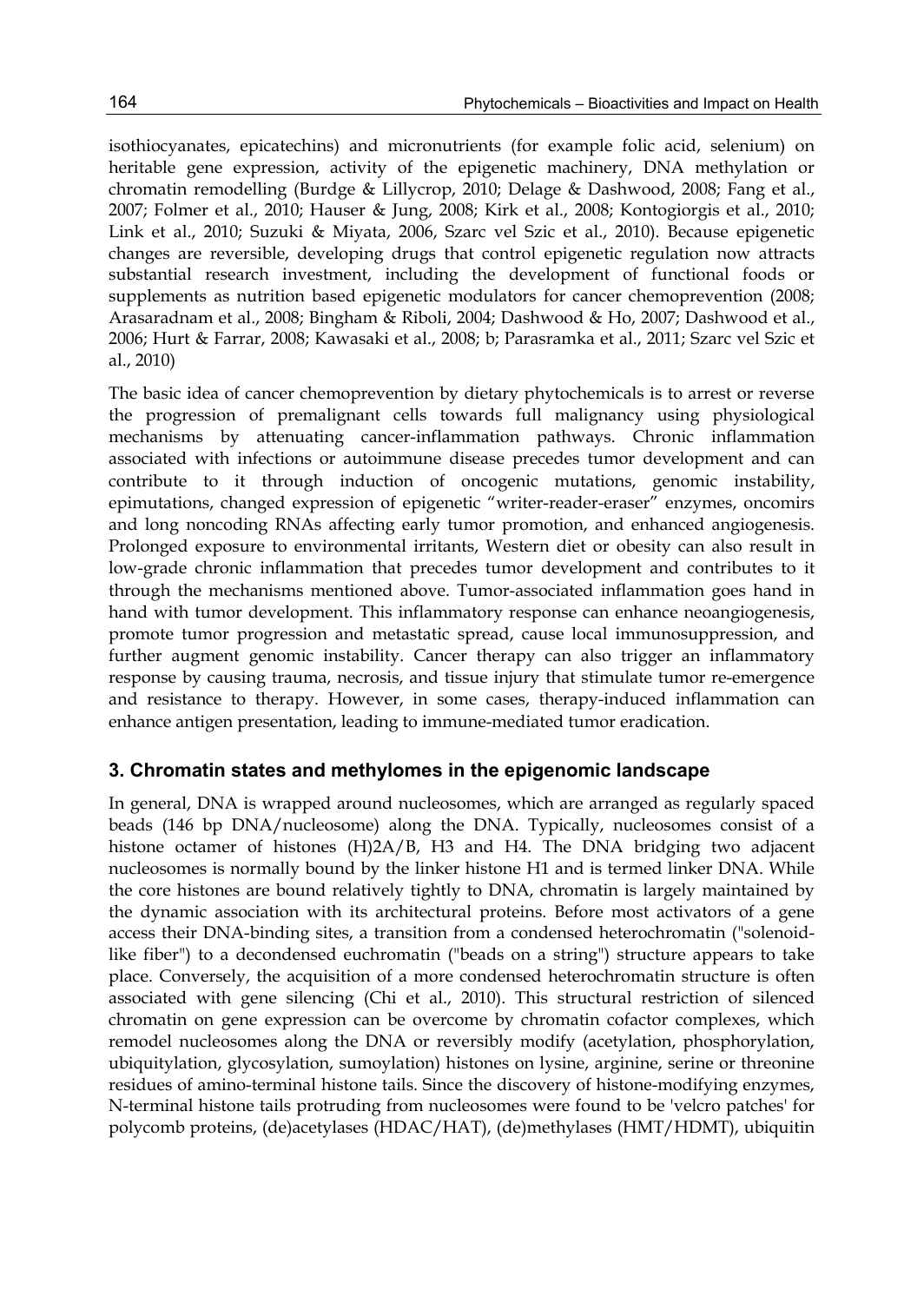ligases, small ubiquitin-related modifier (SUMO) ligases, kinases, phosphatases, ribosylases, which together establish specific chromatin states involved in transcription (Chi et al., 2010; Ernst & Kellis, 2010; Ernst et al., 2011). Specific sets of histone modifications and/or variants are associated with genes that are actively transcribed or are repressed, a phenomenon defined as the "histone code" (Chi et al., 2010). Based on coexisting histone marks and genomewide ChIP-seq data available within the ENCODE consortium, principal component analysis allowed to reduce the complexity of the histone code into 9 different chromatin states with different functional regulatory features (Ernst & Kellis, 2010; Ernst et al., 2011).

To establish specificity of epigenetic marks, histone modifying complexes have to be recruited to relevant genomic locations by DNA-binding proteins, RNAs or protein-RNA complexes that bind to their specific DNA sites as a consequence of their own binding specificities and cellular concentrations (Brenner et al., 2005; Gupta et al., 2010; Hervouet et al., 2009; Perissi et al., 2010; Vire et al., 2006). It cannot come from the enzymatic activities per se as neither DNMTs, nor enzymes which modify histones, know which part of the genome needs to be tagged. Furthermore, there is now a large body of evidence showing that modifications of the histone tails provide signals ("binary switches") that are recognized by specific binding proteins, such as chromo-, bromo- or tudor-domains which in turn can influence gene expresion and other chromatin functions (Fischle, 2008; Schreiber & Bernstein, 2002; Seet et al., 2006). The dynamic time-dependent combinations of histone modifications or threedimensional locus configuration further increase the complexity of information contained in chromatin (Bickmore et al., 2011; Chi et al., 2010; Fischle, 2008; G. Natoli, 2010; G. Natoli et al., 2011; Schreiber & Bernstein, 2002; B. van Steensel, 2011).

DNA methylation is the best known epigenetic mark (Bird, 2002; Esteller, 2007). It is catalyzed by two types of DNMTs: DNMT1 is a maintenance methyltransferase, whereas both DNMT3A and DNMT3B are *de novo* methyltransferases (P. A. Jones & Liang, 2009; Law & Jacobsen, 2010). The role of DNMT2 in DNA methylation is minor, its enzymology being largely directed to tRNA. DNA methylation is normally associated with gene inactivation and it usually occurs in CpG dinucleotides. Alternatively, DNA methylation of transcription factor binding sites which prevents binding of repressor proteins, may paradoxically induce gene activation. CpGs are normally methylated when scattered throughout the genome, but are mostly unmethylated when they are clustered as CpG islands at 5' ends of many genes. Hypermethylation of CpG-rich promoters triggers local histone code modifications resulting in a cellular camouflage mechanism that sequesters gene promoters away from transcription factors and results in stable silencing of gene expression. DNA methylation at CpG dinucleotides occurs upon transfer of S-adenosylmethionine (SAM) on cytosine by DNMTs. Whereas DNMT3A/B are responsible for DNA methylation during development (differentiation), DNMT1 is in charge of maintaining DNA methylation patterns in DNA replication during cell division. In mammalian cells, the fidelity of maintenance of methylation is 97–99.9% per mitosis, whereas *de novo* methylation is as high as 3–5% per mitosis, thus creating possibilities for epigenetic changes. DNA methylation also regulates genomic imprinting (Lees-Murdock & Walsh, 2008), X-chromosome inactivation (K. D. Robertson, 2005) and silencing of repetitive sequences (Miranda & Jones, 2007). Although in most cases DNA methylation is a stable epigenetic mark, reduced levels of methylation can also be observed during development. This net loss of methylation can either occur passively by replication in the absence of functional maintenance methylation pathways, or actively, by removing methylated cytosines. In plants active demethylation is achieved by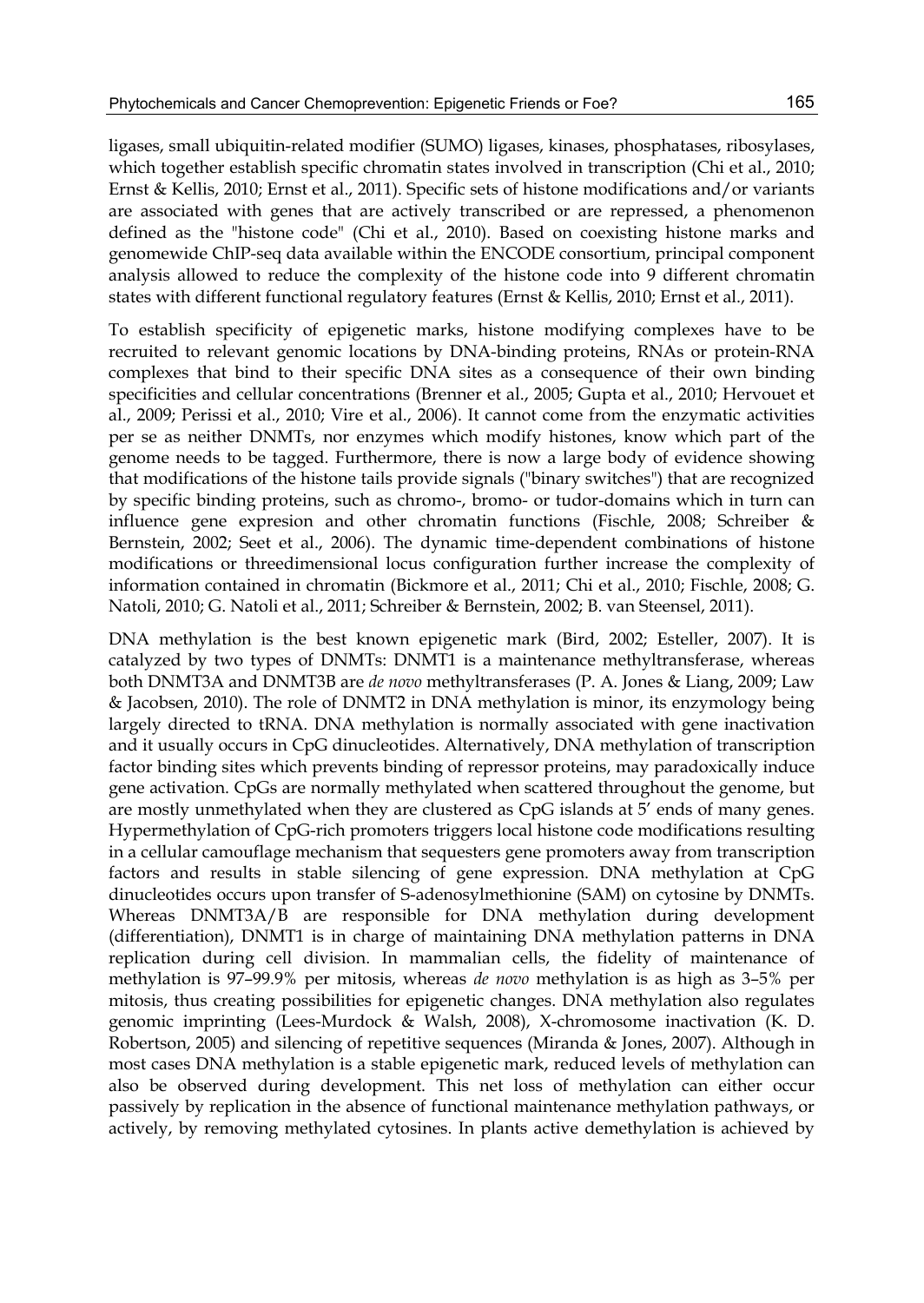DNA glycosylase activity, probably in combination with the base excision repair pathway. In mammals, coupling of 5-methylcytosine deaminase and thymine DNA glycosylase activities maybe responsible for DNA demethylation. Alternatively, a role for the 5 hydroxymethylcytosine modification in mammalian DNA demethylation has also been proposed as an intermediate in an active DNA demethylation pathway involving DNA repair and 5-hydroxymethylcytosine-specific DNA glycosylase activity (Law & Jacobsen, 2010). Of particular interest, ROS and oxidative stress may affect DNA demethylation by DNA oxidation or TET-mediated DNA hydroxymethylation (Perillo et al., 2008; Luan Wang et al., 2011).

Although DNA methylation is the best-known epigenetic mark (P. A. Jones & Liang, 2009; Lande-Diner & Cedar, 2005; Scarano et al., 2005), DNA methylation does not act alone. It occurs in the context of nucleosome positioning, DNA sequence composition and histone modifications (Chodavarapu et al., 2010; B. M. Lee & Mahadevan, 2009; Vaissiere et al., 2008). For example, high resolution DNA methylation analysis has revealed 10-base periodicities (i.e one helical turn) in the DNA methylation status of nucleosome-bound DNA and found that nucleosomal DNA was more highly methylated than flanking DNA (Chodavarapu et al., 2010). These data revealed that nucleosome positioning influences DNA methylation patterning of promoters and intron-exon boundaries throughout the genome and that DNA methyltransferases preferentially target nucleosome-bound DNA. Whether nucleosome strings provide a combinatory histone code is a matter of debate (Chi et al., 2010; Cosgrove & Wolberger, 2005; Fischle, 2008; Guil & Esteller, 2009; Jenuwein & Allis, 2001; B. M. Lee & Mahadevan, 2009; Margueron et al., 2005), but in any event, histone modifications influence gene activity and regulation. For example, acetylation of lysines is generally associated with transcriptional activation whereas lysine methylation can dictate either activation (e.g. H3K4, H3K36, H3K79) or suppression (e.g. H3K9, H3K27 or H4K20). Specific histone modifications have been shown to be associated with DNA hypermethylation of CpG islands, including deacetylation of histones H3 and H4, loss of H3K4me, and gain of H3K9me3 and H3K27me3 (R. S. Jones, 2007; A. G. Robertson et al., 2008). DNA methylation marks are recognized by DNA methyl-binding proteins (MBD) which can interact with corepressor-associated enzymes (i.e. HDACs, enhancer of zeste homologue (EZH)2, ...), thus further linking DNA methylation and chromatin regulation (Perissi et al., 2010; Perissi & Rosenfeld, 2005). Altogether, "histone code" may only become biologically meaningful at the level of domains which, upon integration of conformations of multiple nucleosomes, translates allosteric changes into specific gene (cluster) activities, in order to establish specific regulatory programs at the genome level (Chi et al., 2010; Fujioka et al., 2009; Nolis et al., 2009; Nunez et al., 2009; B. van Steensel, 2011). In analogy to allosteric control of enzymes, specific gene activity may be determined by the spatial organization (compartmentalization in discrete territories) and structural landscape (threedimensional structure) of a gene locus, by altering the higher order structure of chromatin (cis mechanism) or by generating a binding platform for effector proteins (trans mechanisms) (Lieberman-Aiden et al., 2009; Metivier et al., 2006; G. Natoli, 2010; G. Natoli et al., 2011; Nolis et al., 2009; Nunez et al., 2009; Bas van Steensel, 2011).

There is good evidence that also noncoding RNAs regulate chromatin architecture (Guil & Esteller, 2009; Gupta et al., 2010; Mattick et al., 2009a; Mattick et al., 2009b; Taft et al., 2009a; Taft et al., 2009b; Tsai et al., 2010). The term noncoding RNA (ncRNA) is commonly employed for RNA that does not encode a protein. Although it has been generally assumed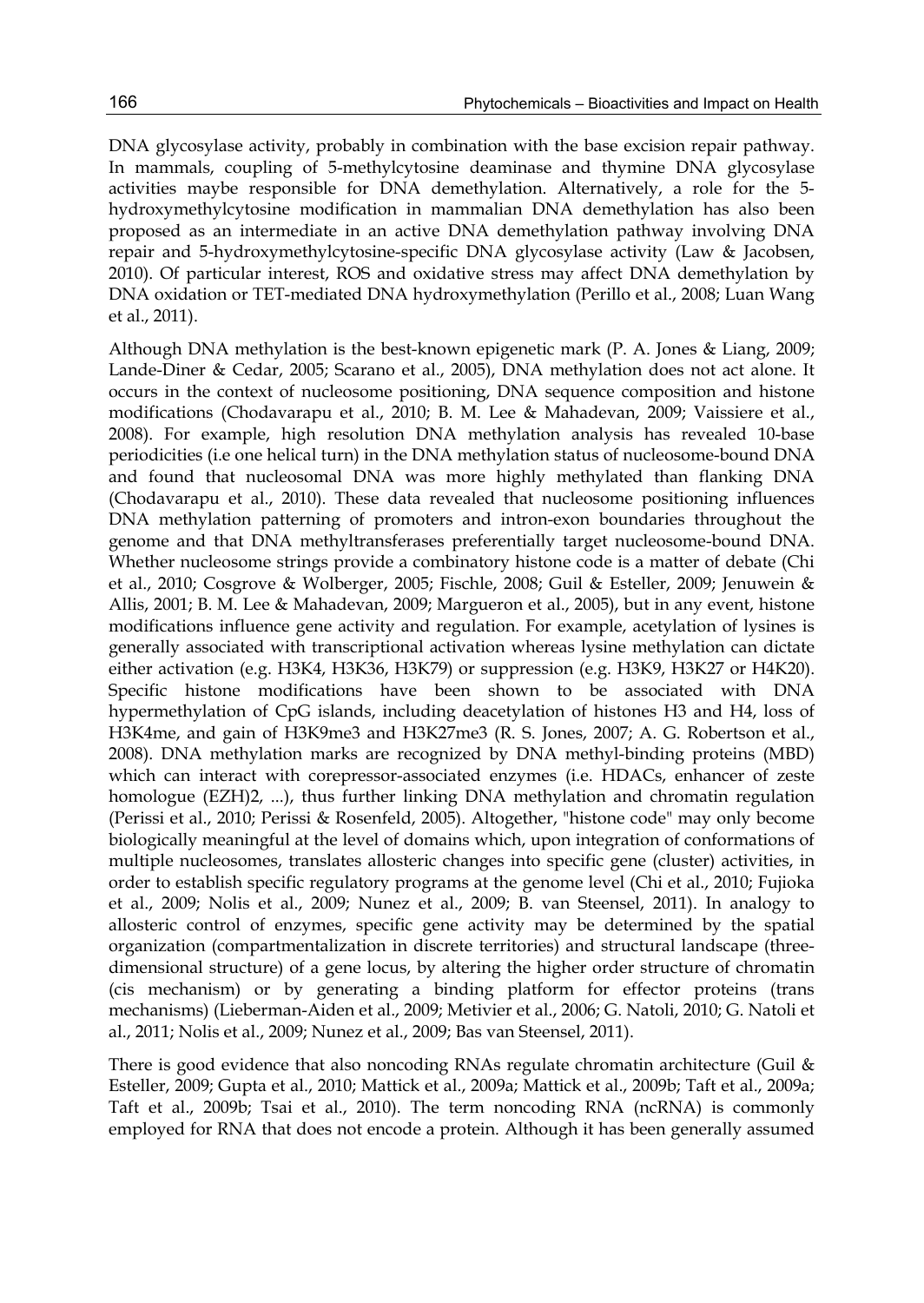that most genetic information is transacted by proteins, recent evidence suggests that the majority of the genomes of mammals and other complex organisms is in fact transcribed into ncRNAs, many of which are alternatively spliced and/or processed into smaller products. Besides tRNA and rRNA, these ncRNAs include long-noncodingRNAs (lncRNAs), microRNAs (miRNAs) and tinyRNAs (tiRNAs) as well as several other classes of, sometimes yet-to-be-discovered, small regulatory RNAs such as snoRNAs (Gupta et al., 2010; Mattick et al., 2009b; Taft et al., 2009a; Taft et al., 2009b). These RNAs (including those derived from introns) appear to comprise a hidden layer of internal signals that control various levels of gene expression in physiology and development, including chromatin architecture/epigenetic memory, transcription (enhancer function), RNA splicing, editing, translation and turnover (De Santa et al., 2010). RNA regulatory networks may determine most of our complex characteristics and play a significant role in disease (De Santa et al., 2010). For example, miRNAs can change expression levels of the epigenetic machinery (DNMT, HDAC, sirtuin (SIRT), polycomb (Pc) proteins, etc.) by posttranscriptional gene regulation involving base pairing with 3'untranslated (UTR) regions in their target mRNAs resulting in mRNA degradation or inhibition of translation (Denis et al., 2011; Guil & Esteller, 2009; Lujambio et al., 2008; Lujambio & Esteller, 2007; 2009; 'M.N. Ndlovu et al., 2011; Parasramka et al., 2011). Alternatively, long ncRNAs and tiRNAs can regulate gene expression and/or DNA methylation by promoter association (De Santa et al., 2010; Gupta et al., 2010; Taft et al., 2009a; Taft et al., 2009b; Tsai et al., 2010). DNA-methylation can thus also be RNA-directed (Denis et al., 2011; Guil & Esteller, 2009; Mahfouz; 'M.N. Ndlovu et al., 2011).

#### **4. Immunity, cancer-inflammation and the epigenomic landscape**

Pathologists have long recognized that some tumors are densely infiltrated by cell of both the innate and adaptive arms of the immune system and thereby mirror inflammatory conditions arising in non-neoplastic tissues (Hanahan & Weinberg, 2011). Originally, these immune responses were believed to eradicate tumors, which to some extent is true, although this pressure on the tumor triggers some escape programs to evade immune destruction. As such, solid tumors that do appear have somehow managed to avoid detection by the various arms of the immune system or have been able to limit the extent of immunological killling, thereby evading eradication. For example, cancer cells may paralyze infiltrating CTLs and NK cells, by secreting  $TGF\beta$  or other immunosuppressive factors. As such, immunoevasion can be considered as an emerging hallmark of carcinogenesis.

Furthermore, since 2000, various clues were reported that the tumor-associated inflammatory response had the unanticipated, paradoxical effect of enhancing tumorigenesis and progression (B. B. Aggarwal, 2009; B. B. Aggarwal & Gehlot, 2009; S.I. Grivennikov & Karin, 2010a& c; Ning Li et al., 2011; Naugler & Karin, 2008). Inflammation contributes to cancer progression by supplying bioactive molecules to its microenvironment, including growth factors that sustain proliferative signaling, survival factors that limit cell death, proangiogenic factors, extracellular matrix-modifying enzymes that facilitate angiogenesis, invasion and metastasis, and signals that trigger activation of endothelial mesenchymal transition (S.I. Grivennikov et al., 2010b). The complexity of the inflammatory response requires that its many functional programs are controlled coordinately in some situations but independently in others (Medzhitov & Horng, 2009; Pasparakis, 2009). This is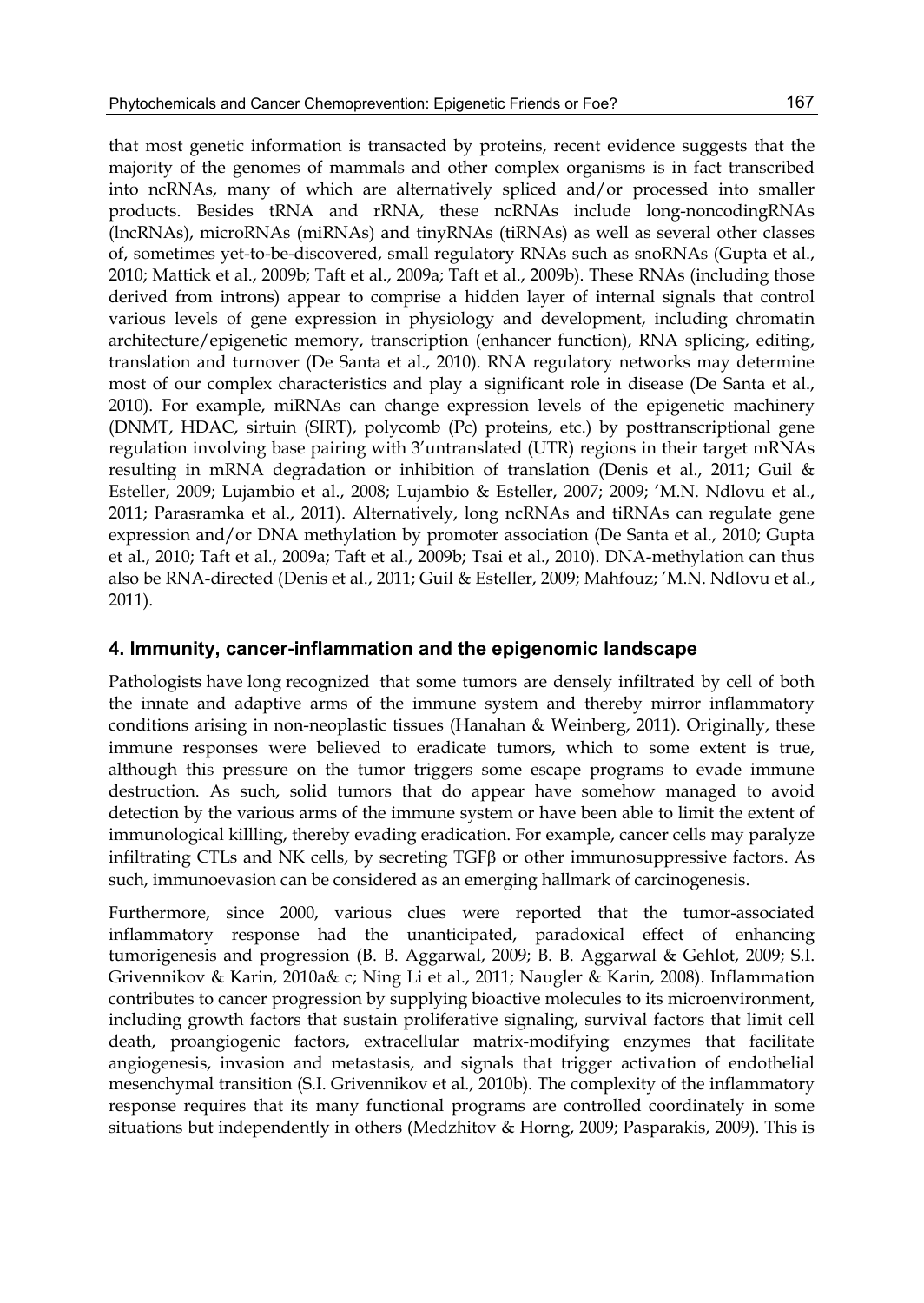achieved through multiple mechanisms that operate at different levels, including alterations in the composition of immune cells in tissues, changes in cell responsiveness to inflammatory stimuli, regulation of signaling pathways and epigenetic control of gene expression.

### **4.1 Cell specific mechanisms in the tumor microenvironment**

Today, tumors are increasingly recognized as organs which can only be understood by studying the individual specialized cell types within it as well as the tumor microenvironment. Besides cancer cells, the parenchyma and stroma of tumors contain cancer stem cells, immune cells, endothelial cells, invasive cancer cells, cancer-associated fibroblasts that collectively enable tumor growth and progression. Cell-specific mechanisms operate at the level of different cell types, and include regulation of their recruitment and activation. The most frequently found immune cells within the tumor microenvironment are tumor-associated macrophages (TAMs) and T cells and are an important source of cytokines (Balkwill et al., 2005; Balkwill & Mantovani, 2010; Mantovani et al., 2008). TAMs mostly promote tumor growth and may be obligatory for angiogenesis, invasion, and metastasis and high TAM content generally correlates with poor prognosis (B. B. Aggarwal & Gehlot, 2009; Balkwill et al., 2005; Balkwill & Mantovani, 2010; S. I. Grivennikov & Karin, 2010b). Moreover, most cancers contain an inflammatory infiltrate that is hijacked by tumor cells to promote angiogenesis, tissue invasion and cell proliferation. Also, overnutrition and obesity activate the immune system which at long-term switches to chronic inflammatory condition which is a fertile soil for cancer development (Bharat B. Aggarwal, 2010; Anand et al., 2008; Hotamisligil, 2010; Mandl et al., 2009; Olefsky, 2009; E. J. Park et al., 2010; Solinas & Karin, 2010; Zhang et al., 2008).

## **4.2 Regulation of transcription factors in cancer-related inflammation**

Production of tumor-promoting cytokines by immune/inflammatory cells that activate transcription factors in premalignant cells to induce genes that stimulate cell proliferation and survival, is a major tumor promoting mechanism. Among all the mediators and cellular effectors of inflammation, NFκB is perhaps the central transcription factor, which regulates expression of more than 400 genes (Chaturvedi et al., 2011; L. F. Chen & Greene, 2004; Ghosh & Hayden, 2008; Karin & Greten, 2005). NFκB family transcription factors are rapidly activated in response to various stimuli, including cytokines, infectious agents, overnutrition (metabolic stress, endoplasmic reticulum stress) or danger signals (bacteria, viruses, chemicals, pathogen associated molecular patterns (PAMPs), danger associated molecular patterns (DAMPs), and radiation-induced DNA double-strand breaks. Furthermore, the NFκB pathway is regulated by many other pathways, i.e. EGFR/Her2- PI3K-Akt/IKKa, RSK2, MSK1, TP53 PTEN, Akt-mTOR, Ras, Raf, Wnt-catenin, hypoxia, oxidative stress (Chaturvedi et al., 2011). In nonstimulated cells, NFκB TFs are bound to inhibitory (I)κB proteins and are thereby sequestered in the cytoplasm. Activation leads to phosphorylation of IκB proteins and their subsequent recognition by ubiquitinating enzymes. The resulting proteasomal degradation of IκB proteins liberates NFκB transcription factors, which translocate to the nucleus to drive expression of target genes. Two protein kinases with a high degree of sequence similarity, IkB kinase (IKK) $\alpha$  and IKK $\beta$ ,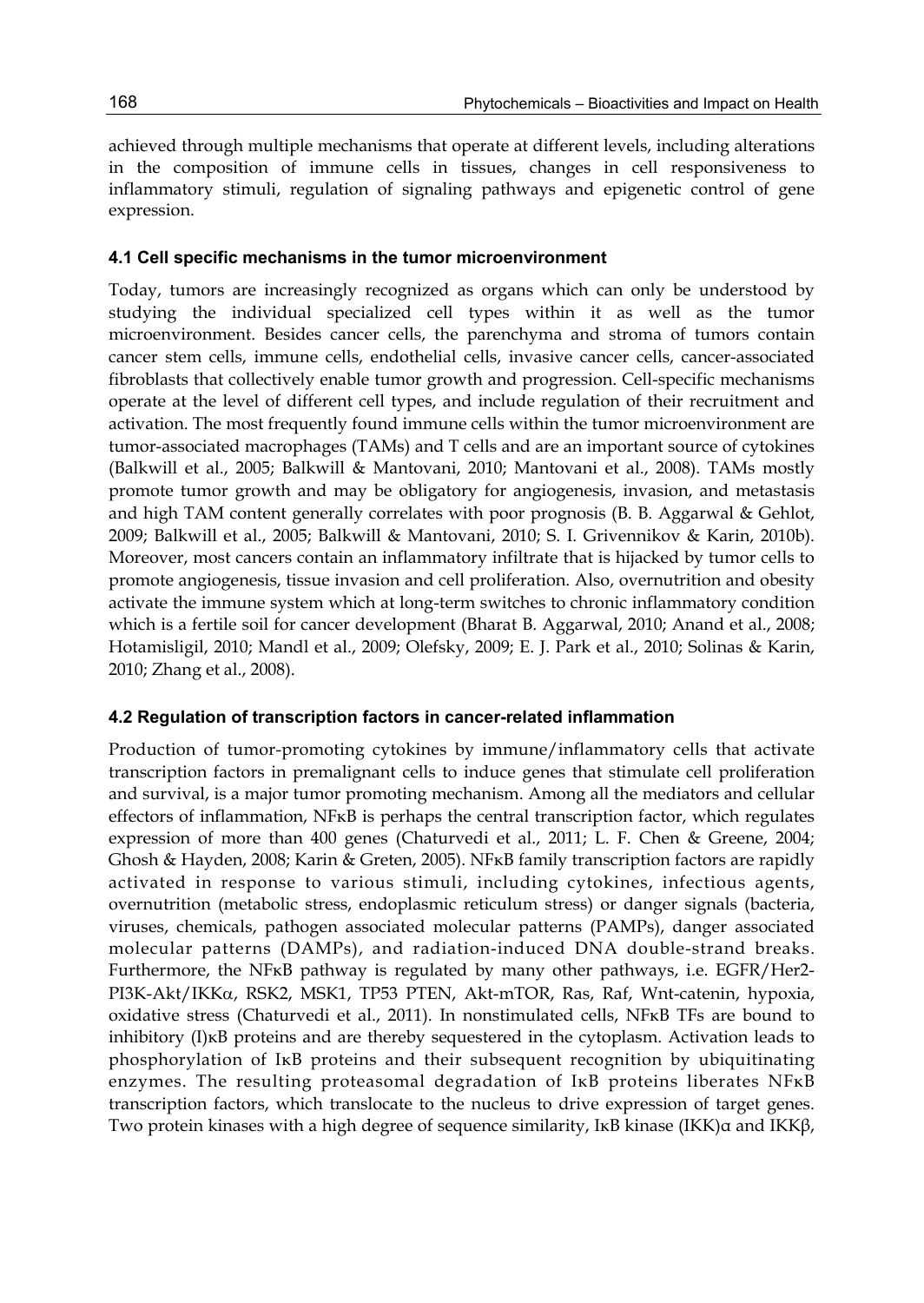mediate phosphorylation of IκB proteins and represent a convergence point for most signal transduction pathways leading to NFκB activation. Most of the IKKα and IKKβ molecules in the cell are part of IKK complexes that also contain a regulatory subunit called IKKγ or NFκB-essential modulator (NEMO). Alternative to IKK, various additional kinases have been identified which modulate transcriptional nuclear activity of NF<sub>KB</sub>, including mitogenand stress-activated protein kinase (MSK), protein kinase (PK)Ac, phosphoinositide 3 kinases PI3K and AKT (L. F. Chen & Greene, 2004; Edmunds & Mahadevan, 2006; Vanden Berghe et al. 2011; Vermeulen et al., 2009; Vermeulen et al., 2003; Viatour et al., 2005). Members of the NFκB family of dimeric transcription factors regulate expression of a large number of genes involved in immune responses, inflammation, metabolic stress, cell survival, cell proliferation and cancer. At the same time, it is responsible for many aspects of inflammatory disease and malignancy by inducing transcription of soluble mediators that amplify inflammation, angiogenesis and neoplastic cell proliferation, and affect progression to more aggressive disease states (S. I. Grivennikov & Karin, 2010b). Furthermore, constitutive activity of NFκB/IKK has been observed in many cancer cells, inflammatory disorders, obesity and insulin resistance (Arkan et al., 2005; Ghosh & Hayden,2008; Hotamisligil, 2010; Karin, 2006; Karin & Greten, 2005; Mandl et al., 2009; Nakanishi & Toi, 2005; Olefsky, 2009; E. J. Park et al., 2010; Perkins, 2007). Besides constitutively activated NFκB found in several human cancer cell lines, including lymphomas and carcinomas of the breast, prostate, lung, colon, pancreas, head and neck and oesophagus, activated NFκB has also been noted in tissue samples from cancer patients (Baud & Karin, 2009; Chaturvedi et al., 2011; Dey et al., 2008). Studies of cancer-associated mutations have also reported that mutations in the upstream signal components of NFκB or p53 mutations could direct constitutive NFκB activation in cancer cell lines and patient samples (Dey et al., 2008; Dijsselbloem et al. 2007; Weisz et al., 2007). Therefore, inhibition of NFκB activity has been found to be a useful addition to chemotherapy regimens of a variety of cancers (Baud & Karin, 2009; Karin et al., 2004). Although quite a number of genes contain NFκB-responsive elements in their regulatory regions, their expression pattern can significantly vary from both a kinetic and quantitative point of view (Ghosh & Hayden, 2008; Hayden & Ghosh, 2008; Medzhitov & Horng, 2009; G. Natoli et al., 2005; O'Dea & Hoffmann, 2010; Perkins, 2007; Ramirez-Carrozzi et al., 2009; Vanden Berghe et al., 2006b; Werner et al., 2005). At the transcription level, selectivity is conferred by the expression or activation of specific NFκB subunits and their respective posttranslational modifications, and by combinatorial interactions between NFκB and other transcription factors, such as activator protein (AP-1), signal transducers and activators of transcription (STAT3), nuclear factor erythroid 2 related factor (NRF2), peroxisome proliferator-activated receptor- γ (PPAR γ), estrogen receptor (ER), liver X receptor (LXR), hypoxia inducible factor-1 (HIF-1), p53 which are involved in angiogenesis, chemoresistance, stem cell survival, cancer invasion and tumour progression (B. B. Aggarwal & Gehlot, 2009; Dey et al., 2008; Eferl & Wagner, 2003; Reuter et al., 2010; Rohwer et al., 2010; van Uden et al., 2011). Various naturally occurring phytochemicals such as withaferin, curcumin, resveratrol, mangiferin hold promise as anti-cancer drugs by interfering with NFκB, STAT3, AP1, HIF, PPAR, ER, LXR, p53 activities and gene expression programs (Dijsselbloem et al., 2007; Garcia-Rivera et al., 2011; Harvey, 2008; Kaileh et al. 2007; Kontogiorgis, C. et al. 2010; J. W. H. Li & Vederas, 2009; Surh, 2003; Vanden Berghe et al., 2006 &2011; Suttana et al., 2010) (Figure 4)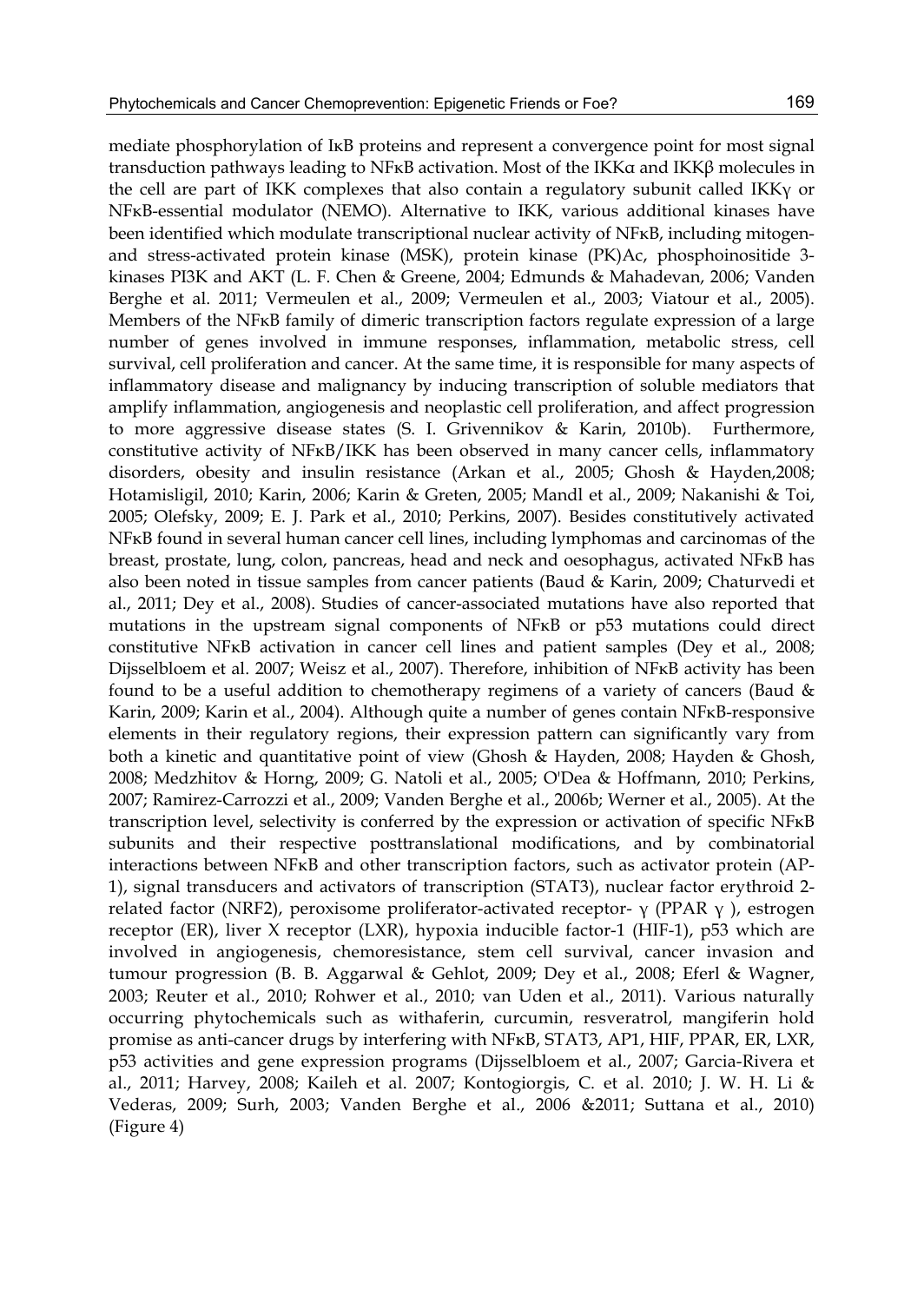

Abbreviations used: ARE, antioxidant response element, ARNT, aryl hydrocarbon receptor nuclear translocator; NHR, nuclear hormone receptor; HRE, hypoxia responsive element; IKK, inhibitor of IKB kinase; Jak, Janus kinase, JNK; cjun N terminal kinase; MAPK, mitogen-activated protein kinase; STAT3, signal transducer and activator of transcription

Fig. 4. Modulation of tumor promoting transcription factor pathways by dietary phytochemicals (adapted from Sung et al. 2011).

#### **4.3 Chromatin dynamics in cancer-inflammation**

Since transcription factors bind very poorly or not at all to nucleosomal DNA, their activation is coordinated to recruitment of noncoding RNAs (Gupta et al., 2010; Tsai et al., 2010), DNMTs (Hervouet et al., 2009) and epigenetic writer, reader or eraser proteins (Chi et al., 2010), including ATP-dependent chromatin-remodeling factors [swith/sucrose non fermentable SWI/SNF, Brahma (Brm), brahma-related gene Brg1], histone-enzyme complexes such as kinases [IKK, MSK, ataxia telangiectasia mutated (ATM), AKT, PI3K], poly(ADP-ribose) polymerase (PARP), methylases (EZH2, coactivator-associated arginine methyltransferase (CARM)1, protein arginine methyltransferases (PRMT)), demethylases (lysine specific demethylase (LSD)1, Jumonji C family histone demethylase (JMJD)3), prolyl isomerase (PIN1), acetylases (p300, CREB binding protein (CBP), p300/CBP-associated factor (p/CAF)), deacetylases (HDAC, SIRT) and DNMTs (Dong et al., 2008; Ghosh & Hayden, 2008; Perissi et al., 2010; Rosenfeld et al., 2006; Vanden Berghe et al., 2006b; Vermeulen et al., 2009). Parallel posttranslational modifications (phosphorylation, acetylation, methylation, ribosylation, sumoylation, ubiquitination) of histone and non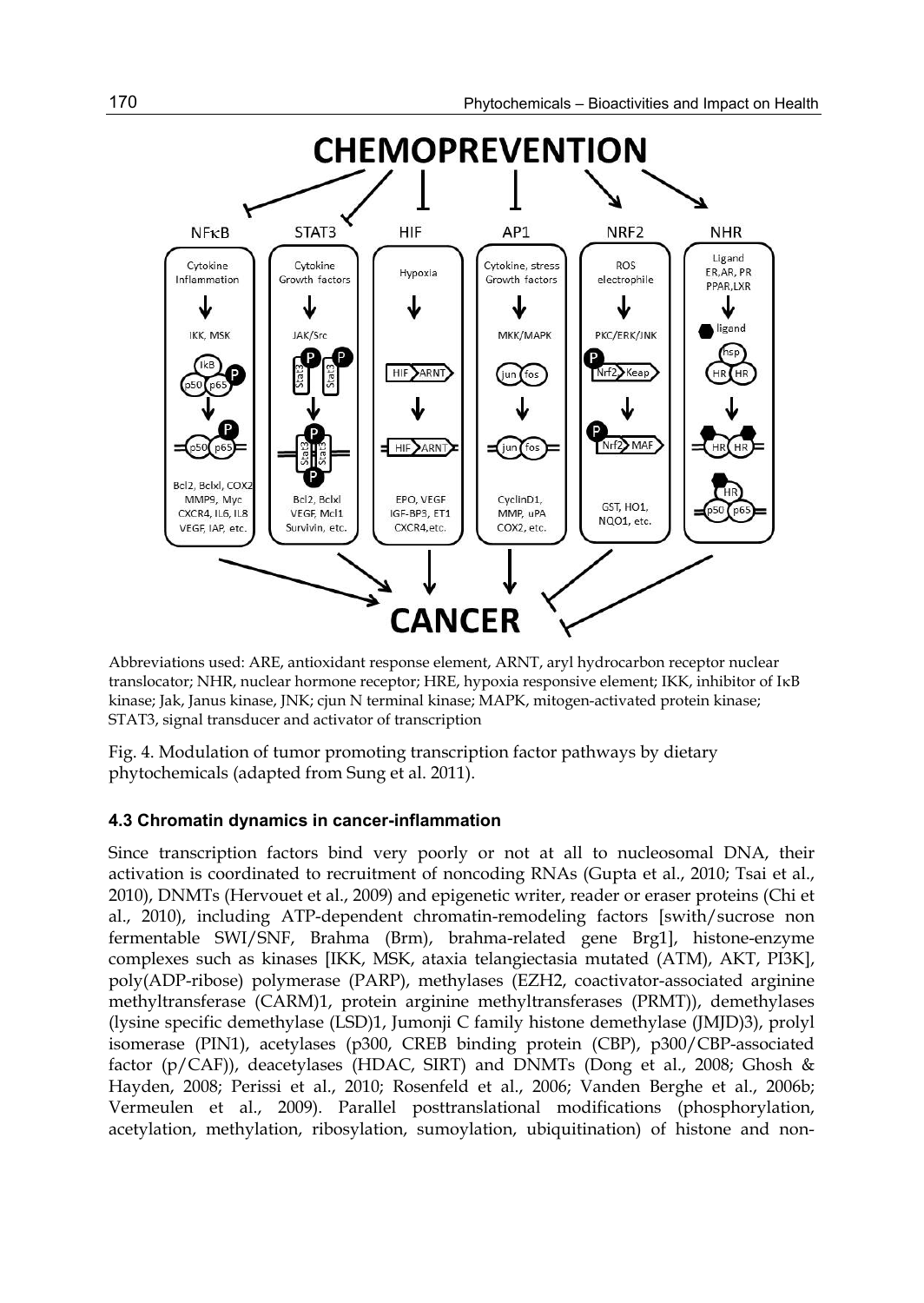histone transcription factor and cofactor complexes in response to signalling components allow displacement of polycomb complexes and formation of dynamic enhanceosome complexes which establish a distinct chromatin structure (Bracken & Helin, 2009; Dawson et al., 2009; Gehani et al., 2010; N. Ndlovu et al., 2009; Schreiber & Bernstein, 2002; Vanden Berghe et al., 1999a; Vermeulen et al., 2009; Vermeulen et al., 2003). These epigenetic settings are the ultimate integration sites of both environmental and differentiative inputs, determining proper expression of each target gene (Ford & Thanos, 2010; Ghosh & Hayden, 2008; Hayden & Ghosh, 2008; G. Natoli & De Santa, 2006; Vanden Berghe et al., 2006b). Investigation of epigenetic regulation of cancer-inflammation genes, revealed different subclasses according to chromatin activation mode and gene expression profile (Ramirez-Carrozzi et al., 2009; Ramirez-Carrozzi et al., 2006). A major class of primary response genes is characterized by CpG-island promoters, which facilitate promiscuous induction from constitutively active chromatin without a requirement for SWI/SNF nucleosomeremodeling complexes. The low nucleosome occupancy at promoters in this class can be attributed to the assembly of CpG-islands into unstable nucleosomes, which may lead to SWI/SNF independence. Another major class consists of non-CpG-island promoters that assemble into stable nucleosomes, resulting in SWI/SNF dependence and the requirement for transcription factors that promote selective nucleosome remodeling. Some inflammatory stimuli, exhibit a strong bias toward activation of SWI/SNF-independent CpG-island genes. In contrast interferon  $(IFN)\beta$  preferentially activates SWI/SNF-dependent non-CpG-island promoters. At the level of CpG methylation, changes in DNA methylation of IKK, IKB and RelB promoters (G. Maeda et al., 2007; O'Gorman et al., 2010; Puto & Reed, 2008) affect gene induction properties upon re-exposure to a inflammatory stimulus (Ashall et al., 2009; El-Osta et al., 2008; El Gazzar et al., 2009; El Gazzar et al., 2007; Puto & Reed, 2008). Furthermore, CpG-methylation of certain genes enables some cells to acquire new capabilities needed for tumorigenesis (Widschwendter & Jones, 2002)(Figure 2). Cells which accumulated DNA methylation at various loci as a function of time (age) and as a function of exposure to growth factors or chronic inflammation gain novel capabilities to promote carcinogenesis, i.e. limitless replicative potential, selfsufficiency in growth signals, insensitivity to growth-inhibitory signals, evasion of programmed cell death, sustained angiogenesis and tissue invasion and metastasis (Teschendorff et al., 2010; Widschwendter & Jones, 2002)(Figure 2).

## **5. Cancer-inflammation, cancer metabolism and epimutations: cause or consequence?**

Since inflammatory gene expression dynamics is highly dependent on epigenetic control mechanisms (De Santa et al., 2007; Medzhitov & Horng, 2009; Messi et al., 2003; G. Natoli & De Santa, 2006; G. Natoli et al., 2005; Vanden Berghe et al., 2006b), we have previously characterized chromatin organization in weak or strong inflammatory cancer cell types with inducible or constitutive interleukin (IL)6 gene expression patterns. Upon investigation of autocrine IL6 gene expression production in aggressive myeloma cells or metastatic breast cancer cells, we observed euchromatin-like properties and highly accessible chromatin at the IL6 gene promoter (Gerlo et al., 2008; N. Ndlovu et al., 2009). Furthermore, recruitment of CBP/p300 acetylases and MSK kinase seems to prevent heterochromatinisation and recruitment of heterochromatin protein (HP)1 upon phosphacetylation of transcription factor and histone components (Boeke et al., 2010; N. Ndlovu et al., 2009; Vanden Berghe et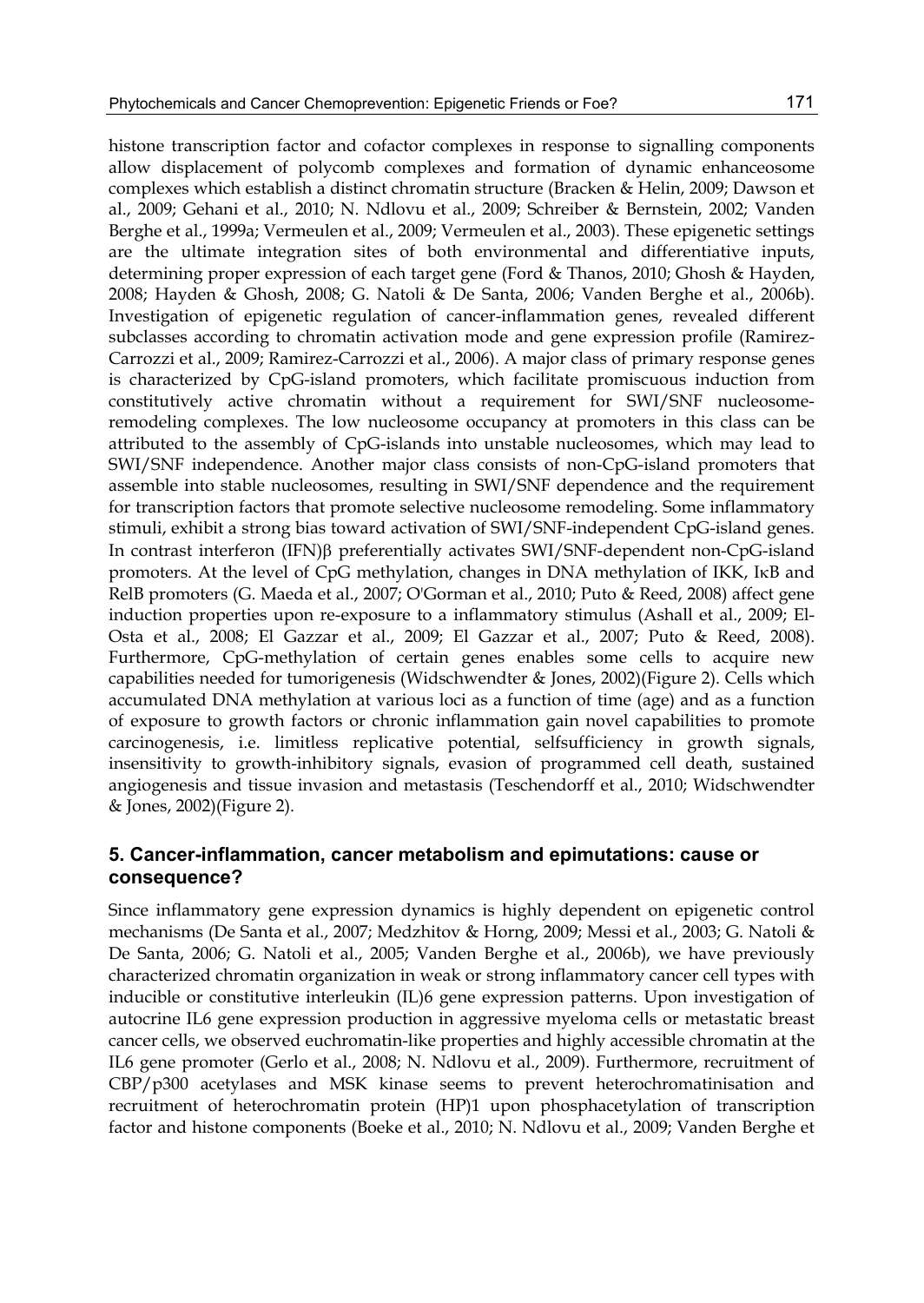al., 1999a; Vermeulen et al., 2009; Vermeulen et al., 2003). Along the same line, the kinase MSK kinase was found to displace polycomb repressor complexes during gene activation (Gehani et al., 2010). Interestingly, promoter-binding activity of Sp1 and AP1 Fra1 are responsible for priming IL6 promoter chromatin relaxation, which further promotes binding of NFκB transcription. Interestingly, complementation of low invasive cancer cells with Fra1 seems to convert the promoter chromatin architecture in a highly accessible chromatin configuration. Reciprocally, highly accessible chromatin in invasive cancer cells can be silenced with anti-inflammatory phytochemicals, or following silencing of AP1/NFκB transcription factors, demonstrating reversible epigenetic changes towards a less aggressive phenotype (Dijsselbloem et al., 2007; N. Ndlovu et al., 2009; Vanden Berghe et al., 2006a). Furthermore, we and others observed DNA hypermethylation at the IL6 gene promoter in cancer cells with low NFκB/AP1 activity and inducible IL6 gene expression, as compared to DNA hypomethylation in cancer cells with hyperactivated NFκB/AP1 transcription factors and elevated constitutive IL6 gene expression (Armenante et al., 1999; Dandrea et al., 2009). Similarly, various transcription factors (p53, cmyc, ER, GR, NFkB p65 and others) were found to recruit DNMTs and modulate promoter enhancer function in a time-dependent and signal specific fashion (Aaltonen et al., 2008; Brenner et al., 2005; Hervouet et al., 2009; Kangaspeska et al., 2008; Y. Liu et al., 2011; Metivier et al., 2008; Santourlidis et al., 2001; Wiench et al., 2011). Reciprocally, depletion of NFκB can also trigger DNA demethylation and gene reactivation, illustrating gene-specific epigenetic effects which may further depend on posttranslational NFκB modifications (Dong et al., 2008; X. Liu et al., 2010b; Y. Liu et al., 2011). Also, chronic exposure to chemotherapeutic agents may epigenetically reprogram cancer cell metabolism and gene expression and trigger chemoresistance (Blair et al., 2011; Kujjo et al., 2011; S. V. Sharma et al., 2010; W. Suttana et al., 2010). As such, this demonstrates that cancer-inflammation pathways and transcription factors are able to rewire epigenetic settings and amplify gene expression in an autocrine fashion (Hervouet et al., 2009; S. Liu et al., 2008).

Of special note, despite promising (pre)clinical studies with epigenetic drugs (azacytidin, suberoylanilide hydroxamic acid (SAHA)) for reactivation of silenced tumor suppressor genes in cancer treatment, one should also be precautious, as these compounds may also boost gene expression of inflammatory oncogenes such as IL6, which promote aggressive carcinogenesis, cancer stem cell proliferation, metastasis and hormone resistance (B. B. Aggarwal & Gehlot, 2009; S. Grivennikov et al., 2009; D. Iliopoulos et al., 2009; S. Maeda et al., 2009; Min et al., 2010; Naugler & Karin, 2008; W. Suttana et al., 2010; H. Wang et al., 2009; Yu et al., 2009). In line with this, knocking out DNMT1 or treatment of tumors with a global DNA hypomethylating agent was found to promote aspects of tumor progression and was accompanied by increased invasion *in vitro* and increase tumor growth *in vivo* (Eden et al., 2003; Gaudet et al., 2003; Christopher A. Hamm & Costa, 2011; C. A. Hamm et al., 2009). Furthermore, the inflammatory cytokine IL6 is able to trigger epigenetic changes of tumor suppressor genes via regulation of DNMTs (Gasche et al., 2011; Hodge et al., 2007; Hodge et al., 2005b; Peng et al., 2005; Pompeia et al., 2004), microRNAs (Braconi et al., 2010; D. Iliopoulos et al., 2009; Meng et al., 2008) and histone methyltransferases (Ezh2) (Croonquist & Van Ness, 2005). Another regulatory circuit involving NFB, STAT3, IL6, and let7, miR-21 and miR-181b-1 triggers an epigenetic switch driving tumor progression (D. Iliopoulos et al., 2009 & 2010). Remarkably, expression of enzymes central to cellular methylation, Sadenosylmethionine synthetase and S-adenosylhomocysteine, as well levels of specific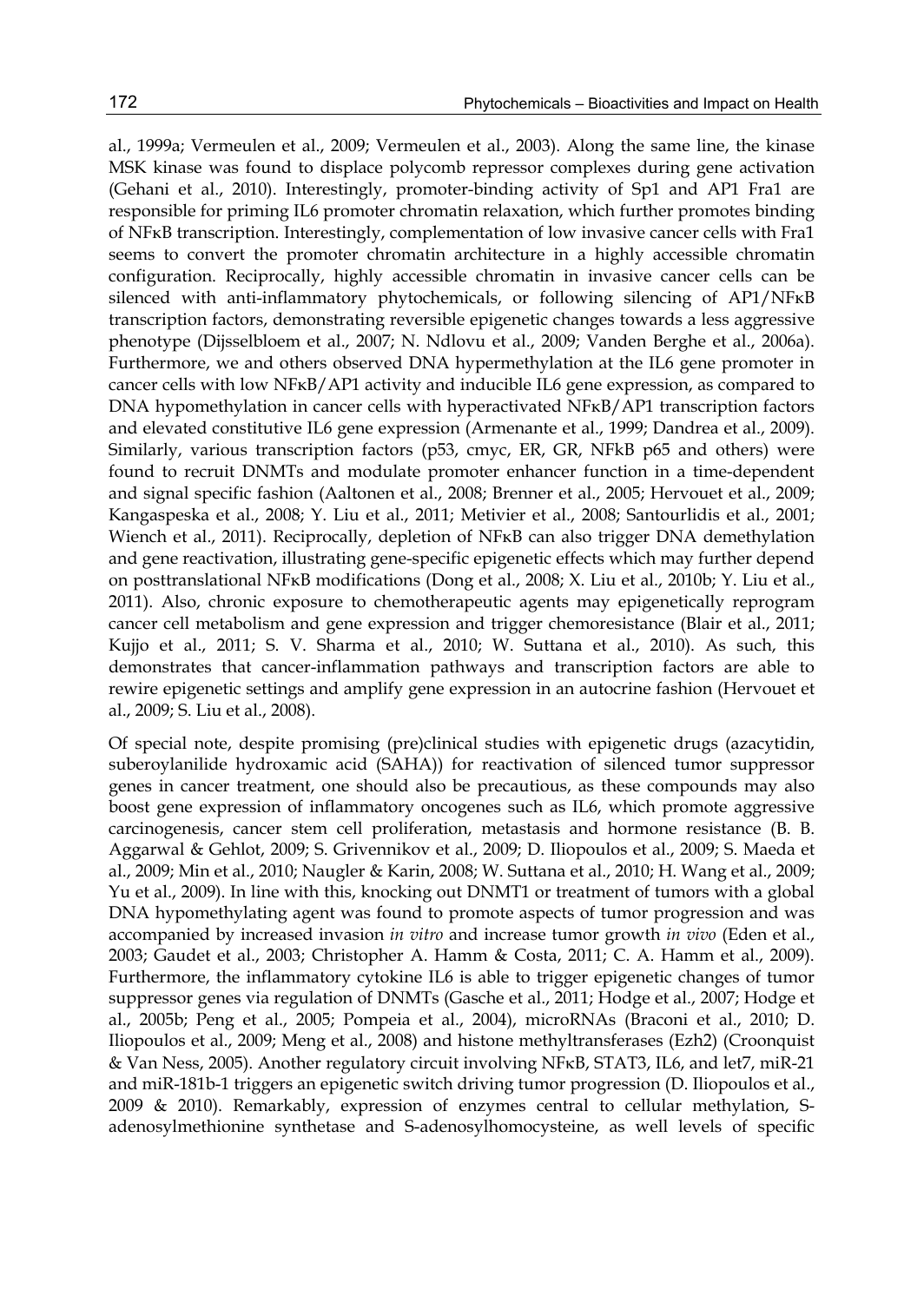metabolites associated with cellular methylation reactions are significantly altered during inflammation, which results in a global change in DNA/histone methylation during inflammation (Kominsky et al., 2011). This suggests that epigenetic regulators themselves and methylation of tumor suppressor genes are also susceptible to dynamic inflammatory control (Braconi et al., 2010; Hodge et al., 2005a; Hodge et al., 2001; D. Iliopoulos et al., 2009; Kawasaki et al., 2008; Mathews et al., 2009; Meng et al., 2008; Peng et al., 2005), which adds an extra level of complexity to the cancer-inflammation link.

Furthermore, besides epigenetic changes in neoplastic cells, inflammatory stimuli in the tumor microenvironment can also epigenetically reprogram tumor-associated immune cells, as demonstrated for the NFKB-dependent histone demethylase JMJD3 which determines cell fate and transdifferentiation of tumor-associated macrophages (De Santa et al., 2007; K. C. Kim et al., 2009b). Reports on epigenetic events in cancer are traditionally produced from analyses on "bulk" tumor samples, i.e. without distinction between neoplastic cells on one hand and the tumoral stroma on the other. The pro-inflammatory micro-environment that drives many tumor types is as such capable of triggering these epigenetic alterations within cancer progenitor cells, alterations which can substitute for genetic defects later in tumour progression (D. Iliopoulos et al., 2009; S. V. Sharma et al., 2010). However, also tumor stromal components (which include bone-marrow-derived cells, tumor-associated macrophages) are a target of epigenetic events (De Santa et al., 2007; Dijsselbloem et al., 2007; Messi et al., 2003). Besides inflammatory factors, the micro-environment also contains free radicals produced by neutrophils, macrophages, endothelial and other cells. Reactive Oxygen Species (ROS) such as •O2, •OH, H2O2 and Reactive Nitrogen Species (RNS) such as •NO and •NO2 can injure cellular biomolecules such as nucleic acids, enzymes, carbohydrates, and lipid membranes, causing cellular and tissue damage, which in turn augments the state of inflammation. In addition, reactive ROS and RNS intermediates, indirectly also modulate activity of epigenetic machinery which finally will affect chromatin dynamics and DNA (hydroxyl)methylation in tumor-associated immune cells (Brewer, 2010; Carta et al., 2009; Forneris et al., 2008; Franco et al., 2008; Illi et al., 2009).

#### **6. Nutri-epigenomics: Lifelong remodelling of our epigenomes**

Human epidemiological studies and appropriately designed dietary interventions in animal models have provided considerable evidence to suggest that maternal nutritional imbalance and metabolic disturbances, during critical time windows of development, may have a persistent effect on the health of offspring and may even be transmitted to the next generation (Aguilera et al., 2010; Burdge & Lillycrop, 2010; Cooney, 2006; Gallou-Kabani et al., 2007; Godfrey et al., 2010; Weaver, 2009; Youngson & Whitelaw, 2008). This has led to the hypothesis of ''fetal programming'' and new term ''developmental origin of health and disease'' (DOHaD): common disorders, such as cancer, obesity, cardiovascular disease (CVD), diabetes, hypertension, asthma and even schizophrenia, take root in early nutrition during gestation and continues during lactation (Anway et al., 2005; Anway & Skinner, 2006; Barker & Martyn, 1992; Burdge & Lillycrop, 2010; Chmurzynska, 2010; Gluckman et al., 2008; Hochberg et al., 2011; Jackson et al., 2010; Jirtle & Skinner, 2007). Similarly, there is increasing evidence in animals that nutritional intervention (caloric, iron and protein restriction, polyphenol-, folate-, micronutrient-, fat- or carbohydrate-rich diet) and maternal diabetes occurring during pregnancy and the lactation period, affects health in following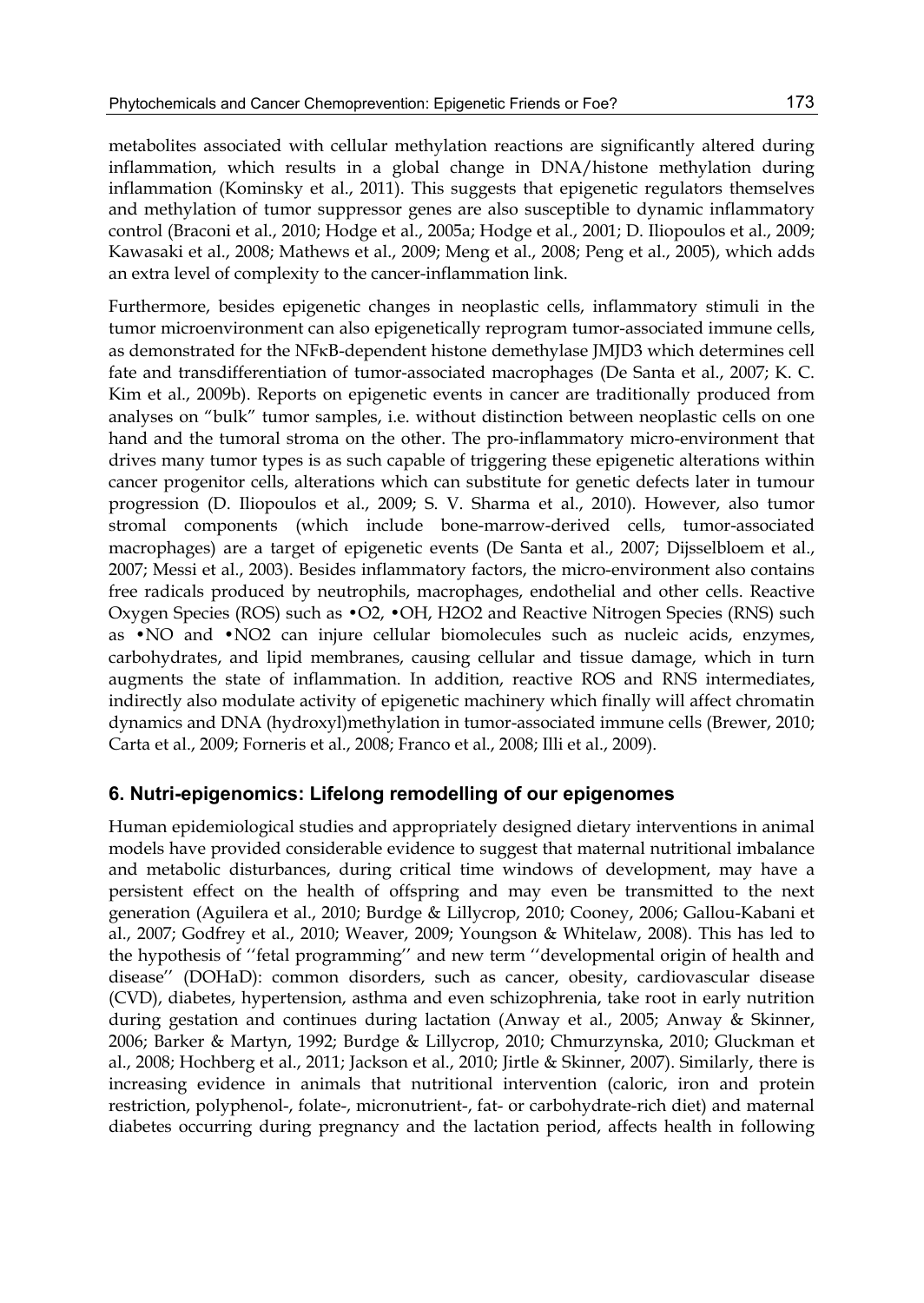generation(s) (Dolinoy & Jirtle, 2008; Jirtle & Skinner, 2007; Kirk et al., 2008; Waterland, 2009; Waterland & Jirtle, 2004; Waterland et al., 2008; Youngson & Whitelaw, 2008). The various non-Mendelian features of metabolic disease, cancer or chronic inflammatory disorders, clinical differences between men and women or monozygotic twins and fluctuations in the course of the disease are consistent with epigenetic mechanisms in the influence of fetal and/or lifelong nutrition or stochastic events on adult phenotype (Aguilera et al., 2010; Bell & Spector, 2011; Burdge & Lillycrop, 2010; Cooney, 2006; Gallou-Kabani et al., 2007; Godfrey et al., 2010; Kaminsky et al., 2009; Petronis, 2006; Weaver, 2009; Youngson & Whitelaw, 2008). Thus, lifetime shapes the multitude of epigenomes not only within, but also across generations (Anway & Skinner, 2006; Burdge & Lillycrop, 2010; Chong et al., 2007; Godfrey et al., 2010; Hochberg et al., 2011; Skinner et al., 2011; Youngson & Whitelaw, 2008). Interest in transgenerational epigenetic effects of food components has been fueled by observations in Agouti mice fed with a soy polyphenol diet, which revealed epigenetic changes in DNA methylation patterns in their offspring. This in turn protected them against diabetes, obesity and cancer across multiple generations (Dolinoy & Jirtle, 2008; Dolinoy et al., 2006; Waterland, 2009). Furthermore, maternal nutrient supplementation with soy polyphenols was found to counteract xenobiotic-induced DNA hypomethylation in early development (Dolinoy et al., 2007; Dolinoy & Jirtle, 2008; Dolinoy et al., 2006; Jirtle & Skinner, 2007; Kujjo et al., 2011; Skinner et al., 2011).

Recently, evidence emerged that also timing (preconception, pregnancy, lactation, neonatal life, early life, pre-/post-menopause, puberty) of various dietary exposures may be vitally important in determining health beneficial effects, as epigenetic plasticity changes continually from conception to death (Burdge et al., 2009; Faulk & Dolinoy, 2011). Studies of human populations following famine have suggested that pathologies in later life are dependent on the critical timing of nutritional insult during pregnancy (Lumey & Stein, 2009; Painter et al., 2008; Roseboom et al., 2006). In principle, epigenetic changes occurring during embryonic development will have a much greater impact on the overall epigenetic status of the organism because, as they can be transmitted over consecutive mitotic divisions, alterations occurring in single embryonic stem cells will affect many more cells than those occurring in adult stem and/or somatic cells during postnatal development (Aguilera et al., 2010). In addition to epigenetic imprinting during crucial periods of development, stochastic or genetically and environmentally triggered epigenomic changes (epimutations) occur day after day and accumulate over time, as maximal differences in DNA methylation profiles are observed in aged monozygotic twins with a history of nonshared environments (Christensen et al., 2009; Fraga et al., 2005). Although it has long been thought that the epigenomic profile is wiped clean in the embryo shortly after fertilization, with the exception of imprinted genes, methylation clearing is not complete after fertilization and on a global DNA level is reduced to 10% (Hajkova et al., 2008; Surani et al., 2004). Remarkably, recent evidence suggests that DNA methylation is rather converted into hydroxymethylation than erased (Ficz et al., 2011; Iqbal et al., 2011; Wossidlo et al., 2010; Wossidlo et al., 2011). Alternatively, it can not be excluded that transgenerationally inherited nutritional effects may also depend on polycomb proteins (Blewitt et al., 2006; Bracken & Helin, 2009; Chong et al., 2007; Youngson & Whitelaw, 2008), miRNA profiles (Guil & Esteller, 2009; Y. Li et al., 2010) or epigenetic capacitor properties of hsp proteins present in the fertilized embryo (Ruden et al., 2005a; Ruden et al., 2005b; Sollars et al., 2003).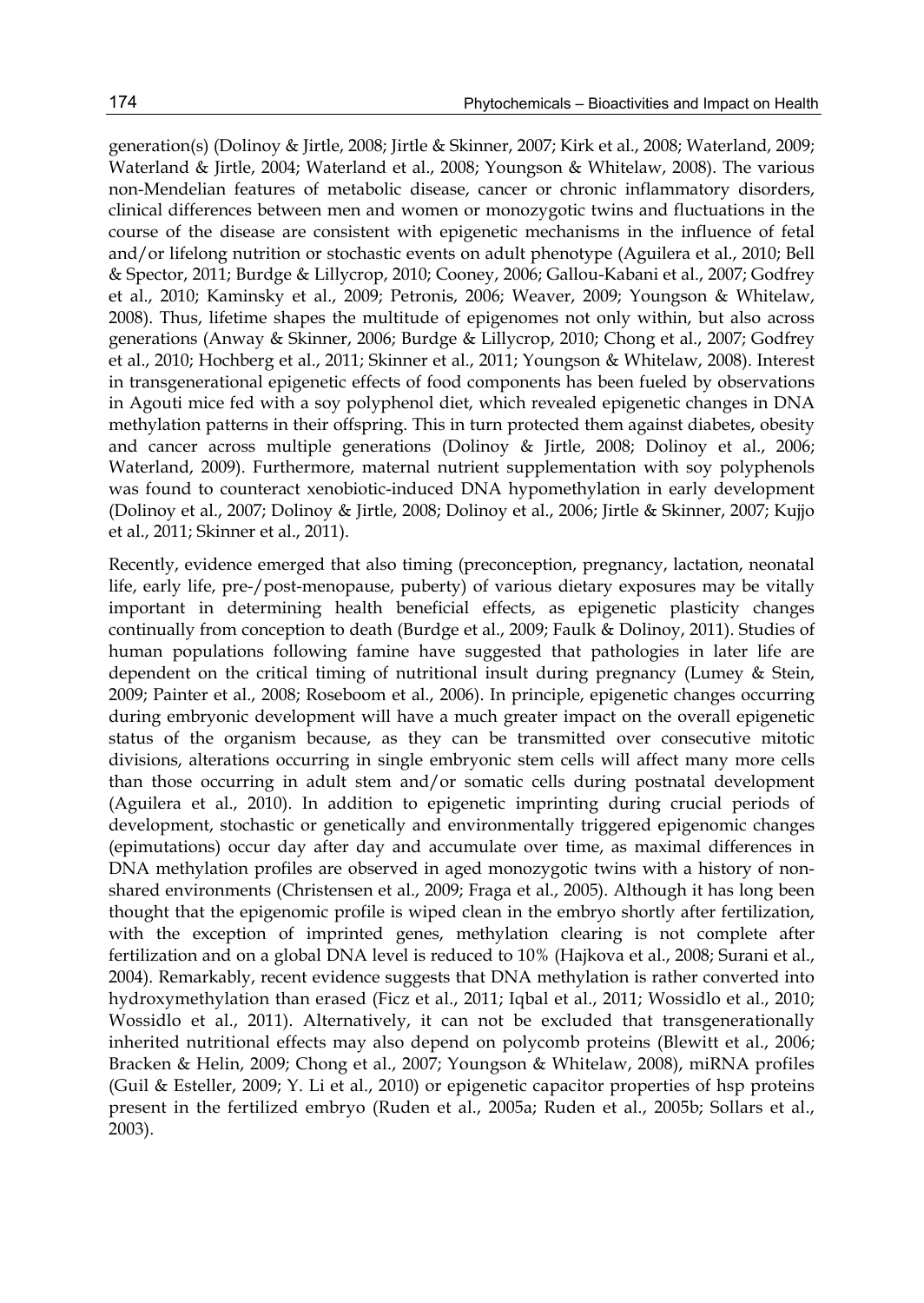## **7. Epigenetic targets of bioactive dietary components for cancer prevention and therapy**

A next challenge will be to determine which adverse epigenomic marks in cancerinflammation are reversible or can be prevented by specific diets, natural phytochemicals or lifestyle changes (Burdge & Lillycrop, 2010; Burdge et al., 2009; Godfrey et al., 2010; Kirk et al., 2008). Numerous botanical species and plant parts contain a diverse array of polyphenolic phytochemicals which exert cancer-chemopreventive effects in man by its antiinflammatory, anti-oxidant, phytohormonal, homeostatic effects (hormesis) in immune cells and/or cancer (stem)cells (Bickford et al., 2006; Blanpain & Fuchs, 2009; Crea et al., 2009; Dijsselbloem et al., 2004; Kawasaki et al., 2008; Shytle et al., 2007; Surh, 2003; Zhou et al., 2008). Upon re-exploration of its biological activities, various nutritional natural compounds (including epigallocatechingallate, resveratrol, genistein, curcumin, isothiocyanates, withanolides, …) were found to interfere with enzymatic activity of DNMT, Class I, II, IV HDAC, HAT and Class III HDAC sirtuins (SIRT) which modulate cancer-inflammation ((Arasaradnam et al., 2008; Burdge & Lillycrop, 2010; Delage & Dashwood, 2008; Fang et al., 2007; Folmer et al., 2010; Hauser & Jung, 2008; Jackson et al., 2010; Kirk et al., 2008; Kontogiorgis et al., 2010; Link et al., 2010; Suzuki & Miyata, 2006; Szarc vel Szic et al., 2010; Vaquero & Reinberg, 2009), and references included). HDACs are zinc metalloproteins which rely on  $Zn^{2+}$  for their activity and are divided into 4 classes based on their homology with yeast HDACs. Class III HDACs, called sirtuins are zinc-independent but nicotinamide adenine dicnucleotide (NAD+)-dependent. Class I, II, IV HDAC inhibitors characteristically contain a  $Zn^{2+}$  chelating group consisting of a thiolate, thiol, hydroxamate, carboxylate, mercaptoamide, epoxide or ketone group. Natural HDAC inhibitors can be divided in following groups based on their chemical characteristics: carboxylates, organosulfides, isothiocyanates, hydroamates, cyclic tetrapeptides and macrocyclic depsipeptides (Folmer et al., 2010). In contrast to natural HDAC inhibitors, only few natural products (i.e. niacine, vitamin B3, dihydrocoumarin) have been identified as inhibitors of class III HDACs. Reciprocally, various natural flavonoids have been identified as activators of class III HDACs (SIRTs). Turmeric and green tea have been identified as sources of natural inhibitors of p300/CBP HAT. Finally DNMT inhibitors work mainly through one of the following mechanisms, either covalent trapping of DNMT through incorporation into DNA (i.e. nucleoside analogues decitabine, 5-azacytidine), non-covalent blocking of DNMT catalytic active site (i.e. EGCG, parthenolide), interruption of binding site of DNMT to DNA (i.e. procaine), degradation of DNMT (i.e; decitabine), or suppression of DNMT expression (i.e. miRNAs). Specific epigenetic effects of natural phytochemicals may be the result of a superposition of combined concentration-dependent actions of the compound as a nuclear hormone receptor ligand and/or modulator of histone-modifying enzymes and DNMTs (Darbre & Charles, 2010; Denison & Nagy, 2003; Kuniyasu, 2008; Mai et al., 2008; Newbold et al., 2009) which may target chromatin dynamics of specific gene clusters. Although effects of dietary factors and extracts have frequently been demonstrated in in vitro experiments at concentrations which can never be achieved *in vivo*, "epigenetics" sheds a more realistic light on dietary studies, as longlife exposure at physiological concentrations can remodel the epigenome in a cumulative fashion by repetitive effects on the epigenetic machinery (Manach & Donovan, 2004; Manach et al., 2005a; Manach et al., 2004; Manach et al., 2005b; Williamson & Manach, 2005). Furthermore, it should be evaluated which epigenetic changes are stable over time. Interestingly, even transient exposure to a specific dietary component can induce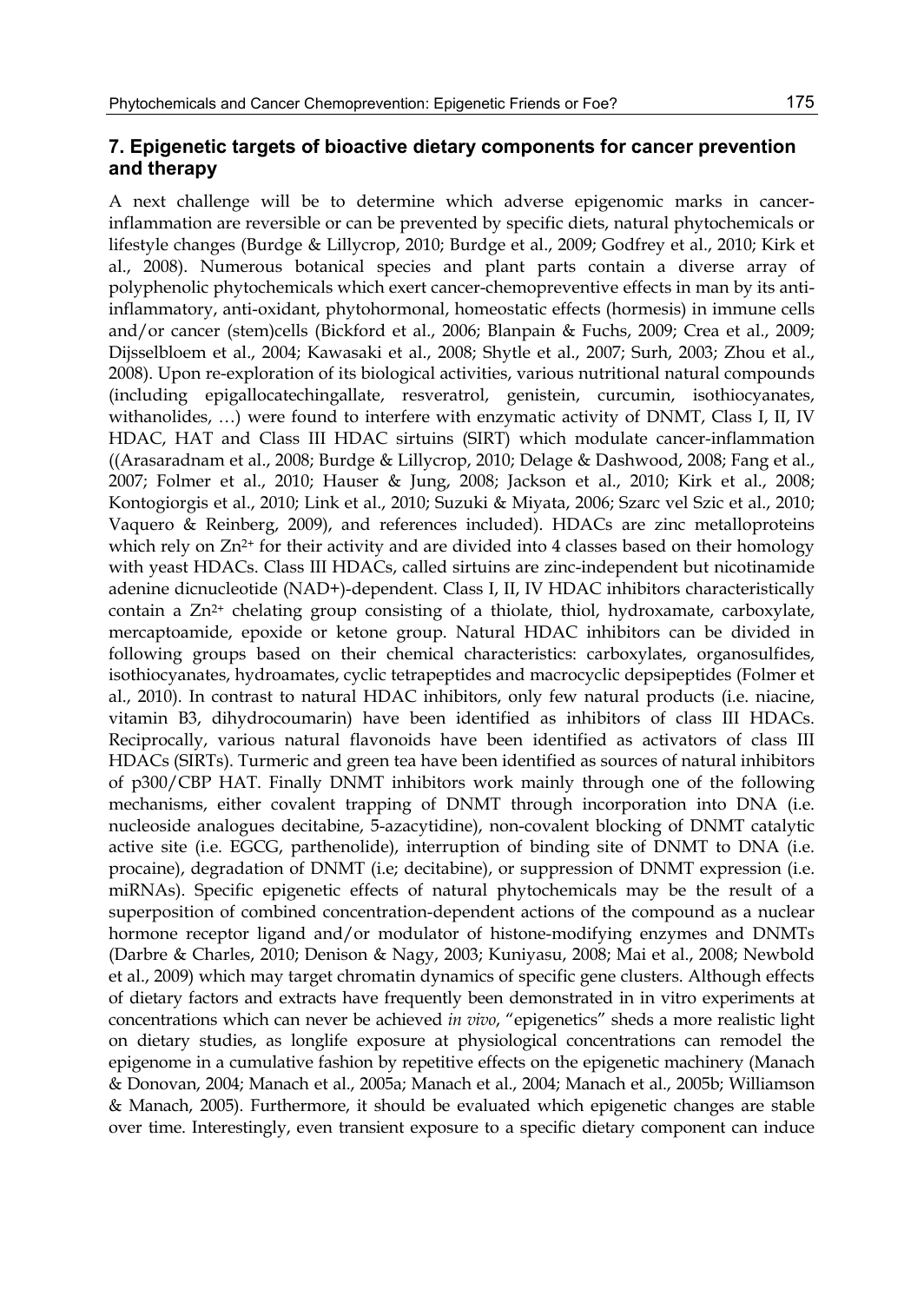long-lasting epigenetic changes in the promoter of the  $NFKB$  subunit p65, which acts as a master switch in cancer-inflammation (El-Osta et al., 2008). Alternatively, compounds may chemically interfere with histone mark interacting effector domains (such as chromo-, bromoor tudor domains) (Seet et al., 2006; Wigle et al.; Zheng et al., 2008). Though, upon performing *in vitro* compound screenings in cofactor activity assays based on peptide-protein interactions, one should be careful with interpretation as peptide interactions may not always represent true targets *in vivo* (Altucci & Minucci, 2009; Pacholec et al., 2010).



NAD, acetyl-coenzyme A (Acetyl-coA) and S-adenosylmethionine (SAM) are elemental for epigenetic control of transcription including methylation of DNA and posttranslational modifications of histones and non-histone chromatin factors (not shown). NAD contributes to transcriptional control mainly via the activity of the protein deacetylase sirtuin (SIRT), which uses NAD as one of the substrates. Sirtuins are also important for maintaining the activity of the acetyl-coA acetyltransferases. Ac-coA is synthesized by acetyl-coA-synthetase and ATP-citrate lyase that use acetate and citrate as the precursor, respectively. Citrate is an intermediate/product of the TCA cycle. SAM is the methyl donor for DNA, RNA, histones and non-histone protein methylation. SAH generated in each round of methylation reaction is a potent inhibitor of methyltransferases and has to be cleared by SAH hydrolase. NAD is an essential coenzyme for SAHH. Synthesis of methionine from homocystein is achieved through extracting the methyl group from betaine, derived from choline, or 5-methyl-THF, a derivative of folic acid. Metabolism of phospholipids and folic acid may thus indirectly contribute to epigenetic regulation. Likewise, the abundance of NAD and citrate is linked to the cellular energy flux, e.g. the TCA cycle. Changes in the expression of certain genes may therefore be influenced significantly. Abbreviations used: Ac-coA, acetyl-coenzyme A; ACS, acetyl-coA-synthetase; AC-ACS acetylated-ACS; Ado, adenosine; HAT, histone acetyltransferase; Hcy homocysteine; MTases, methyltransferases; NAD, Nicotinamide adenine dinucleotide; SAH, S-adenosyl homocysteine; TCA tricarboxylic cycle; THF tetrahydrofolate.

Fig. 5. Global shifts in cancer epigenome regulation depend on metabolic shifts in cofactors for epigenetic enzymes (adapted from Luo et al. 2009)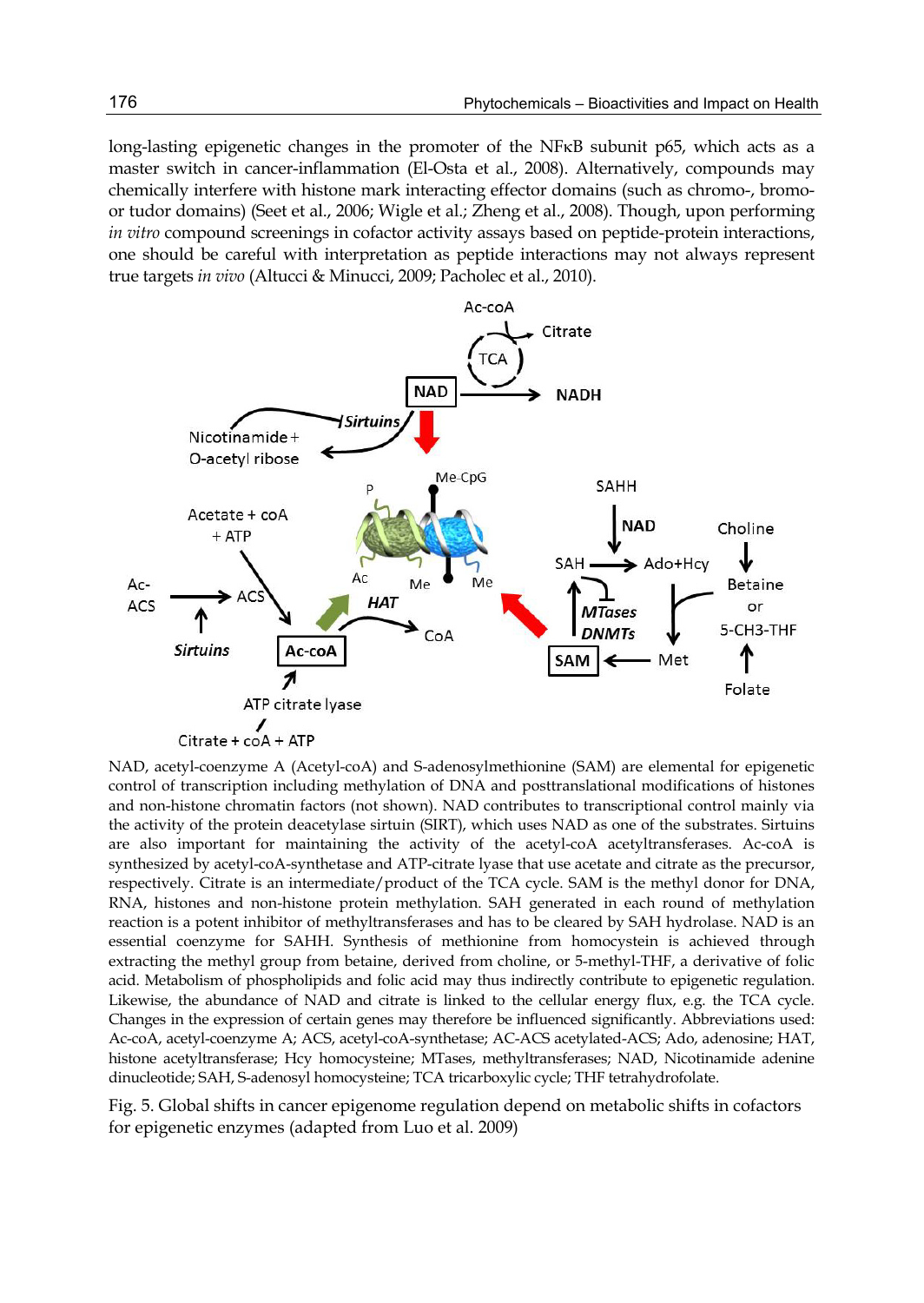From another perspective, chemopreventive phytochemicals may indirectly modulate chromatin dynamics and epigenetic effects upon interference with global cancer metabolism. As such, epigenetic changes may follow biochemical metabolisation of dietary factors, which can deplete cellular pools of acetyl-CoA, NAD+ and methyldonors, resulting in unbalanced DNA methylation and/or protein acetylation or methylation (Imai & Guarente, 2010; Ladurner, 2009; Vaquero & Reinberg, 2009) (Figure 1&5). For example, flavanol-rich diets interfere with the methyldonor metabolism and the available pool of Sadenosylmethionine, resulting in changes in DNA methylation (Bistulfi et al., 2010; N. C. Chen et al., 2010; Ghoshal et al., 2006; J. M. Kim et al., 2009a; Ulrich et al., 2008) and histone methylation, which is also affected by alterations in SAM/SAH ratios (Pogribny et al., 2007; P. Sharma et al., 2006). Furthermore, even without nutritional deficiency of methyl groups, impaired synthesis of SAM and perturbed DNA methylation can happen when the need for the synthesis of the detoxification enzyme glutathione transferase (GSH) synthesis increases (D. H. Lee et al., 2009). Diets or nutritional compounds which affect energy metabolism or mitochondrial respiration can have global epigenetic effects upon changes in NAD+ availability and SIRT activity (Whittle et al., 2007). Since SIRT activation has been linked to longevity (increased lifespan and healthy aging) and mimics a caloric restricted diet, SIRT activators such as resveratrol represent a major class of caloric mimetic epigenetic modulator phytochemicals which could reverse metabolic disease (Imai & Guarente, 2010). Along the same line, flavanol-rich diets which interfere with the methyldonor metabolism and the available pool of S-adenosylmethionine will result in (Global) changes in DNA and histone methylation (Bistulfi et al., 2010; Ghoshal et al., 2006; J. M. Kim et al., 2009a; Pogribny et al., 2007; P. Sharma et al., 2006; Ulrich et al., 2008). As such, specific dietary classes of functional food maybe designed as therapeutic epigenetic modulators in cancerinflammation.

#### **8. Conclusion & future perspectives**

The phenotype of an individual is the result of complex gene-environment interactions in the current, past and ancestral environment, leading to lifelong remodelling of our epigenomes. In recent years, several studies have demonstrated that disruption of epigenetic mechanisms can alter immune function and contribute to many cancer types. Various replication-dependent and -independent epigenetic mechanisms are involved in developmental programming, lifelong recording of environmental changes and transmitting transgenerational effects. It is likely that understanding and manipulating the epigenome, a potentially reversible source of biological variation, has great potential in chemoprevention or stabilization of cancer. Much attention is currently focusing on modulating DNA hyper/hypomethylation of key inflammatory genes by dietary factors as an effective approach to cure or protect against cancer-inflammation (Burdge & Lillycrop, 2010; Delage & Dashwood, 2008; Fang et al., 2007; Folmer et al., 2010; Hauser & Jung, 2008; Jackson et al., 2010; Kirk et al., 2008; Kontogiorgis et al., 2010; Link et al., 2010; Suzuki & Miyata, 2006; Vaquero & Reinberg, 2009). In this respect, "Let food be your epigenetic medicine" could represent a novel interpretation of what Hippocrates said already 25 centuries ago. As such, it will be a challenge for future anti-inflammatory therapeutics and preventive cancer research to identify novel epigenetic targets which allow selective modulation of the inflammatory signaling network in the diseased tumor microenvironment (Bremner & Heinrich, 2002; Deorukhkar et al., 2007; Karin et al., 2004; Khanna et al., 2007; Paul et al.,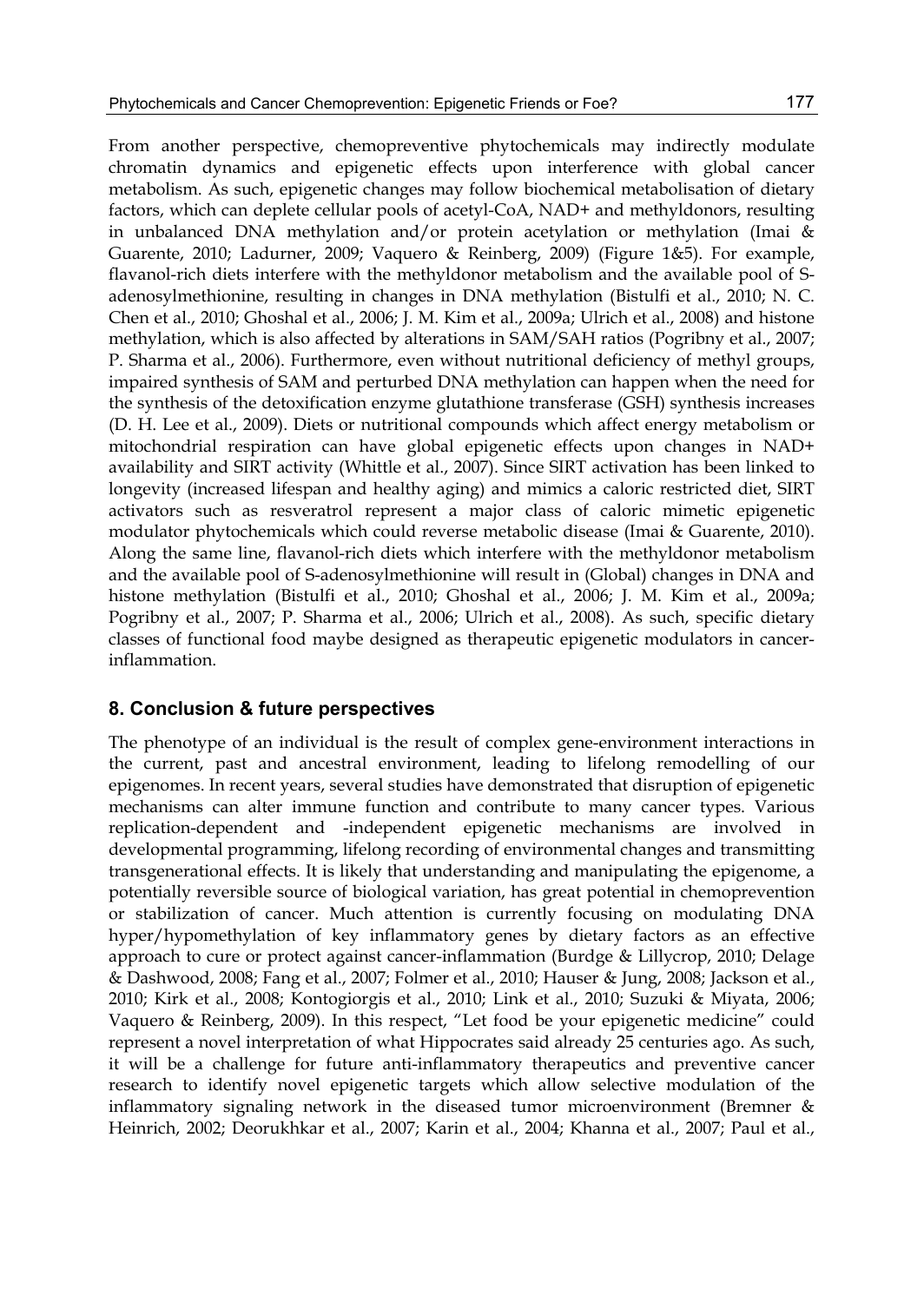2006; Rios et al., 2009; Surh, 2003). Given several encouraging trials, prevention and therapy of age- and lifestyle-related diseases by individualised tailoring of optimal epigenetic diets or supplements are conceivable. However, these interventions will require intense efforts to unravel the complexity of these epigenetic, genetic and environmental interactions. Another goal is to evaluate their potential reversibility with minimal side effects as diet components may reprogram malignant cells as well as the host immune system and HPA-axis depending on the bioavailability of the dietary compounds (Burdge & Lillycrop, 2010; Dijsselbloem et al., 2007; Manach et al., 2005b; N. Ndlovu et al., 2009; Vanden Berghe et al., 2006a; Williamson & Manach, 2005). There is some concern that epigenetic therapy with dietary inhibitors of DNMT, HDAC, histone (de)methylases in longterm treatment setups may suffer from lack of specificity (Altucci & Minucci, 2009; Mai et al., 2008; Zheng et al., 2008). As such, the possible alternative is to combine nonselective epigenetic therapies with more targeted approaches (Hervouet et al., 2009). For example, combined treatment of specific transcription factor inhibitors and/or hormone receptor ligands with epigenetic drugs may trigger synergistic activities at subsets of inflammatory genes (Biddie et al., 2010; Di Croce et al., 2002; Fiskus et al., 2009; Hervouet et al., 2009; Perissi et al., 2010). An excellent example of cooperation between a dietary vitamin A-derivative targeting a nuclear receptor and the HDAC inhibitor butyrate has been described in the treatment of acute promyelocytic leukemias (Delage & Dashwood, 2008). Finally, microRNA and long ncRNA pathways also hold promise to join soon the arsenal of epigenetic combination therapies, as their target sequence specificity may bridge the gap between genetic and epigenetic changes (De Santa et al., 2010; Guil & Esteller, 2009; Gupta et al., 2010; Parasramka et al., 2011; Tsai et al., 2010). In conclusion, cancer-inflammaton studies are revealing a dazzling complexity in the mechanisms leading to dynamic alterations of the epigenome and the need of combination therapies targeting different chromatin modifiers, to reverse disease prone epigenetic alterations for chemoprevention. Medical benefits of dietary compounds as epigenetic modulators, especially with respect to their chronic use as nutraceutical agents in cancer chemoprevention, will rely on our further understanding of their epigenetic effects during embryogenesis, early life, aging, carcinogenesis as well as through different generations.

#### **9. Acknowledgements**

This research is partially financial supported by FP7 grant FLAVIOLA (www.flaviola.org), Research Grant from the Multiple Myeloma Research Foundation (MMRF) and an NOI grant (UA).

#### **10. References**

- (2008) Moving AHEAD with an international human epigenome project. Nature 454: 711- 715
- Aaltonen, T.; Adelman, J.; Akimoto, T.; Albrow, M. G.; Alvarez Gonzalez, B.; Amerio, S.; Amidei, D.; Anastassov, A.; Annovi, A.; Antos, J.; Aoki, M.; Apollinari, G.; Apresyan, A.; Arisawa, T.; Artikov, A.; Ashmanskas, W.; Attal, A.; Aurisano, A.; Azfar, F.; Azzi-Bacchetta, P. et al (2008) Cross-section-constrained top-quark mass measurement from dilepton events at the Tevatron. Physical Review Letters 100: 062005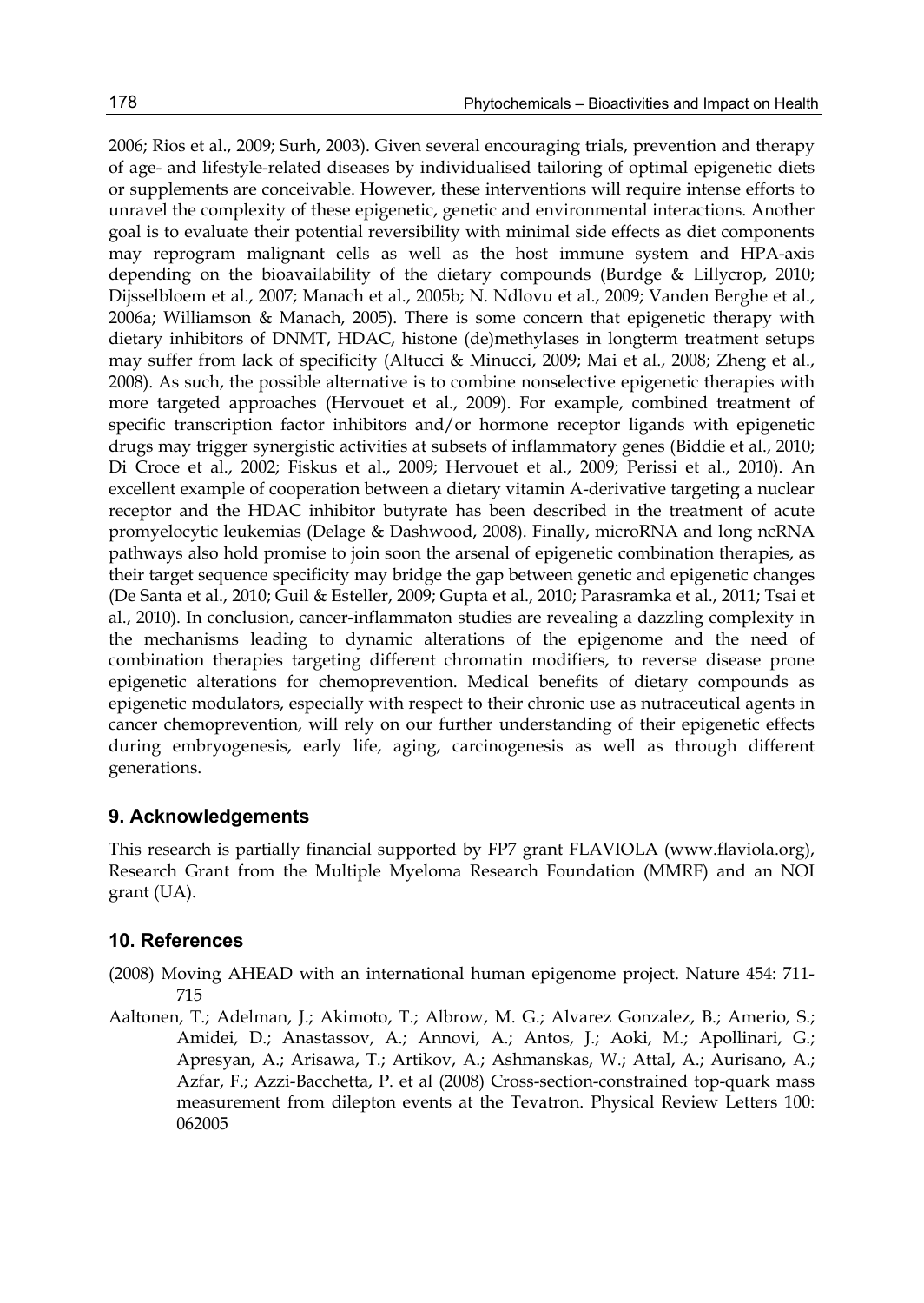- Aggarwal, B. B. (2009) Inflammation, a silent killer in cancer is not so silent! Curr Opin Pharmacol 9: 347-350
- Aggarwal, B. B. (2010) Targeting Inflammation-Induced Obesity and Metabolic Diseases by Curcumin and Other Nutraceuticals. Annual Review of Nutrition 30: 173-199
- Aggarwal, B. B. & Gehlot, P. (2009) Inflammation and cancer: how friendly is the relationship for cancer patients? Curr Opin Pharmacol 9: 351-369
- Aggarwal, B. B.; Prasad, S.; Reuter, S.; Kannappan, R.; Yadev, V. R.; Park, B.; Kim, J. H.; Gupta, S. C.; Phromnoi, K.; Sundaram, C.; Chaturvedi, M. M. & Sung, B. (2011) Identification of Novel Anti-inflammatory Agents from Ayurvedic Medicine for Prevention of Chronic Diseases: "Reverse Pharmacology" and "Bedside to Bench" Approach. Curr Drug Targets
- Aguilera, O.; Fernandez, A. F.; Munoz, A. & Fraga, M. F. (2010) Epigenetics and environment: a complex relationship. J Appl Physiol 109: 243-251
- Altucci, L. & Minucci, S. (2009) Epigenetic therapies in haematological malignancies: searching for true targets. Eur J Cancer 45: 1137-1145
- Anand, P.; Kunnumakkara, A. B.; Sundaram, C.; Harikumar, K. B.; Tharakan, S. T.; Lai, O. S.; Sung, B. & Aggarwal, B. B. (2008) Cancer is a preventable disease that requires major lifestyle changes. PharmRes 25: 2097-2116
- Anway, M. D.; Cupp, A. S.; Uzumcu, M. & Skinner, M. K. (2005) Epigenetic transgenerational actions of endocrine disruptors and male fertility. Science 308: 1466-1469
- Anway, M. D. & Skinner, M. K. (2006) Epigenetic transgenerational actions of endocrine disruptors. Endocrinology 147: S43-49
- Arasaradnam, R. P.; Commane, D. M.; Bradburn, D. & Mathers, J. C. (2008) A review of dietary factors and its influence on DNA methylation in colorectal carcinogenesis. Epigenetics 3: 193-198
- Arkan, M. C.; Hevener, A. L.; Greten, F. R.; Maeda, S.; Li, Z. W.; Long, J. M.; Wynshaw-Boris, A.; Poli, G.; Olefsky, J. & Karin, M. (2005) IKK-beta links inflammation to obesityinduced insulin resistance. Nat Med 11: 191-198
- Armenante, F.; Merola, M.; Furia, A. & Palmieri, M. (1999) Repression of the IL-6 gene is associated with hypermethylation. Biochem Biophys Res Commun 258: 644-647
- Ashall, L.; Horton, C. A.; Nelson, D. E.; Paszek, P.; Harper, C. V.; Sillitoe, K.; Ryan, S.; Spiller, D. G.; Unitt, J. F.; Broomhead, D. S.; Kell, D. B.; Rand, D. A.; See, V. & White, M. R. (2009) Pulsatile stimulation determines timing and specificity of NFkappaB-dependent transcription. Science 324: 242-246
- Backdahl, L.; Bushell, A. & Beck, S. (2009) Inflammatory signalling as mediator of epigenetic modulation in tissue-specific chronic inflammation. Int J Biochem Cell Biol 41: 176- 184
- Balkwill, F.; Charles, K. A. & Mantovani, A. (2005) Smoldering and polarized inflammation in the initiation and promotion of malignant disease. Cancer Cell 7: 211-217
- Balkwill, F. & Mantovani, A. (2010) Cancer and inflammation: implications for pharmacology and therapeutics. Clin Pharmacol Ther 87: 401-406
- Barker, D. J. & Martyn, C. N. (1992) The maternal and fetal origins of cardiovascular disease. Journal of Epidemiology and Community Health 46: 8-11
- Baud, V. & Karin, M. (2009) Is NF-kappaB a good target for cancer therapy? Hopes and pitfalls. Nat Rev Drug Discov 8: 33-40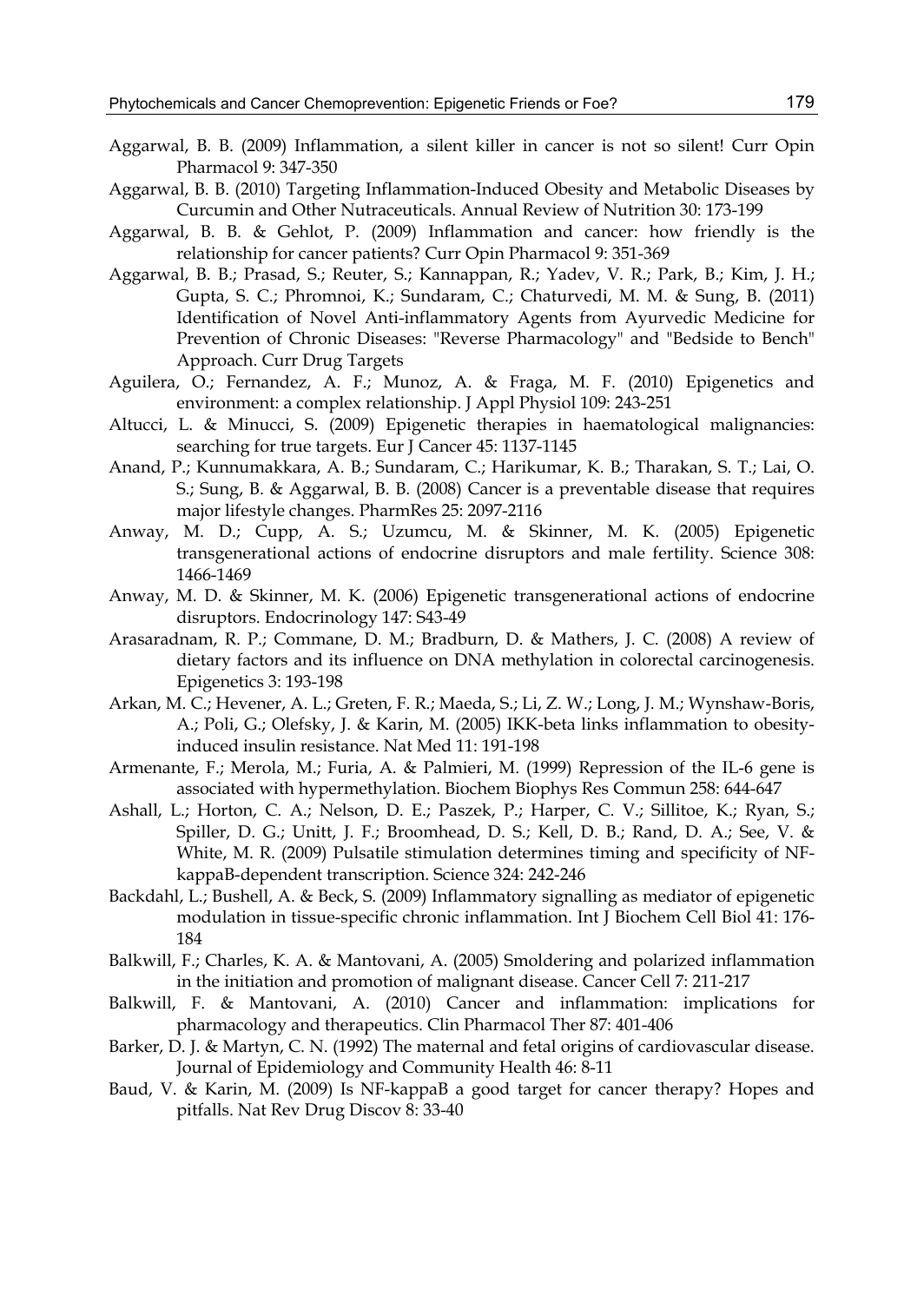- Bell, J. T. & Spector, T. D. (2011) A twin approach to unraveling epigenetics. Trends Genet 27: 116-125
- Bellet, M. M. & Sassone-Corsi, P. (2010) Mammalian circadian clock and metabolism the epigenetic link. J Cell Sci 123: 3837-3848
- Berdasco, M. & Esteller, M. (2010) Aberrant Epigenetic Landscape in Cancer: How Cellular Identity Goes Awry. Developmental Cell 19: 698-711
- Bickford, P. C.; Tan, J.; Shytle, R. D.; Sanberg, C. D.; El-Badri, N. & Sanberg, P. R. (2006) Nutraceuticals synergistically promote proliferation of human stem cells. Stem Cells Dev 15: 118-123
- Bickmore, W. A.; Tolhuis, B.; Blom, M.; Kerkhoven, R. M.; Pagie, L.; Teunissen, H.; Nieuwland, M.; Simonis, M.; de Laat, W.; van Lohuizen, M. & van Steensel, B. (2011) Interactions among Polycomb Domains Are Guided by Chromosome Architecture. PLoS Genetics 7: e1001343
- Biddie, S. C.; John, S. & Hager, G. L. (2010) Genome-wide mechanisms of nuclear receptor action. Trends Endocrinol Metab 21: 3-9
- Bingham, S. & Riboli, E. (2004) Diet and cancer--the European Prospective Investigation into Cancer and Nutrition. Nat Rev Cancer 4: 206-215
- Bird, A. (2002) DNA methylation patterns and epigenetic memory. Genes Dev 16: 6-21
- Birney, E.; Stamatoyannopoulos, J. A.; Dutta, A.; Guigo, R.; Gingeras, T. R.; Margulies, E. H.; Weng, Z.; Snyder, M.; Dermitzakis, E. T.; Thurman, R. E.; Kuehn, M. S.; Taylor, C. M.; Neph, S.; Koch, C. M.; Asthana, S.; Malhotra, A.; Adzhubei, I.; Greenbaum, J. A.; Andrews, R. M.; Flicek, P. et al (2007) Identification and analysis of functional elements in 1% of the human genome by the ENCODE pilot project. Nature 447: 799-816
- Bistulfi, G.; Vandette, E.; Matsui, S. & Smiraglia, D. J. (2010) Mild folate deficiency induces genetic and epigenetic instability and phenotype changes in prostate cancer cells. BMCBiol 8: 6
- Blair, L. P.; Cao, J.; Zou, M. R.; Sayegh, J. & Yan, Q. (2011) Epigenetic Regulation by Lysine Demethylase 5 (KDM5) Enzymes in Cancer. Cancers (Basel) 3: 1383-1404
- Blanpain, C. & Fuchs, E. (2009) Epidermal homeostasis: a balancing act of stem cells in the skin. Nat Rev Mol Cell Biol 10: 207-217
- Blewitt, M. E.; Vickaryous, N. K.; Paldi, A.; Koseki, H. & Whitelaw, E. (2006) Dynamic Reprogramming of DNA Methylation at an Epigenetically Sensitive Allele in Mice. PLoS Genet 2: e49
- Boeke, J.; Regnard, C.; Cai, W.; Johansen, J.; Johansen, K. M.; Becker, P. B. & Imhof, A. (2010) Phosphorylation of SU(VAR)3-9 by the chromosomal kinase JIL-1. PLoS ONE 5: e10042
- Boffetta, P.; Couto, E.; Wichmann, J.; Ferrari, P.; Trichopoulos, D.; Bueno-de-Mesquita, H. B.; van Duijnhoven, F. J.; Buchner, F. L.; Key, T.; Boeing, H.; Nothlings, U.; Linseisen, J.; Gonzalez, C. A.; Overvad, K.; Nielsen, M. R.; Tjonneland, A.; Olsen, A.; Clavel-Chapelon, F.; Boutron-Ruault, M. C.; Morois, S. et al (2010) Fruit and vegetable intake and overall cancer risk in the European Prospective Investigation into Cancer and Nutrition (EPIC). Journal of the National Cancer Institute 102: 529-537
- Bonuccelli, G.; Tsirigos, A.; Whitaker-Menezes, D.; Pavlides, S.; Pestell, R. G.; Chiavarina, B.; Frank, P. G.; Flomenberg, N.; Howell, A.; Martinez-Outschoorn, U. E.; Sotgia, F. & Lisanti, M. P. (2010) Ketones and lactate "fuel" tumor growth and metastasis: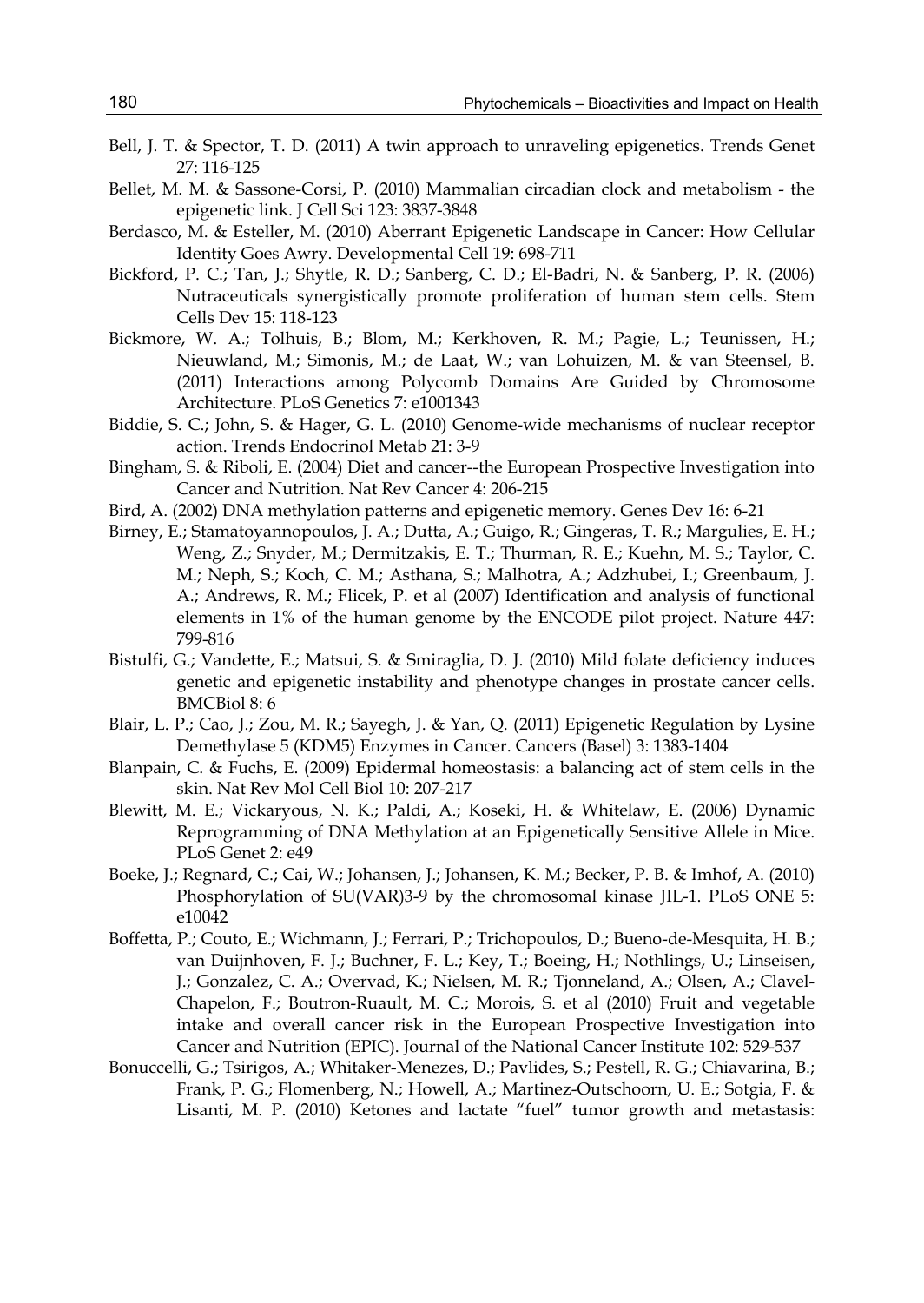Evidence that epithelial cancer cells use oxidative mitochondrial metabolism. Cell Cycle 9: 3506-3514

- Bracken, A. P. & Helin, K. (2009) Polycomb group proteins: navigators of lineage pathways led astray in cancer. Nat Rev Cancer 9: 773-784
- Braconi, C.; Huang, N. & Patel, T. (2010) MicroRNA-dependent regulation of DNA methyltransferase-1 and tumor suppressor gene expression by interleukin-6 in human malignant cholangiocytes. Hepatology 51: 881-890
- Bremner, P. & Heinrich, M. (2002) Natural products as targeted modulators of the nuclear factor-kappaB pathway. J Pharm Pharmacol 54: 453-472
- Brenner, C.; Deplus, R.; Didelot, C.; Loriot, A.; Vire, E.; De Smet, C.; Gutierrez, A.; Danovi, D.; Bernard, D.; Boon, T.; Pelicci, P. G.; Amati, B.; Kouzarides, T.; de Launoit, Y.; Di Croce, L. & Fuks, F. (2005) Myc represses transcription through recruitment of DNA methyltransferase corepressor. EMBO J 24: 336-346
- Brewer, G. J. (2010) Epigenetic oxidative redox shift (EORS) theory of aging unifies the free radical and insulin signaling theories. Experimental Gerontology 45: 173-179
- Brower, V. (2011) Epigenetics: Unravelling the cancer code. Nature 471: S12-13
- Burdge, G. C. & Lillycrop, K. A. (2010) Nutrition, Epigenetics, and Developmental Plasticity: Implications for Understanding Human Diseas. Annual Review of Nutrition
- Burdge, G. C.; Lillycrop, K. A. & Jackson, A. A. (2009) Nutrition in early life, and risk of cancer and metabolic disease: alternative endings in an epigenetic tale? British Journal of Nutrition 101: 619-630
- Carta, S.; Castellani, P.; Delfino, L.; Tassi, S.; Vene, R. & Rubartelli, A. (2009) DAMPs and inflammatory processes: the role of redox in the different outcomes. J Leukoc Biol 86: 549-555
- Chang, J.; Zhang, B.; Heath, H.; Galjart, N.; Wang, X. & Milbrandt, J. (2010) Nicotinamide adenine dinucleotide (NAD)-regulated DNA methylation alters CCCTC-binding factor (CTCF)/cohesin binding and transcription at the BDNF locus. Proceedings of the National Academy of Sciences of the United States of America 107: 21836-21841
- Chaturvedi, M. M.; Sung, B.; Yadav, V. R.; Kannappan, R. & Aggarwal, B. B. (2011) NFkappaB addiction and its role in cancer: 'one size does not fit all'. Oncogene 30: 1615-1630
- Chen, L. F. & Greene, W. C. (2004) Shaping the nuclear action of NF-kappaB. Nat Rev Mol Cell Biol 5: 392-401
- Chen, N. C.; Yang, F.; Capecci, L. M.; Gu, Z.; Schafer, A. I.; Durante, W.; Yang, X. F. & Wang, H. (2010) Regulation of homocysteine metabolism and methylation in human and mouse tissues. FASEB Journal
- Chi, P.; Allis, C. D. & Wang, G. G. (2010) Covalent histone modifications--miswritten, misinterpreted and mis-erased in human cancers. Nat Rev Cancer 10: 457-469
- Chmurzynska, A. (2010) Fetal programming: link between early nutrition, DNA methylation, and complex diseases. Nutrition Reviews 68: 87-98
- Chodavarapu, R. K.; Feng, S.; Bernatavichute, Y. V.; Chen, P. Y.; Stroud, H.; Yu, Y.; Hetzel, J. A.; Kuo, F.; Kim, J.; Cokus, S. J.; Casero, D.; Bernal, M.; Huijser, P.; Clark, A. T.; Kramer, U.; Merchant, S. S.; Zhang, X.; Jacobsen, S. E. & Pellegrini, M. (2010) Relationship between nucleosome positioning and DNA methylation. Nature 466: 388-392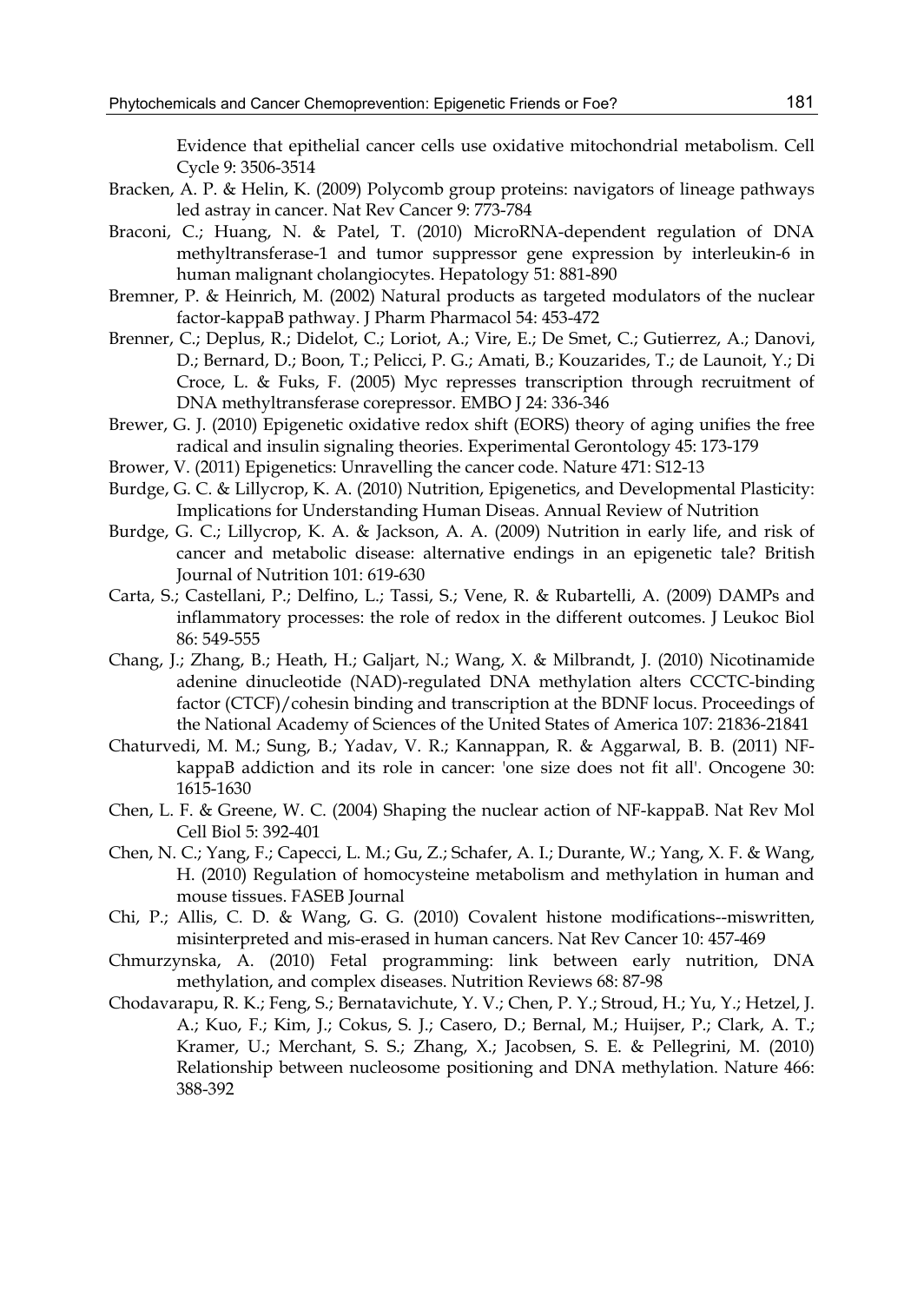- Chong, S.; Youngson, N. A. & Whitelaw, E. (2007) Heritable germline epimutation is not the same as transgenerational epigenetic inheritance. Nature Genetics 39: 574-575; author reply 575-576
- Christensen, B. C.; Houseman, E. A.; Marsit, C. J.; Zheng, S.; Wrensch, M. R.; Wiemels, J. L.; Nelson, H. H.; Karagas, M. R.; Padbury, J. F.; Bueno, R.; Sugarbaker, D. J.; Yeh, R. F.; Wiencke, J. K. & Kelsey, K. T. (2009) Aging and environmental exposures alter tissue-specific DNA methylation dependent upon CpG island context. PLoS Genet 5: e1000602
- Cooney, C. A. (2006) Germ cells carry the epigenetic benefits of grandmother's diet. Proceedings of the National Academy of Sciences of the United States of America 103: 17071-17072
- Cosgrove, M. S. & Wolberger, C. (2005) How does the histone code work? Biochemistry and Cell Biology 83: 468-476
- Crea, F.; Mathews, L. A.; Farrar, W. L. & Hurt, E. M. (2009) Targeting prostate cancer stem cells. Anticancer Agents Med Chem 9: 1105-1113
- Croonquist, P. A. & Van Ness, B. (2005) The polycomb group protein enhancer of zeste homolog 2 (EZH 2) is an oncogene that influences myeloma cell growth and the mutant ras phenotype. Oncogene 24: 6269-6280
- Dalgliesh, G. L.; Furge, K.; Greenman, C.; Chen, L.; Bignell, G.; Butler, A.; Davies, H.; Edkins, S.; Hardy, C.; Latimer, C.; Teague, J.; Andrews, J.; Barthorpe, S.; Beare, D.; Buck, G.; Campbell, P. J.; Forbes, S.; Jia, M.; Jones, D.; Knott, H. et al (2010) Systematic sequencing of renal carcinoma reveals inactivation of histone modifying genes. Nature 463: 360-363
- Dandrea, M.; Donadelli, M.; Costanzo, C.; Scarpa, A. & Palmieri, M. (2009) MeCP2/H3meK9 are involved in IL-6 gene silencing in pancreatic adenocarcinoma cell lines. Nucleic Acids Res 37: 6681-6690
- Darbre, P. D. & Charles, A. K. (2010) Environmental oestrogens and breast cancer: evidence for combined involvement of dietary, household and cosmetic xenoestrogens. Anticancer Res 30: 815-827
- Dashwood, R. H. & Ho, E. (2007) Dietary histone deacetylase inhibitors: from cells to mice to man. Semin Cancer Biol 17: 363-369
- Dashwood, R. H.; Myzak, M. C. & Ho, E. (2006) Dietary HDAC inhibitors: time to rethink weak ligands in cancer chemoprevention? Carcinogenesis 27: 344-349
- Davalos, V. & Esteller, M. (2010) MicroRNAs and cancer epigenetics: a macrorevolution. Curr Opin Oncol 22: 35-45
- Dawson, M. A.; Bannister, A. J.; Göttgens, B.; Foster, S. D.; Bartke, T.; Green, A. R. & Kouzarides, T. (2009) JAK2 phosphorylates histone H3Y41 and excludes HP1α from chromatin. Nature 461: 819-822
- De Santa, F.; Barozzi, I.; Mietton, F.; Ghisletti, S.; Polletti, S.; Tusi, B. K.; Muller, H.; Ragoussis, J.; Wei, C. L. & Natoli, G. (2010) A large fraction of extragenic RNA pol II transcription sites overlap enhancers. PLoS Biology 8: e1000384
- De Santa, F.; Totaro, M. G.; Prosperini, E.; Notarbartolo, S.; Testa, G. & Natoli, G. (2007) The histone H3 lysine-27 demethylase Imjd3 links inflammation to inhibition of polycomb-mediated gene silencing. Cell 130: 1083-1094
- Delage, B. & Dashwood, R. H. (2008) Dietary manipulation of histone structure and function. Annu Rev Nutr 28: 347-366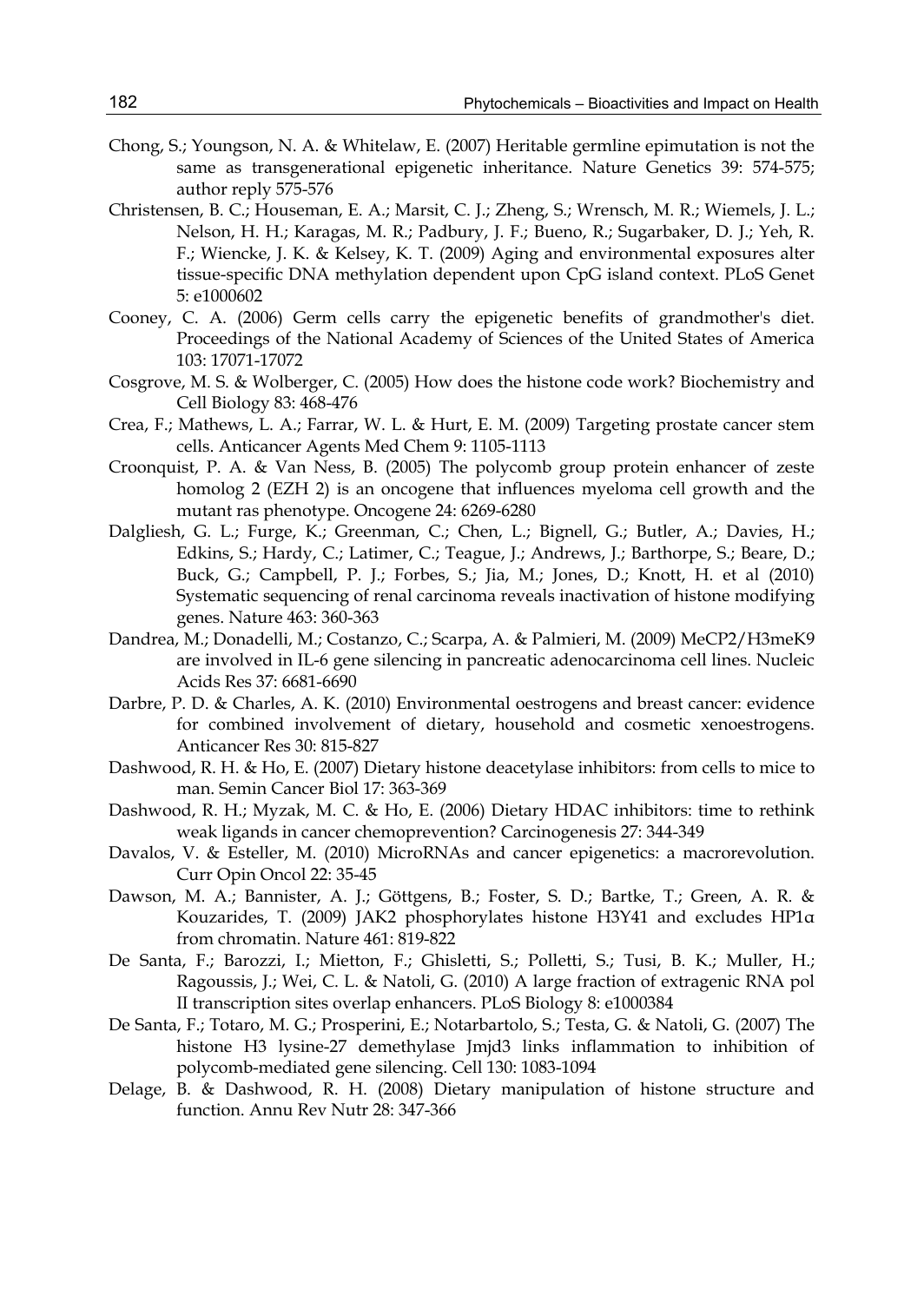- Delhommeau, F.; Dupont, S.; Della Valle, V.; James, C.; Trannoy, S.; Masse, A.; Kosmider, O.; Le Couedic, J. P.; Robert, F.; Alberdi, A.; Lecluse, Y.; Plo, I.; Dreyfus, F. J.; Marzac, C.; Casadevall, N.; Lacombe, C.; Romana, S. P.; Dessen, P.; Soulier, J.; Viguie, F. et al (2009) Mutation in TET2 in myeloid cancers. N Engl J Med 360: 2289-2301
- Denis, H.; Ndlovu, M. N. & Fuks, F. (2011) Regulation of mammalian DNA methyltransferases: a route to new mechanisms. EMBO reports 12: 647-656
- Denison, M. S. & Nagy, S. R. (2003) Activation of the aryl hydrocarbon receptor by structurally diverse exogenous and endogenous chemicals. Annual review of pharmacology and toxicology 43: 309-334
- Deocaris, C. C.; Widodo, N.; Wadhwa, R. & Kaul, S. C. (2008) Merger of ayurveda and tissue culture-based functional genomics: inspirations from systems biology. J Transl Med 6: 14
- Deorukhkar, A.; Krishnan, S.; Sethi, G. & Aggarwal, B. B. (2007) Back to basics: how natural products can provide the basis for new therapeutics. Expert Opin Investig Drugs 16: 1753-1773
- Dey, A.; Tergaonkar, V. & Lane, D. P. (2008) Double-edged swords as cancer therapeutics: simultaneously targeting p53 and NF-kappaB pathways. Nat Rev Drug Discov 7: 1031-1040
- Di Croce, L.; Raker, V. A.; Corsaro, M.; Fazi, F.; Fanelli, M.; Faretta, M.; Fuks, F.; Lo Coco, F.; Kouzarides, T.; Nervi, C.; Minucci, S. & Pelicci, P. G. (2002) Methyltransferase recruitment and DNA hypermethylation of target promoters by an oncogenic transcription factor. Science 295: 1079-1082
- Dijsselbloem, N.; Goriely, S.; Albarani, V.; Gerlo, S.; Francoz, S.; Marine, J. C.; Goldman, M.; Haegeman, G. & Vanden Berghe, W. (2007) A critical role for p53 in the control of NF-kappaB-dependent gene expression in TLR4-stimulated dendritic cells exposed to Genistein. J Immunol 178: 5048-5057
- Dijsselbloem, N.; Vanden Berghe, W.; De Naeyer, A. & Haegeman, G. (2004) Soy isoflavone phyto-pharmaceuticals in interleukin-6 affections: multi-purpose nutraceuticals at the crossroad of hormone replacement, anti-cancer and anti-inflammatory therapy. Biochem Pharmacol 68: 1171-1185
- Dolinoy, D. C.; Huang, D. & Jirtle, R. L. (2007) Maternal nutrient supplementation counteracts bisphenol A-induced DNA hypomethylation in early development. Proceedings of the National Academy of Sciences of the United States of America 104: 13056-13061
- Dolinoy, D. C. & Jirtle, R. L. (2008) Environmental epigenomics in human health and disease. Environ Mol Mutagen 49: 4-8
- Dolinoy, D. C.; Weidman, J. R.; Waterland, R. A. & Jirtle, R. L. (2006) Maternal genistein alters coat color and protects Avy mouse offspring from obesity by modifying the fetal epigenome. Environ Health Perspect 114: 567-572
- Dong, J.; Jimi, E.; Zhong, H.; Hayden, M. S. & Ghosh, S. (2008) Repression of gene expression by unphosphorylated NF-kappaB p65 through epigenetic mechanisms. Genes and Development 22: 1159-1173
- Eden, A.; Gaudet, F.; Waghmare, A. & Jaenisch, R. (2003) Chromosomal instability and tumors promoted by DNA hypomethylation. Science 300: 455
- Edmunds, J. W. & Mahadevan, L. C. (2006) Cell signaling. Protein kinases seek close encounters with active genes. Science 313: 449-451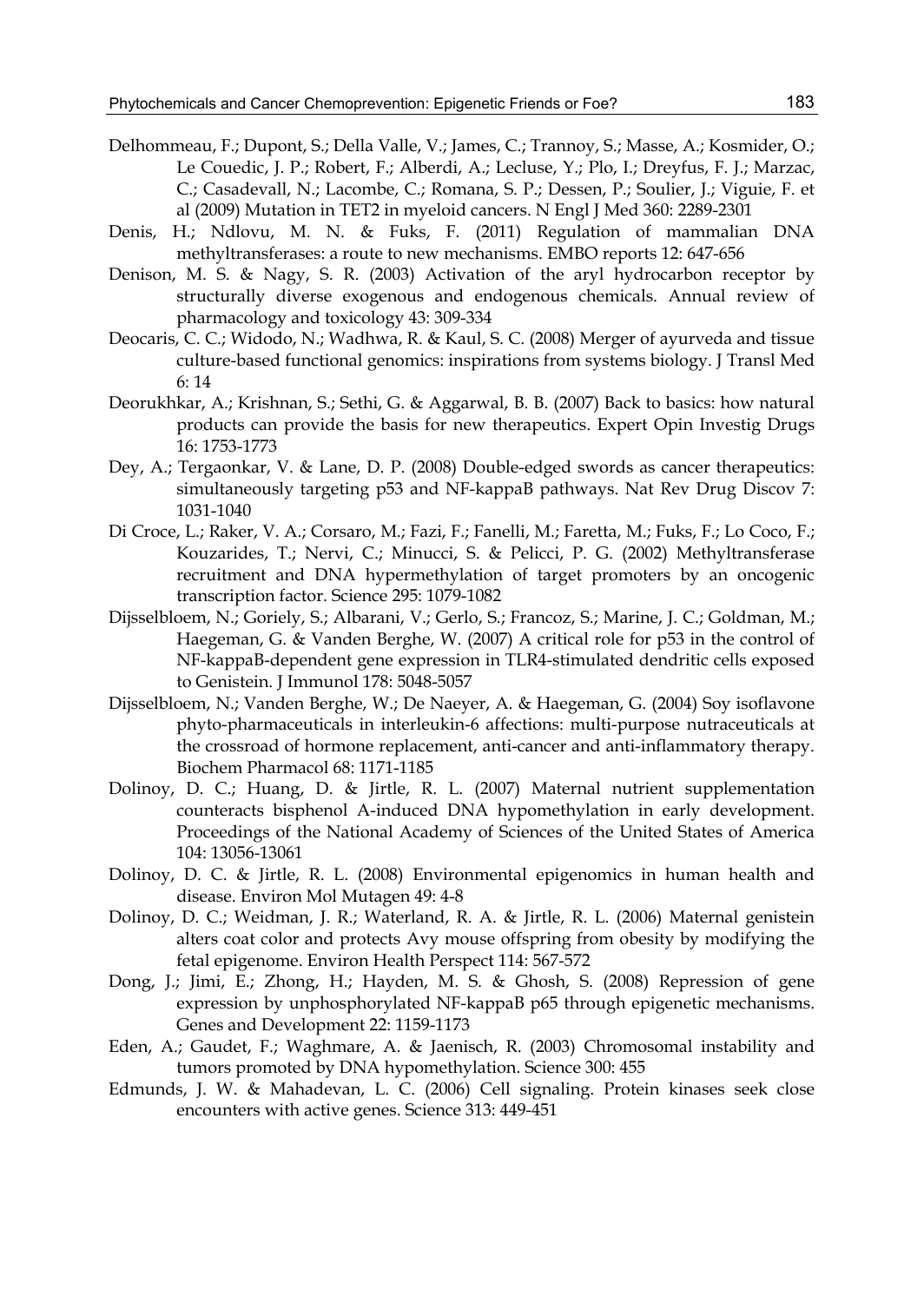- Eferl, R. & Wagner, E. F. (2003) AP-1: a double-edged sword in tumorigenesis. Nat Rev Cancer 3: 859-868
- El-Osta, A.; Brasacchio, D.; Yao, D.; Pocai, A.; Jones, P. L.; Roeder, R. G.; Cooper, M. E. & Brownlee, M. (2008) Transient high glucose causes persistent epigenetic changes and altered gene expression during subsequent normoglycemia. J Exp Med 205: 2409-2417
- El Gazzar, M.; Yoza, B. K.; Chen, X.; Garcia, B. A.; Young, N. L. & McCall, C. E. (2009) Chromatin-specific remodeling by HMGB1 and linker histone H1 silences proinflammatory genes during endotoxin tolerance. Mol Cell Biol 29: 1959-1971
- El Gazzar, M.; Yoza, B. K.; Hu, J. Y.; Cousart, S. L. & McCall, C. E. (2007) Epigenetic silencing of tumor necrosis factor alpha during endotoxin tolerance. The Journal of biological chemistry 282: 26857-26864
- Elsasser, S. J.; Allis, C. D. & Lewis, P. W. (2011) Cancer. New epigenetic drivers of cancers. Science 331: 1145-1146
- Ernst, J. & Kellis, M. (2010) Discovery and characterization of chromatin states for systematic annotation of the human genome. Nature Biotechnology 28: 817-825
- Ernst, J.; Kheradpour, P.; Mikkelsen, T. S.; Shoresh, N.; Ward, L. D.; Epstein, C. B.; Zhang, X.; Wang, L.; Issner, R.; Coyne, M.; Ku, M.; Durham, T.; Kellis, M. & Bernstein, B. E. (2011) Mapping and analysis of chromatin state dynamics in nine human cell types. Nature 473: 43-49
- Esteller, M. (2007) Cancer epigenomics: DNA methylomes and histone-modification maps. Nat Rev Genet 8: 286-298
- Esteller, M. (2008) Epigenetics in cancer. N Engl J Med 358: 1148-1159
- Fang, M.; Chen, D. & Yang, C. S. (2007) Dietary polyphenols may affect DNA methylation. The Journal of nutrition 137: 223S-228S
- Faulk, C. & Dolinoy, D. C. (2011) Timing is everything: The when and how of environmentally induced changes in the epigenome of animals. Epigenetics 6: 791-797
- Ficz, G.; Branco, M. R.; Seisenberger, S.; Santos, F.; Krueger, F.; Hore, T. A.; Marques, C. J.; Andrews, S. & Reik, W. (2011) Dynamic regulation of 5-hydroxymethylcytosine in mouse ES cells and during differentiation. Nature 473: 398-402
- Figueroa, M. E.; Abdel-Wahab, O.; Lu, C.; Ward, P. S.; Patel, J.; Shih, A.; Li, Y.; Bhagwat, N.; Vasanthakumar, A.; Fernandez, H. F.; Tallman, M. S.; Sun, Z.; Wolniak, K.; Peeters, J. K.; Liu, W.; Choe, S. E.; Fantin, V. R.; Paietta, E.; Lowenberg, B.; Licht, J. D. et al (2010) Leukemic IDH1 and IDH2 mutations result in a hypermethylation phenotype, disrupt TET2 function, and impair hematopoietic differentiation. Cancer Cell 18: 553-567
- Fischle, W. (2008) Talk is cheap--cross-talk in establishment, maintenance, and readout of chromatin modifications. Genes and Development 22: 3375-3382
- Fiskus, W.; Wang, Y.; Sreekumar, A.; Buckley, K. M.; Shi, H.; Jillella, A.; Ustun, C.; Rao, R.; Fernandez, P.; Chen, J.; Balusu, R.; Koul, S.; Atadja, P.; Marquez, V. E. & Bhalla, K. N. (2009) Combined epigenetic therapy with the histone methyltransferase EZH2 inhibitor 3-deazaneplanocin A and the histone deacetylase inhibitor panobinostat against human AML cells. Blood 114: 2733-2743
- Folmer, F.; Orlikova, B.; Schnekenburger, M.; Dicato, M. & Diederich, M. (2010) Naturally occurring regulators of histone acetylation/deacetylation. Current Nutrition & Food Science 6: 78-99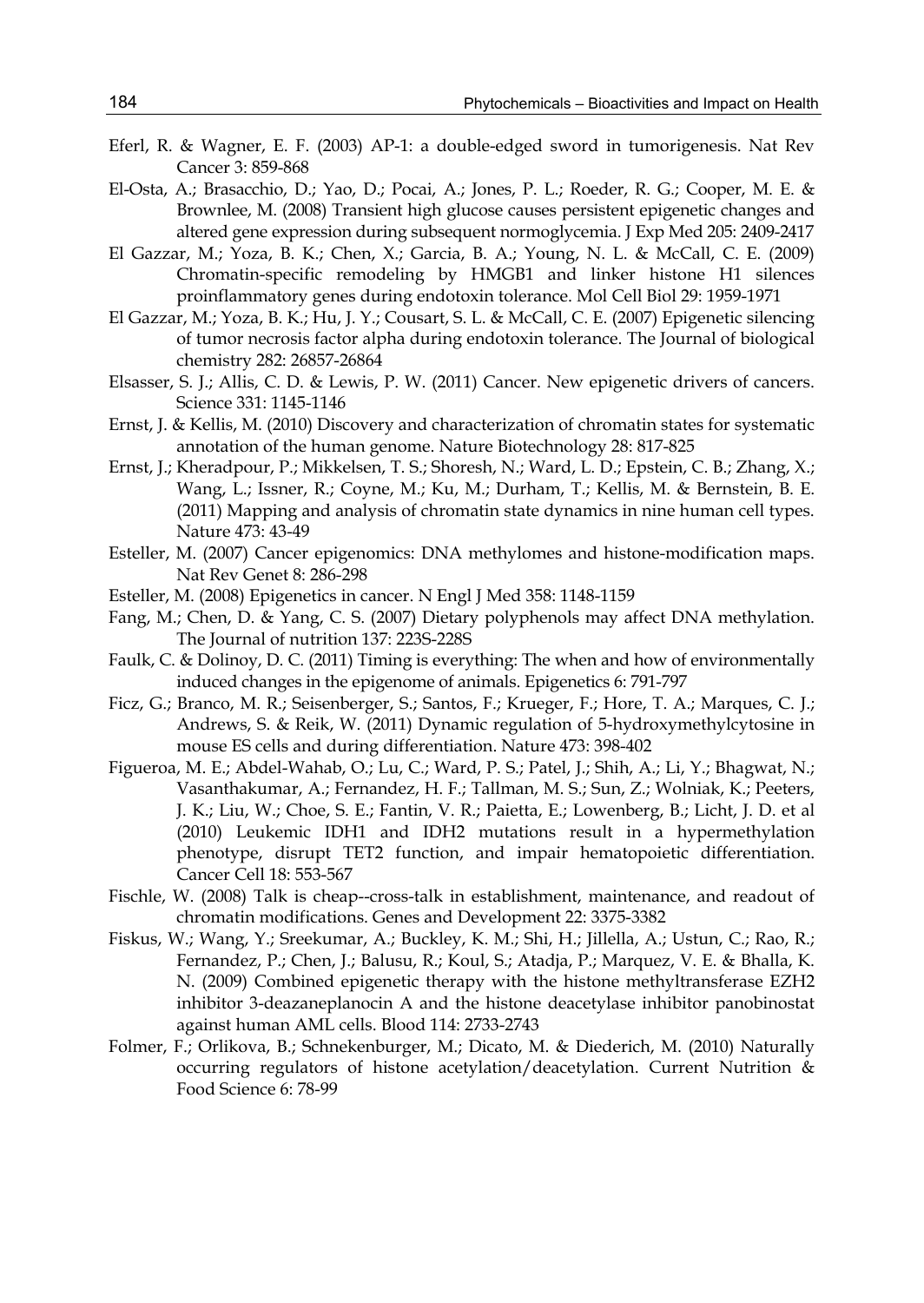- Ford, E. & Thanos, D. (2010) The transcriptional code of human IFN-beta gene expression. Biochim Biophys Acta
- Forneris, F.; Binda, C.; Battaglioli, E. & Mattevi, A. (2008) LSD1: oxidative chemistry for multifaceted functions in chromatin regulation. Trends in Biochemical Sciences 33: 181-189
- Fraga, M. F.; Ballestar, E.; Paz, M. F.; Ropero, S.; Setien, F.; Ballestar, M. L.; Heine-Suner, D.; Cigudosa, J. C.; Urioste, M.; Benitez, J.; Boix-Chornet, M.; Sanchez-Aguilera, A.; Ling, C.; Carlsson, E.; Poulsen, P.; Vaag, A.; Stephan, Z.; Spector, T. D.; Wu, Y. Z.; Plass, C. et al (2005) Epigenetic differences arise during the lifetime of monozygotic twins. Proceedings of the National Academy of Sciences of the United States of America 102: 10604-10609
- Franco, R.; Schoneveld, O.; Georgakilas, A. G. & Panayiotidis, M. I. (2008) Oxidative stress, DNA methylation and carcinogenesis. Cancer Lett 266: 6-11
- Fujioka, M.; Wu, X. & Jaynes, J. B. (2009) A chromatin insulator mediates transgene homing and very long-range enhancer-promoter communication. Development 136: 3077- 3087
- Gallou-Kabani, C.; Vige, A.; Gross, M. S. & Junien, C. (2007) Nutri-epigenomics: lifelong remodelling of our epigenomes by nutritional and metabolic factors and beyond. Clin Chem Lab Med 45: 321-327
- Garcia-Rivera, D.; Delgado, R.; Bougarne, N.; Haegeman, G. & Berghe, W. V. (2011) Gallic acid indanone and mangiferin xanthone are strong determinants of immunosuppressive anti-tumour effects of Mangifera indica L. bark in MDA-MB231 breast cancer cells. Cancer Lett 305: 21-31
- Gasche, J. A.; Hoffmann, J.; Boland, C. R. & Goel, A. (2011) Interleukin-6 promotes tumorigenesis by altering DNA methylation in oral cancer cells. International Journal of Cancer 129: 1053-1063
- Gaudet, F.; Hodgson, J. G.; Eden, A.; Jackson-Grusby, L.; Dausman, J.; Gray, J. W.; Leonhardt, H. & Jaenisch, R. (2003) Induction of tumors in mice by genomic hypomethylation. Science 300: 489-492
- Gehani, S. S.; Agrawal-Singh, S.; Dietrich, N.; Christophersen, N. S.; Helin, K. & Hansen, K. (2010) Polycomb group protein displacement and gene activation through MSKdependent H3K27me3S28 phosphorylation. Molecular Cell 39: 886-900
- Gerlo, S.; Haegeman, G. & Vanden Berghe, W. (2008) Transcriptional regulation of autocrine IL-6 expression in multiple myeloma cells. Cell Signal 20: 1489-1496
- Ghosh, S. & Hayden, M. S. (2008) New regulators of NF-kappaB in inflammation. Nat Rev Immunol 8: 837-848
- Ghoshal, K.; Li, X.; Datta, J.; Bai, S.; Pogribny, I.; Pogribny, M.; Huang, Y.; Young, D. & Jacob, S. T. (2006) A folate- and methyl-deficient diet alters the expression of DNA methyltransferases and methyl CpG binding proteins involved in epigenetic gene silencing in livers of F344 rats. The Journal of nutrition 136: 1522-1527
- Gluckman, P. D.; Hanson, M. A.; Cooper, C. & Thornburg, K. L. (2008) Effect of in utero and early-life conditions on adult health and disease. N Engl J Med 359: 61-73
- Godfrey, K. M.; Gluckman, P. D. & Hanson, M. A. (2010) Developmental origins of metabolic disease: life course and intergenerational perspectives. Trends Endocrinol Metab 21: 199-205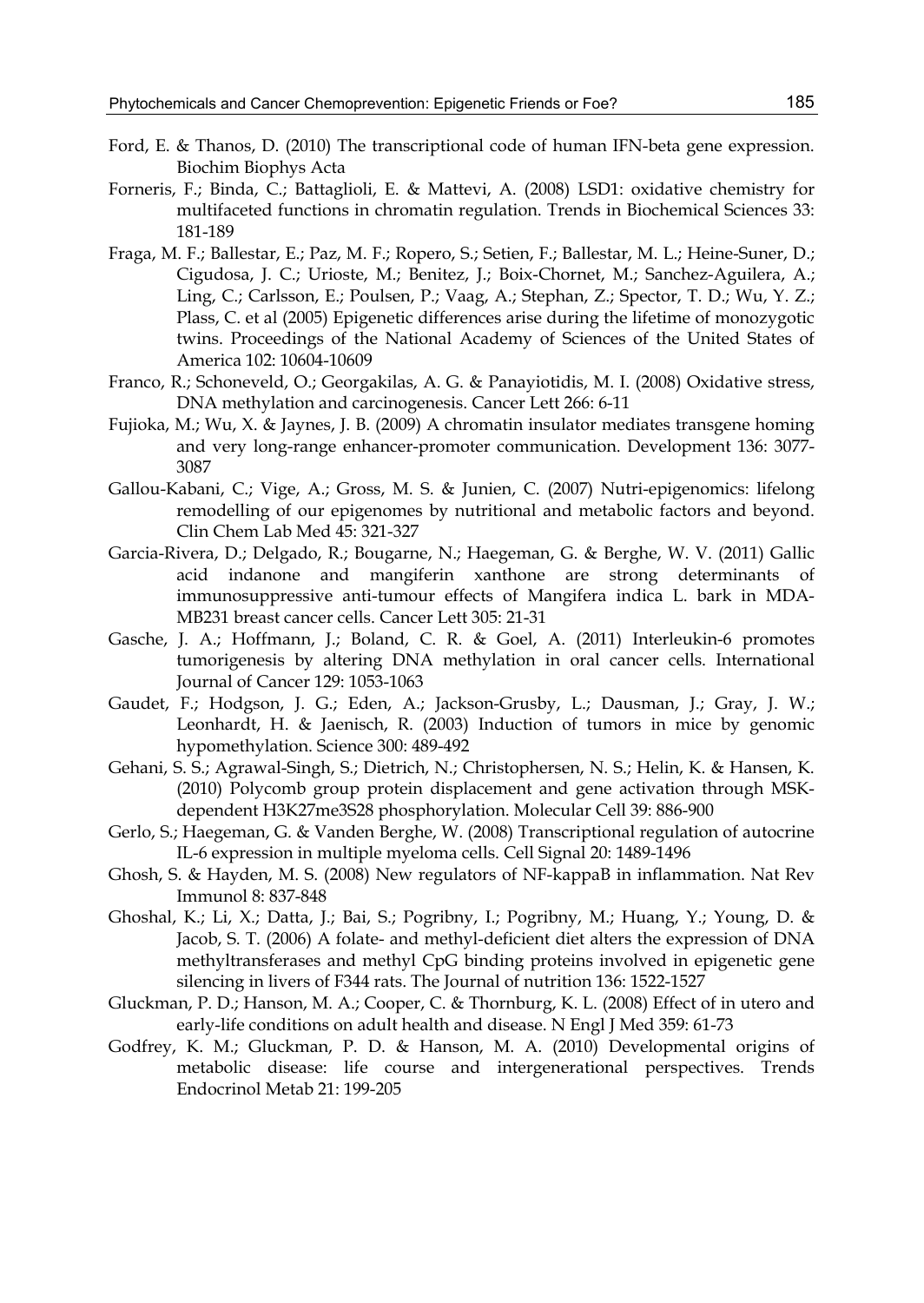- Grivennikov, S.; Karin, E.; Terzic, J.; Mucida, D.; Yu, G. Y.; Vallabhapurapu, S.; Scheller, J.; Rose-John, S.; Cheroutre, H.; Eckmann, L. & Karin, M. (2009) IL-6 and Stat3 are required for survival of intestinal epithelial cells and development of colitisassociated cancer. Cancer Cell 15: 103-113
- Grivennikov, S. I.; Greten, F. R. & Karin, M. (2010) Immunity, inflammation, and cancer. Cell 140: 883-899
- Grivennikov, S. I. & Karin, M. (2010a) Dangerous liaisons: STAT3 and NF-κB collaboration and crosstalk in cancer. Cytokine & Growth Factor Reviews 21: 11-19
- Grivennikov, S. I. & Karin, M. (2010b) Inflammation and oncogenesis: a vicious connection. Curr Opin Genet Dev 20: 65-71
- Guil, S. & Esteller, M. (2009) DNA methylomes, histone codes and miRNAs: tying it all together. Int J Biochem Cell Biol 41: 87-95
- Gupta, R. A.; Shah, N.; Wang, K. C.; Kim, J.; Horlings, H. M.; Wong, D. J.; Tsai, M. C.; Hung, T.; Argani, P.; Rinn, J. L.; Wang, Y.; Brzoska, P.; Kong, B.; Li, R.; West, R. B.; van de Vijver, M. J.; Sukumar, S. & Chang, H. Y. (2010) Long non-coding RNA HOTAIR reprograms chromatin state to promote cancer metastasis. Nature 464: 1071-1076
- Hajkova, P.; Ancelin, K.; Waldmann, T.; Lacoste, N.; Lange, U. C.; Cesari, F.; Lee, C.; Almouzni, G.; Schneider, R. & Surani, M. A. (2008) Chromatin dynamics during epigenetic reprogramming in the mouse germ line. Nature 452: 877-881
- Hakim, O.; Sung, M. H.; Voss, T. C.; Splinter, E.; John, S.; Sabo, P. J.; Thurman, R. E.; Stamatoyannopoulos, J. A.; de Laat, W. & Hager, G. L. (2011) Diverse gene reprogramming events occur in the same spatial clusters of distal regulatory elements. Genome Res 21: 697-706
- Hamm, C. A. & Costa, F. F. (2011) The impact of epigenomics on future drug design and new therapies. Drug Discovery Today 16: 626-635
- Hamm, C. A.; Xie, H.; Costa, F. F.; Vanin, E. F.; Seftor, E. A.; Sredni, S. T.; Bischof, J.; Wang, D.; Bonaldo, M. F.; Hendrix, M. J. & Soares, M. B. (2009) Global demethylation of rat chondrosarcoma cells after treatment with 5-aza-2'-deoxycytidine results in increased tumorigenicity. PLoS ONE 4: e8340
- Hanahan, D. & Weinberg, Robert A. (2011) Hallmarks of Cancer: The Next Generation. Cell 144: 646-674
- Harvey, A. (2008) Natural products in drug discovery. Drug Discovery Today 13: 894-901
- Hauser, A. T. & Jung, M. (2008) Targeting epigenetic mechanisms: potential of natural products in cancer chemoprevention. Planta Medica 74: 1593-1601
- Hayden, M. S. & Ghosh, S. (2008) Shared principles in NF-kappaB signaling. Cell 132: 344-362
- Herceg, Z. (2007) Epigenetics and cancer: towards an evaluation of the impact of environmental and dietary factors. Mutagenesis 22: 91-103
- Hervouet, E.; Vallette, F. M. & Cartron, P. F. (2009) Dnmt3/transcription factor interactions as crucial players in targeted DNA methylation. Epigenetics 4: 487-499
- Hesson, L. B.; Hitchins, M. P. & Ward, R. L. (2010) Epimutations and cancer predisposition: importance and mechanisms. Curr Opin Genet Dev 20: 290-298
- Hochberg, Z.; Feil, R.; Constancia, M.; Fraga, M.; Junien, C.; Carel, J. C.; Boileau, P.; Le Bouc, Y.; Deal, C. L.; Lillycrop, K.; Scharfmann, R.; Sheppard, A.; Skinner, M.; Szyf, M.; Waterland, R. A.; Waxman, D. J.; Whitelaw, E.; Ong, K. & Albertsson-Wikland, K. (2011) Child health, developmental plasticity, and epigenetic programming. Endocr Rev 32: 159-224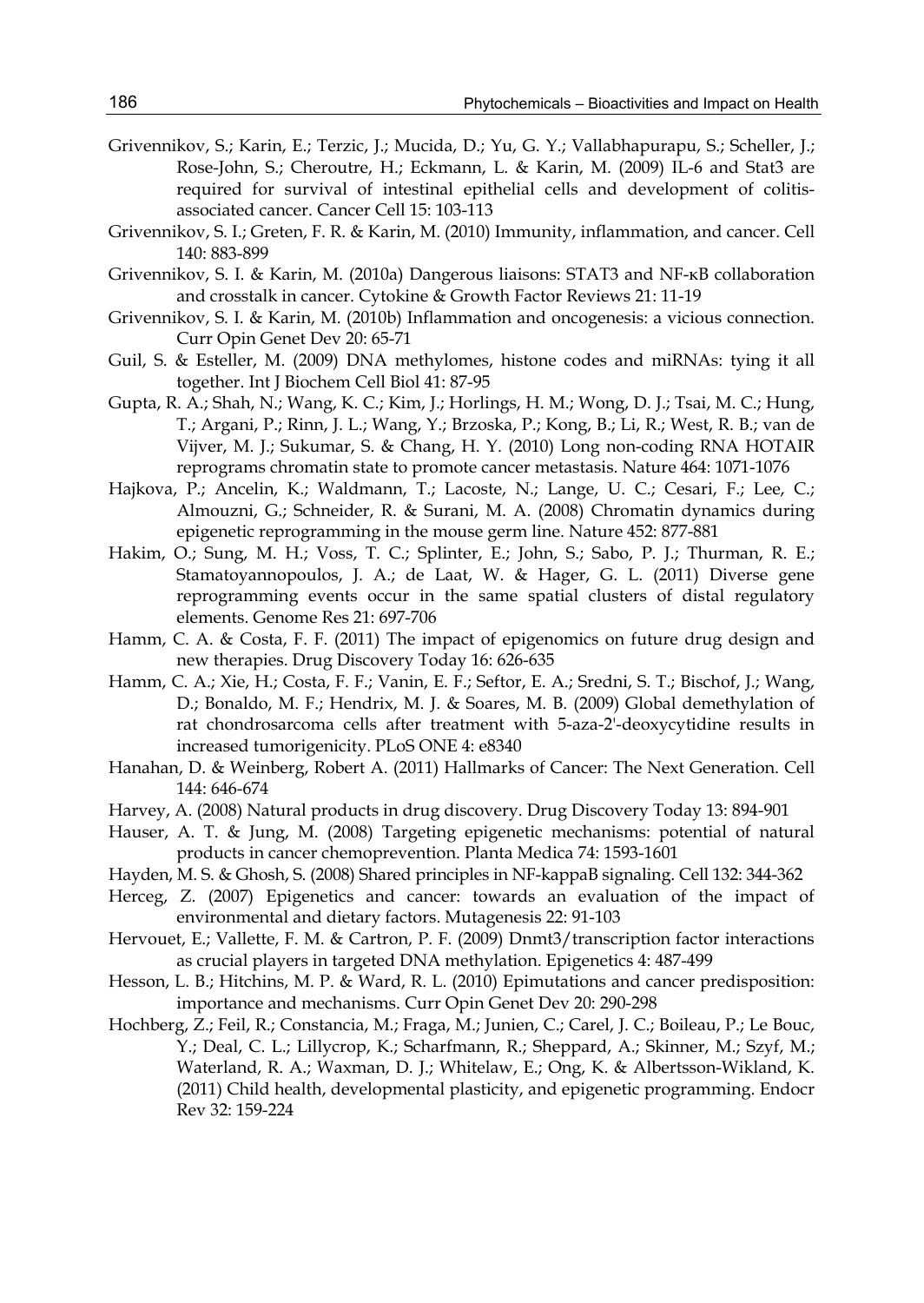- Hodge, D. R.; Cho, E.; Copeland, T. D.; Guszczynski, T.; Yang, E.; Seth, A. K. & Farrar, W. L. (2007) IL-6 enhances the nuclear translocation of DNA cytosine-5-methyltransferase 1 (DNMT1) via phosphorylation of the nuclear localization sequence by the AKT kinase. Cancer Genomics Proteomics 4: 387-398
- Hodge, D. R.; Peng, B.; Cherry, J. C.; Hurt, E. M.; Fox, S. D.; Kelley, J. A.; Munroe, D. J. & Farrar, W. L. (2005a) Interleukin 6 supports the maintenance of p53 tumor suppressor gene promoter methylation. Cancer Res 65: 4673-4682
- Hodge, D. R.; Peng, B.; Pompeia, C.; Thomas, S.; Cho, E.; Clausen, P. A.; Marquez, V. E. & Farrar, W. L. (2005b) Epigenetic Silencing of Manganese Superoxide Dismutase (SOD-2) in KAS 6/1 Human Multiple Myeloma Cells Increases Cell Proliferation. Cancer Biol Ther 4
- Hodge, D. R.; Xiao, W.; Clausen, P. A.; Heidecker, G.; Szyf, M. & Farrar, W. L. (2001) Interleukin-6 regulation of the human DNA methyltransferase (HDNMT) gene in human erythroleukemia cells. The Journal of biological chemistry 276: 39508-39511
- Hotamisligil, G. S. (2010) Endoplasmic reticulum stress and the inflammatory basis of metabolic disease. Cell 140: 900-917
- Hurt, E. M. & Farrar, W. L. (2008) Cancer stem cells: the seeds of metastasis? Mol Interv 8: 140-142
- Iliopoulos, D.; Hirsch, H. A. & Struhl, K. (2009) An epigenetic switch involving NF-kappaB, Lin28, Let-7 MicroRNA, and IL6 links inflammation to cell transformation. Cell 139: 693-706
- Iliopoulos, D.; Hirsch, H. A.; Wang, G. & Struhl, K. (2011) Inducible formation of breast cancer stem cells and their dynamic equilibrium with non-stem cancer cells via IL6 secretion. Proceedings of the National Academy of Sciences of the United States of America 108: 1397-1402
- Iliopoulos, D.; Jaeger, S. A.; Hirsch, H. A.; Bulyk, M. L. & Struhl, K. (2010) STAT3 Activation of miR-21 and miR-181b-1 via PTEN and CYLD Are Part of the Epigenetic Switch Linking Inflammation to Cancer. Molecular Cell 39: 493-506
- Illi, B.; Colussi, C.; Grasselli, A.; Farsetti, A.; Capogrossi, M. C. & Gaetano, C. (2009) NO sparks off chromatin: tales of a multifaceted epigenetic regulator. Pharmacol Ther 123: 344-352
- Imai, S. & Guarente, L. (2010) Ten years of NAD-dependent SIR2 family deacetylases: implications for metabolic diseases. Trends Pharmacol Sci 31: 212-220
- Iqbal, K.; Jin, S. G.; Pfeifer, G. P. & Szabo, P. E. (2011) Reprogramming of the paternal genome upon fertilization involves genome-wide oxidation of 5-methylcytosine. Proceedings of the National Academy of Sciences of the United States of America 108: 3642-3647
- Jackson, A. A.; Burdge, G. C. & Lillycrop, K. A. (2010) Diet, nutrition and modulation of genomic expression in fetal origins of adult disease. World Review of Nutrition and Dietetics 101: 56-72
- Jenuwein, T. & Allis, C. D. (2001) Translating the histone code. Science 293: 1074-1080.
- Jirtle, R. L. & Skinner, M. K. (2007) Environmental epigenomics and disease susceptibility. Nat Rev Genet 8: 253-262
- Jones, P. A. & Liang, G. (2009) Rethinking how DNA methylation patterns are maintained. Nat Rev Genet 10: 805-811
- Jones, R. S. (2007) Epigenetics: reversing the 'irreversible'. Nature 450: 357-359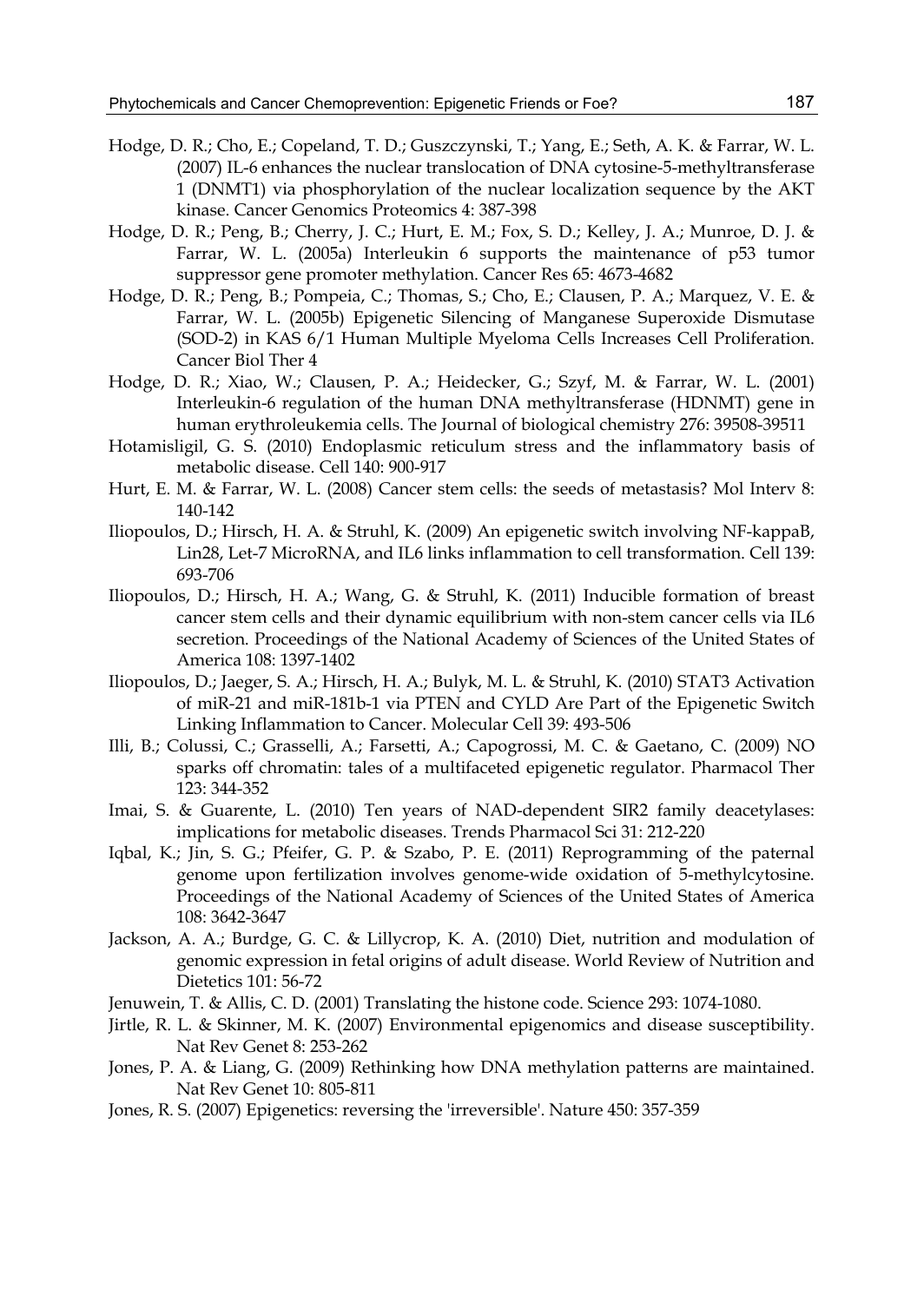- Kaileh, M.; Vanden Berghe, W.; Heyerick, A.; Horion, J.; Piette, J.; Libert, C.; De Keukeleire, D.; Essawi, T. & Haegeman, G. (2007) Withaferin a strongly elicits IkappaB kinase beta hyperphosphorylation concomitant with potent inhibition of its kinase activity. The Journal of biological chemistry 282: 4253-4264
- Kaminsky, Z. A.; Tang, T.; Wang, S. C.; Ptak, C.; Oh, G. H.; Wong, A. H.; Feldcamp, L. A.; Virtanen, C.; Halfvarson, J.; Tysk, C.; McRae, A. F.; Visscher, P. M.; Montgomery, G. W.; Gottesman, II; Martin, N. G. & Petronis, A. (2009) DNA methylation profiles in monozygotic and dizygotic twins. Nature Genetics 41: 240-245
- Kangaspeska, S.; Stride, B.; Metivier, R.; Polycarpou-Schwarz, M.; Ibberson, D.; Carmouche, R. P.; Benes, V.; Gannon, F. & Reid, G. (2008) Transient cyclical methylation of promoter DNA. Nature 452: 112-115
- Karin, M. (2006) Nuclear factor-kappaB in cancer development and progression. Nature 441: 431-436
- Karin, M. & Greten, F. R. (2005) NF-kappaB: linking inflammation and immunity to cancer development and progression. Nat Rev Immunol 5: 749-759
- Karin, M.; Yamamoto, Y. & Wang, Q. M. (2004) The IKK NF-kappa B system: a treasure trove for drug development. Nat Rev Drug Discov 3: 17-26
- Kawasaki, B. T.; Hurt, E. M.; Mistree, T. & Farrar, W. L. (2008a) Targeting cancer stem cells with phytochemicals. Mol Interv 8: 174-184
- Khanna, D.; Sethi, G.; Ahn, K. S.; Pandey, M. K.; Kunnumakkara, A. B.; Sung, B.; Aggarwal, A. & Aggarwal, B. B. (2007) Natural products as a gold mine for arthritis treatment. Curr Opin Pharmacol 7: 344-351
- Kim, J. M.; Hong, K.; Lee, J. H.; Lee, S. & Chang, N. (2009a) Effect of folate deficiency on placental DNA methylation in hyperhomocysteinemic rats. J Nutr Biochem 20: 172-176
- Kim, K. C.; Friso, S. & Choi, S. W. (2009b) DNA methylation, an epigenetic mechanism connecting folate to healthy embryonic development and aging. J Nutr Biochem 20: 917-926
- Kirk, H.; Cefalu, W. T.; Ribnicky, D.; Liu, Z. & Eilertsen, K. J. (2008) Botanicals as epigenetic modulators for mechanisms contributing to development of metabolic syndrome. Metabolism: Clinical and Experimental 57: S16-23
- Ko, M.; Huang, Y.; Jankowska, A. M.; Pape, U. J.; Tahiliani, M.; Bandukwala, H. S.; An, J.; Lamperti, E. D.; Koh, K. P.; Ganetzky, R.; Liu, X. S.; Aravind, L.; Agarwal, S.; Maciejewski, J. P. & Rao, A. (2010) Impaired hydroxylation of 5-methylcytosine in myeloid cancers with mutant TET2. Nature 468: 839-843
- Kok, T. M.; Breda, S. G. & Manson, M. M. (2008) Mechanisms of combined action of different chemopreventive dietary compounds. European Journal of Nutrition 47: 51-59
- Kominsky, D. J.; Keely, S.; MacManus, C. F.; Glover, L. E.; Scully, M.; Collins, C. B.; Bowers, B. E.; Campbell, E. L. & Colgan, S. P. (2011) An Endogenously Anti-Inflammatory Role for Methylation in Mucosal Inflammation Identified through Metabolite Profiling. The Journal of Immunology 186: 6505-6514
- Kontogiorgis, C.; Bompou, E.; Ntella, M. & Vanden Berghe, W. (2010) Natural Products from Mediterranean Diet: From Anti-Inflammatory Agents to Dietary Epigenetic Modulators. Anti-Inflammatory & Anti-Allergy Agents in Medicinal Chemistry 6: 101-124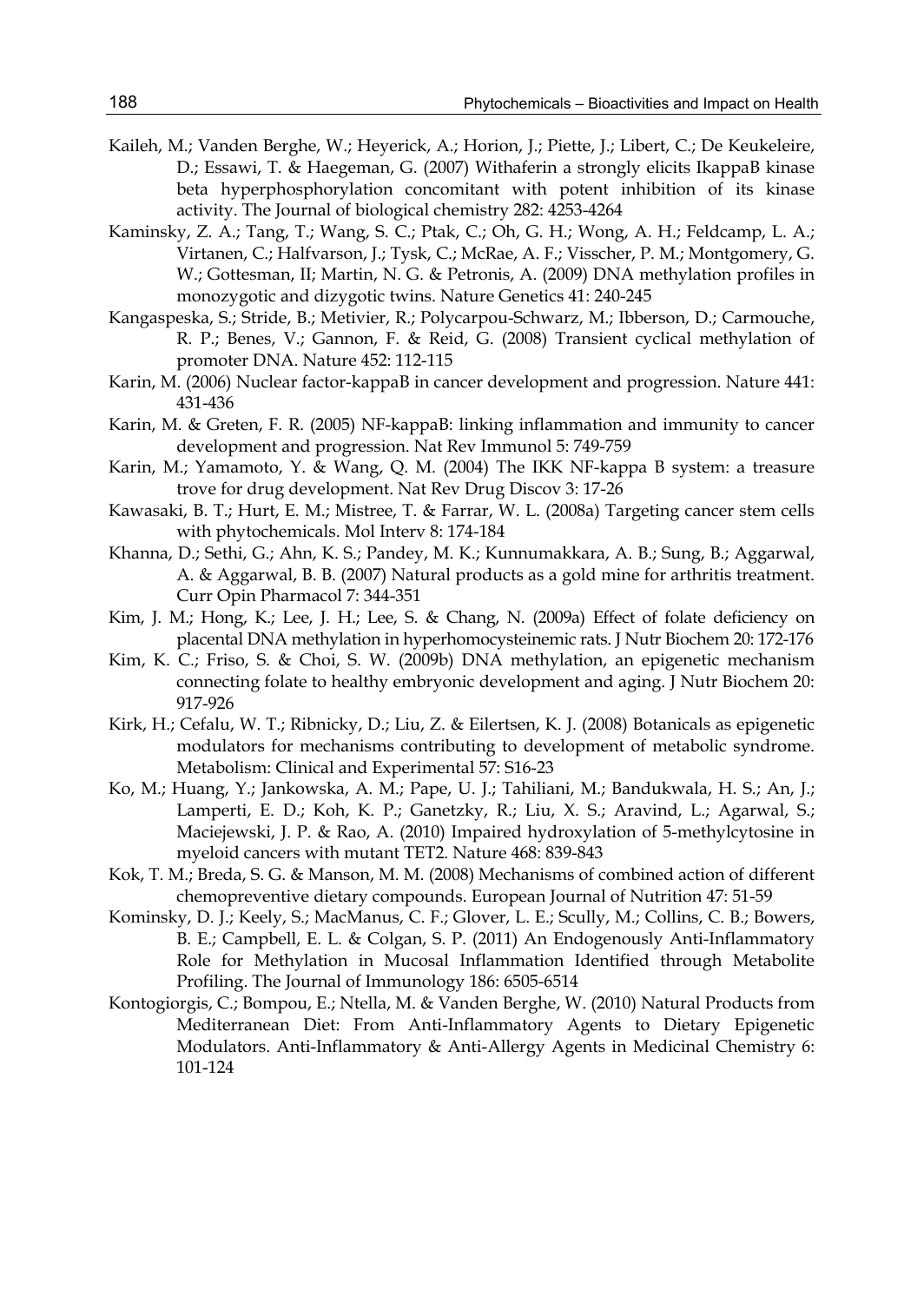- Kujjo, L. L.; Chang, E. A.; Pereira, R. J.; Dhar, S.; Marrero-Rosado, B.; Sengupta, S.; Wang, H.; Cibelli, J. B. & Perez, G. I. (2011) Chemotherapy-induced late transgenerational effects in mice. PLoS ONE 6: e17877
- Kuniyasu, H. (2008) The Roles of Dietary PPARgamma Ligands for Metastasis in Colorectal Cancer. PPAR research 2008: 529720
- Ladurner, A. G. (2009) Chromatin places metabolism center stage. Cell 138: 18-20
- Lai, A. Y. & Wade, P. A. (2011) Cancer biology and NuRD: a multifaceted chromatin remodelling complex. Nat Rev Cancer
- Lande-Diner, L. & Cedar, H. (2005) Silence of the genes--mechanisms of long-term repression. Nature Reviews Genetics 6: 648-654
- Law, J. A. & Jacobsen, S. E. (2010) Establishing, maintaining and modifying DNA methylation patterns in plants and animals. Nat Rev Genet 11: 204-220
- Lee, B. M. & Mahadevan, L. C. (2009) Stability of histone modifications across mammalian genomes: implications for 'epigenetic' marking. J Cell Biochem 108: 22-34
- Lee, D. H.; Jacobs, D. R., Jr. & Porta, M. (2009) Hypothesis: a unifying mechanism for nutrition and chemicals as lifelong modulators of DNA hypomethylation. Environ Health Perspect 117: 1799-1802
- Lee, K. W.; Bode, A. M. & Dong, Z. (2011) Molecular targets of phytochemicals for cancer prevention. Nature Reviews Cancer 11: 211-218
- Lees-Murdock, D. J. & Walsh, C. P. (2008) DNA methylation reprogramming in the germ line. Advances in Experimental Medicine and Biology 626: 1-15
- Li, J. W. H. & Vederas, J. C. (2009) Drug Discovery and Natural Products: End of an Era or an Endless Frontier? Science 325: 161-165
- Li, N.; Grivennikov, Sergei I. & Karin, M. (2011) The Unholy Trinity: Inflammation, Cytokines, and STAT3 Shape The Cancer Microenvironment. Cancer Cell 19: 429-431
- Li, Y.; Kong, D.; Wang, Z. & Sarkar, F. H. (2010) Regulation of microRNAs by Natural Agents: An Emerging Field in Chemoprevention and Chemotherapy Research. Pharmaceutical Research 27: 1027-1041
- Lieberman-Aiden, E.; van Berkum, N. L.; Williams, L.; Imakaev, M.; Ragoczy, T.; Telling, A.; Amit, I.; Lajoie, B. R.; Sabo, P. J.; Dorschner, M. O.; Sandstrom, R.; Bernstein, B.; Bender, M. A.; Groudine, M.; Gnirke, A.; Stamatoyannopoulos, J.; Mirny, L. A.; Lander, E. S. & Dekker, J. (2009) Comprehensive mapping of long-range interactions reveals folding principles of the human genome. Science 326: 289-293
- Link, A.; Balaguer, F. & Goel, A. (2010) Cancer chemoprevention by dietary polyphenols: Promising role for epigenetics. Biochem Pharmacol
- Liu, M.; Sakamaki, T.; Casimiro, M. C.; Willmarth, N. E.; Quong, A. A.; Ju, X.; Ojeifo, J.; Jiao, X.; Yeow, W. S.; Katiyar, S.; Shirley, L. A.; Joyce, D.; Lisanti, M. P.; Albanese, C. & Pestell, R. G. (2010a) The canonical NF-kappaB pathway governs mammary tumorigenesis in transgenic mice and tumor stem cell expansion. Cancer Res 70: 10464-10473
- Liu, S.; Liu, Z.; Xie, Z.; Pang, J.; Yu, J.; Lehmann, E.; Huynh, L.; Vukosavljevic, T.; Takeki, M.; Klisovic, R. B.; Baiocchi, R. A.; Blum, W.; Porcu, P.; Garzon, R.; Byrd, J. C.; Perrotti, D.; Caligiuri, M. A.; Chan, K. K.; Wu, L. C. & Marcucci, G. (2008) Bortezomib induces DNA hypomethylation and silenced gene transcription by interfering with Sp1/NF-kappaB-dependent DNA methyltransferase activity in acute myeloid leukemia. Blood 111: 2364-2373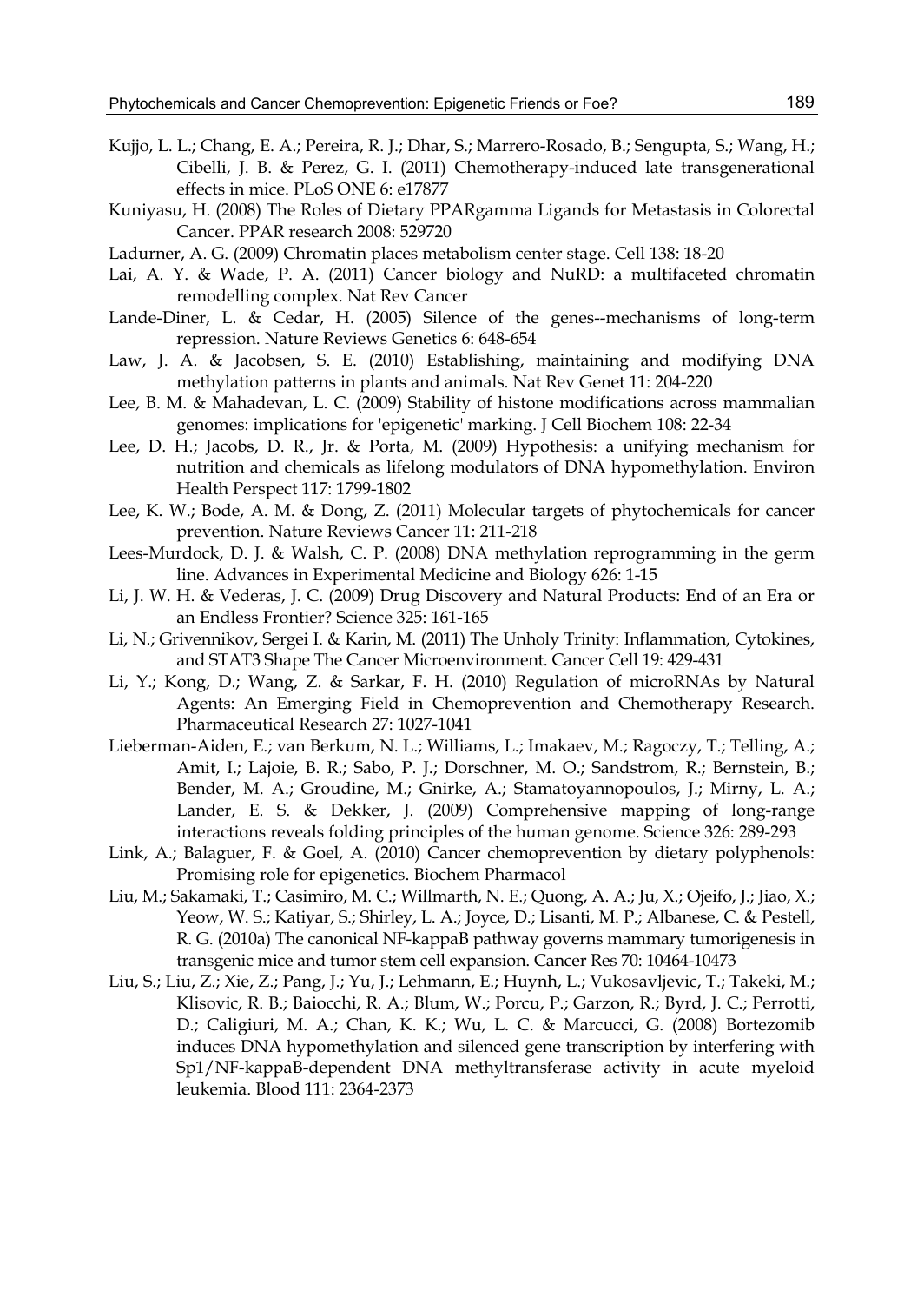- Liu, X.; Wang, X.; Zhang, J.; Lam, E. K.; Shin, V. Y.; Cheng, A. S.; Yu, J.; Chan, F. K.; Sung, J. J. & Jin, H. C. (2010b) Warburg effect revisited: an epigenetic link between glycolysis and gastric carcinogenesis. Oncogene 29: 442-450
- Liu, Y.; Mayo, M. W.; Nagji, A. S.; Smith, P. W.; Ramsey, C. S.; Li, D. & Jones, D. R. (2011) Phosphorylation of RelA/p65 promotes DNMT-1 recruitment to chromatin and represses transcription of the tumor metastasis suppressor gene BRMS1. Oncogene
- Lujambio, A.; Calin, G. A.; Villanueva, A.; Ropero, S.; Sanchez-Cespedes, M.; Blanco, D.; Montuenga, L. M.; Rossi, S.; Nicoloso, M. S.; Faller, W. J.; Gallagher, W. M.; Eccles, S. A.; Croce, C. M. & Esteller, M. (2008) A microRNA DNA methylation signature for human cancer metastasis. Proceedings of the National Academy of Sciences of the United States of America 105: 13556-13561
- Lujambio, A. & Esteller, M. (2007) CpG island hypermethylation of tumor suppressor microRNAs in human cancer. Cell Cycle 6: 1455-1459
- Lujambio, A. & Esteller, M. (2009) How epigenetics can explain human metastasis: a new role for microRNAs. Cell Cycle 8: 377-382
- Lumey, L. H. & Stein, A. D. (2009) Transgenerational effects of prenatal exposure to the Dutch famine. BJOG 116: 868; author reply 868
- Luo, J. & Kuo, M. H. (2009) Linking nutrient metabolism to epigenetics. Cell Science Reviews 6: 49-54
- Maeda, G.; Chiba, T.; Kawashiri, S.; Satoh, T. & Imai, K. (2007) Epigenetic inactivation of IkappaB Kinase-alpha in oral carcinomas and tumor progression. Clinical Cancer Research 13: 5041-5047
- Maeda, S.; Hikiba, Y.; Sakamoto, K.; Nakagawa, H.; Hirata, Y.; Hayakawa, Y.; Yanai, A.; Ogura, K.; Karin, M. & Omata, M. (2009) Ikappa B kinasebeta/nuclear factorkappaB activation controls the development of liver metastasis by way of interleukin-6 expression. Hepatology 50: 1851-1860
- Maher, B. (2008) Personal genomes: The case of the missing heritability. Nature 456: 18-21
- Mahfouz, M. M. (2010) RNA-directed DNA methylation: Mechanisms and functions. Plant Signal Behav 5: 806-816
- Mai, A.; Cheng, D.; Bedford, M. T.; Valente, S.; Nebbioso, A.; Perrone, A.; Brosch, G.; Sbardella, G.; De Bellis, F.; Miceli, M. & Altucci, L. (2008) Epigenetic multiple ligands: mixed histone/protein methyltransferase, acetyltransferase, and class III deacetylase (sirtuin) inhibitors. J Med Chem 51: 2279-2290
- Manach, C. & Donovan, J. L. (2004) Pharmacokinetics and metabolism of dietary flavonoids in humans. Free Radic Res 38: 771-785
- Manach, C.; Mazur, A. & Scalbert, A. (2005a) Polyphenols and prevention of cardiovascular diseases. Curr Opin Lipidol 16: 77-84
- Manach, C.; Scalbert, A.; Morand, C.; Remesy, C. & Jimenez, L. (2004) Polyphenols: food sources and bioavailability. Am J Clin Nutr 79: 727-747
- Manach, C.; Williamson, G.; Morand, C.; Scalbert, A. & Remesy, C. (2005b) Bioavailability and bioefficacy of polyphenols in humans. I. Review of 97 bioavailability studies. Am J Clin Nutr 81: 230S-242S
- Mandl, J.; Meszaros, T.; Banhegyi, G.; Hunyady, L. & Csala, M. (2009) Endoplasmic reticulum: nutrient sensor in physiology and pathology. Trends Endocrinol Metab 20: 194-201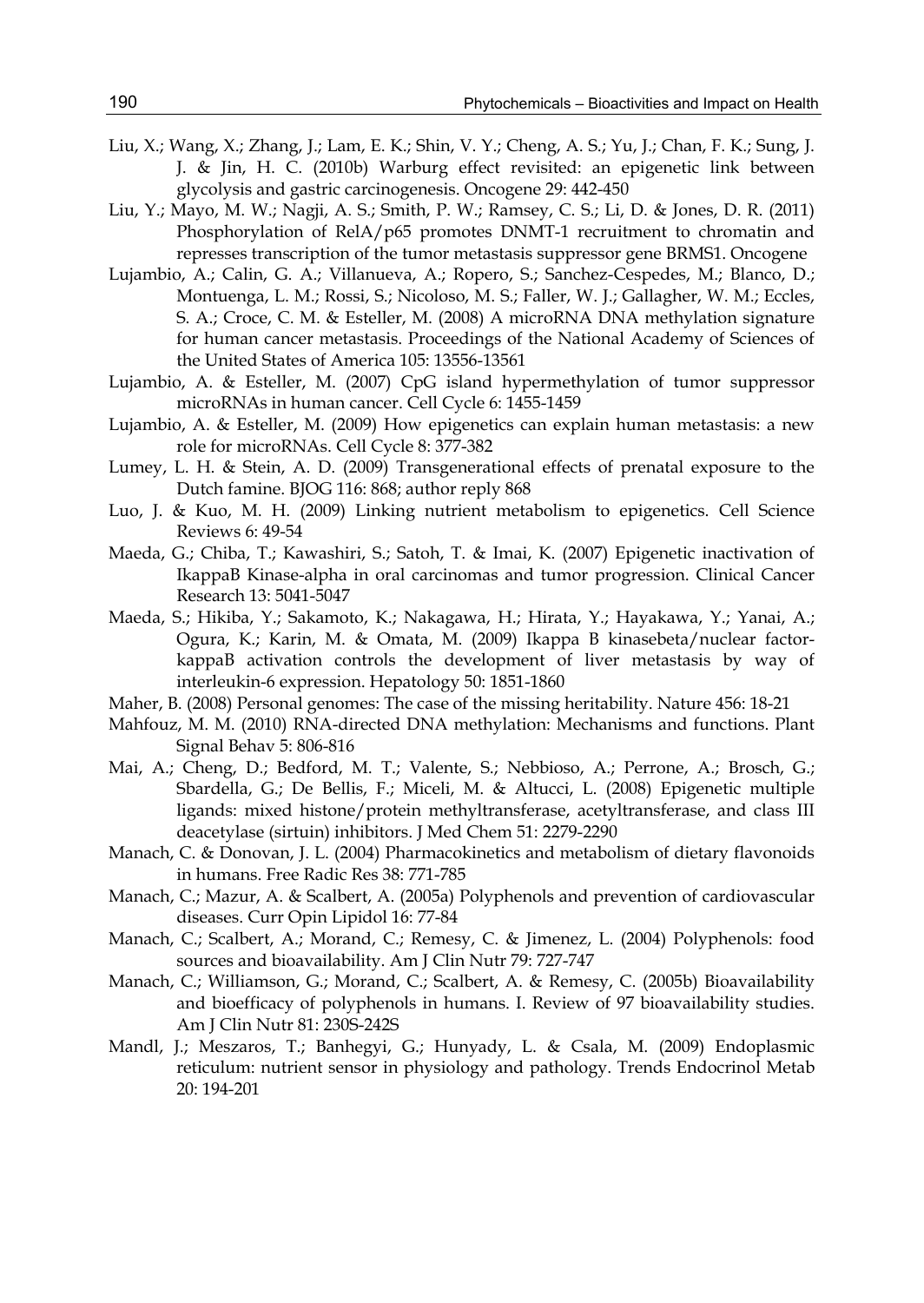- Manolio, T. A.; Collins, F. S.; Cox, N. J.; Goldstein, D. B.; Hindorff, L. A.; Hunter, D. J.; McCarthy, M. I.; Ramos, E. M.; Cardon, L. R.; Chakravarti, A.; Cho, J. H.; Guttmacher, A. E.; Kong, A.; Kruglyak, L.; Mardis, E.; Rotimi, C. N.; Slatkin, M.; Valle, D.; Whittemore, A. S.; Boehnke, M. et al (2009) Finding the missing heritability of complex diseases. Nature 461: 747-753
- Mantovani, A.; Allavena, P.; Sica, A. & Balkwill, F. (2008) Cancer-related inflammation. Nature 454: 436-444
- Margueron, R.; Trojer, P. & Reinberg, D. (2005) The key to development: interpreting the histone code? Curr Opin Genet Dev 15: 163-176
- Martinez-Outschoorn, U. E.; Prisco, M.; Ertel, A.; Tsirigos, A.; Lin, Z.; Pavlides, S.; Wang, C.; Flomenberg, N.; Knudsen, E. S.; Howell, A.; Pestell, R. G.; Sotgia, F. & Lisanti, M. P. (2011) Ketones and lactate increase cancer cell "stemness," driving recurrence, metastasis and poor clinical outcome in breast cancer: Achieving personalized medicine via Metabolo-Genomics. Cell Cycle 10: 1271-1286
- Mathews, L. A.; Crea, F. & Farrar, W. L. (2009) Epigenetic gene regulation in stem cells and correlation to cancer. Differentiation 78: 1-17
- Mattick, J. S.; Amaral, P. P.; Dinger, M. E.; Mercer, T. R. & Mehler, M. F. (2009a) RNA regulation of epigenetic processes. BioEssays 31: 51-59
- Mattick, J. S.; Taft, R. J. & Faulkner, G. J. (2009b) A global view of genomic information moving beyond the gene and the master regulator. Trends Genet
- Medzhitov, R. & Horng, T. (2009) Transcriptional control of the inflammatory response. Nat Rev Immunol 9: 692-703
- Meeran, S. M.; Ahmed, A. & Tollefsbol, T. O. (2010) Epigenetic targets of bioactive dietary components for cancer prevention and therapy. Clinical Epigenetics 1: 101-116
- Meng, F.; Wehbe-Janek, H.; Henson, R.; Smith, H. & Patel, T. (2008) Epigenetic regulation of microRNA-370 by interleukin-6 in malignant human cholangiocytes. Oncogene 27: 378-386
- Messi, M.; Giacchetto, I.; Nagata, K.; Lanzavecchia, A.; Natoli, G. & Sallusto, F. (2003) Memory and flexibility of cytokine gene expression as separable properties of human T(H)1 and T(H)2 lymphocytes. Nat Immunol 4: 78-86
- Messina, M. & Hilakivi-Clarke, L. (2009) Early intake appears to be the key to the proposed protective effects of soy intake against breast cancer. Nutr Cancer 61: 792-798
- Metivier, R.; Gallais, R.; Tiffoche, C.; Le Peron, C.; Jurkowska, R. Z.; Carmouche, R. P.; Ibberson, D.; Barath, P.; Demay, F.; Reid, G.; Benes, V.; Jeltsch, A.; Gannon, F. & Salbert, G. (2008) Cyclical DNA methylation of a transcriptionally active promoter. Nature 452: 45-50
- Metivier, R.; Reid, G. & Gannon, F. (2006) Transcription in four dimensions: nuclear receptor-directed initiation of gene expression. EMBO Rep 7: 161-167
- Min, J.; Zaslavsky, A.; Fedele, G.; McLaughlin, S. K.; Reczek, E. E.; De Raedt, T.; Guney, I.; Strochlic, D. E.; Macconaill, L. E.; Beroukhim, R.; Bronson, R. T.; Ryeom, S.; Hahn, W. C.; Loda, M. & Cichowski, K. (2010) An oncogene-tumor suppressor cascade drives metastatic prostate cancer by coordinately activating Ras and nuclear factorkappaB. Nature Medicine 16: 286-294
- Miranda, T. B. & Jones, P. A. (2007) DNA methylation: the nuts and bolts of repression. Journal of Cellular Physiology 213: 384-390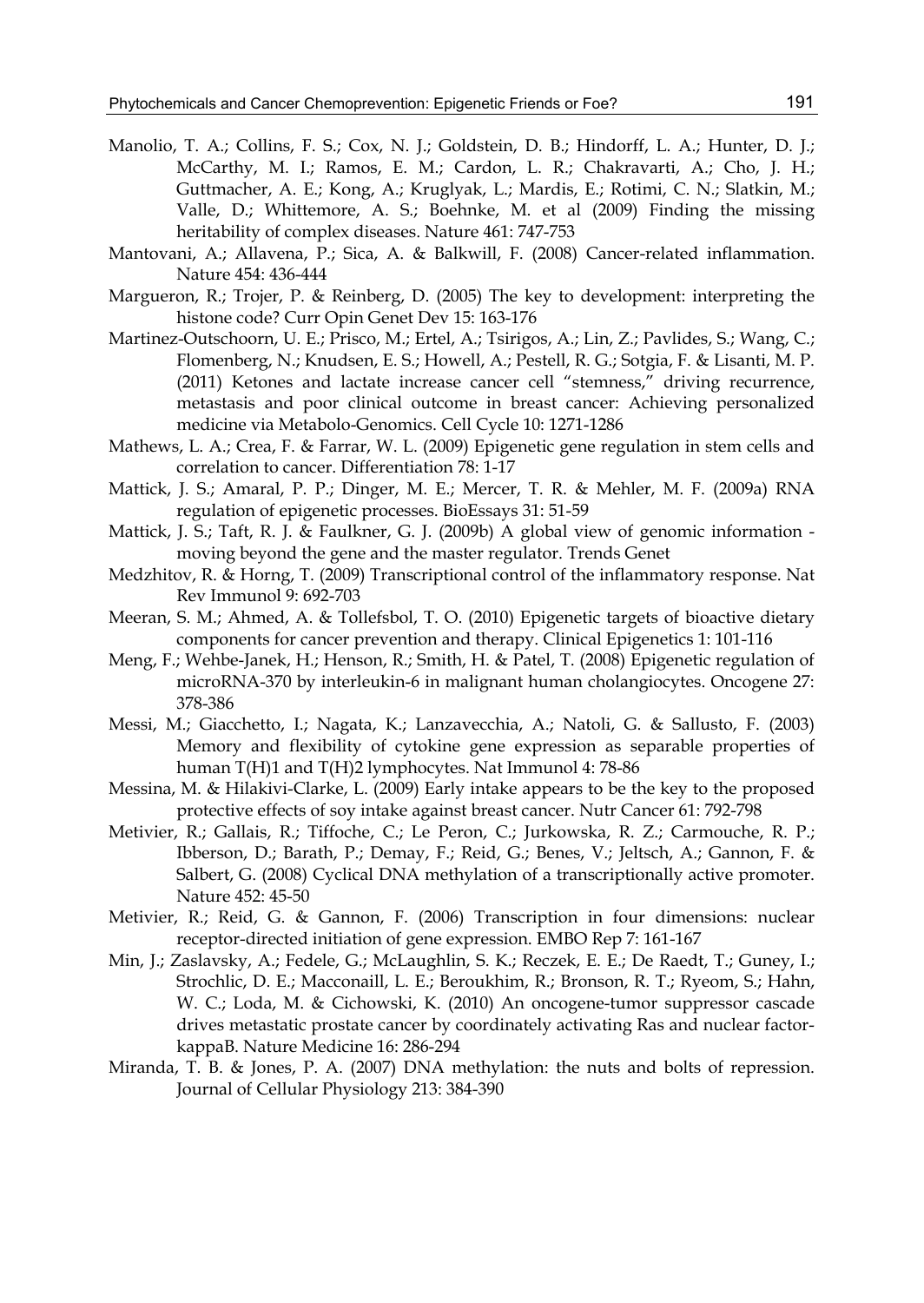- Mulero-Navarro, S. & Esteller, M. (2008) Chromatin remodeling factor CHD5 is silenced by promoter CpG island hypermethylation in human cancer. Epigenetics 3: 210-215
- Myers, R. M.; Stamatoyannopoulos, J.; Snyder, M.; Dunham, I.; Hardison, R. C.; Bernstein, B. E.; Gingeras, T. R.; Kent, W. J.; Birney, E.; Wold, B. & Crawford, G. E. (2011) A user's guide to the encyclopedia of DNA elements (ENCODE). PLoS Biol 9: e1001046
- Nakanishi, C. & Toi, M. (2005) Nuclear factor-kappaB inhibitors as sensitizers to anticancer drugs. Nat Rev Cancer 5: 297-309
- Natoli, G. (2010) Maintaining Cell Identity through Global Control of Genomic Organization. Immunity 33: 12-24
- Natoli, G. & De Santa, F. (2006) Shaping alternative NF-kappaB-dependent gene expression programs: new clues to specificity. Cell Death Differ 13: 693-696
- Natoli, G.; Ghisletti, S. & Barozzi, I. (2011) The genomic landscapes of inflammation. Genes & Development 25: 101-106
- Natoli, G.; Saccani, S.; Bosisio, D. & Marazzi, I. (2005) Interactions of NF-kappaB with chromatin: the art of being at the right place at the right time. Nat Immunol 6: 439-445
- Naugler, W. E. & Karin, M. (2008) The wolf in sheep's clothing: the role of interleukin-6 in immunity, inflammation and cancer. Trends in Molecular Medicine 14: 109-119
- Ndlovu, M. N.; Denis, H. & Fuks, F. (2011) Exposing the DNA methylome iceberg. Trends in Biochemical Sciences
- Ndlovu, N.; Van Lint, C.; Van Wesemael, K.; Callebert, P.; Chalbos, D.; Haegeman, G. & Vanden Berghe, W. (2009) Hyperactivated NF-{kappa}B and AP-1 transcription factors promote highly accessible chromatin and constitutive transcription across the interleukin-6 gene promoter in metastatic breast cancer cells. Mol Cell Biol 29: 5488-5504
- Newbold, R. R.; Padilla-Banks, E. & Jefferson, W. N. (2009) Environmental estrogens and obesity. Mol Cell Endocrinol 304: 84-89
- Nolis, I. K.; McKay, D. J.; Mantouvalou, E.; Lomvardas, S.; Merika, M. & Thanos, D. (2009) Transcription factors mediate long-range enhancer-promoter interactions. Proceedings of the National Academy of Sciences of the United States of America 106: 20222-20227
- Nunez, E.; Fu, X. D. & Rosenfeld, M. G. (2009) Nuclear organization in the 3D space of the nucleus - cause or consequence? Curr Opin Genet Dev 19: 424-436
- O'Dea, E. & Hoffmann, A. (2010) The regulatory logic of the NF-kappaB signaling system. Cold Spring Harb Perspect Biol 2: a000216
- O'Gorman, A.; Colleran, A.; Ryan, A.; Mann, J. & Egan, L. J. (2010) Regulation of NF- {kappa}B responses by epigenetic suppression of I{kappa}B{alpha} expression in HCT116 intestinal epithelial cells. American Journal of Physiology Gastrointestinal and Liver Physiology
- Olefsky, J. M. (2009) IKKepsilon: a bridge between obesity and inflammation. Cell 138: 834-836
- Pacholec, M.; Bleasdale, J. E.; Chrunyk, B.; Cunningham, D.; Flynn, D.; Garofalo, R. S.; Griffith, D.; Griffor, M.; Loulakis, P.; Pabst, B.; Qiu, X.; Stockman, B.; Thanabal, V.; Varghese, A.; Ward, J.; Withka, J. & Ahn, K. (2010) SRT1720, SRT2183, SRT1460, and resveratrol are not direct activators of SIRT1. The Journal of biological chemistry 285: 8340-8351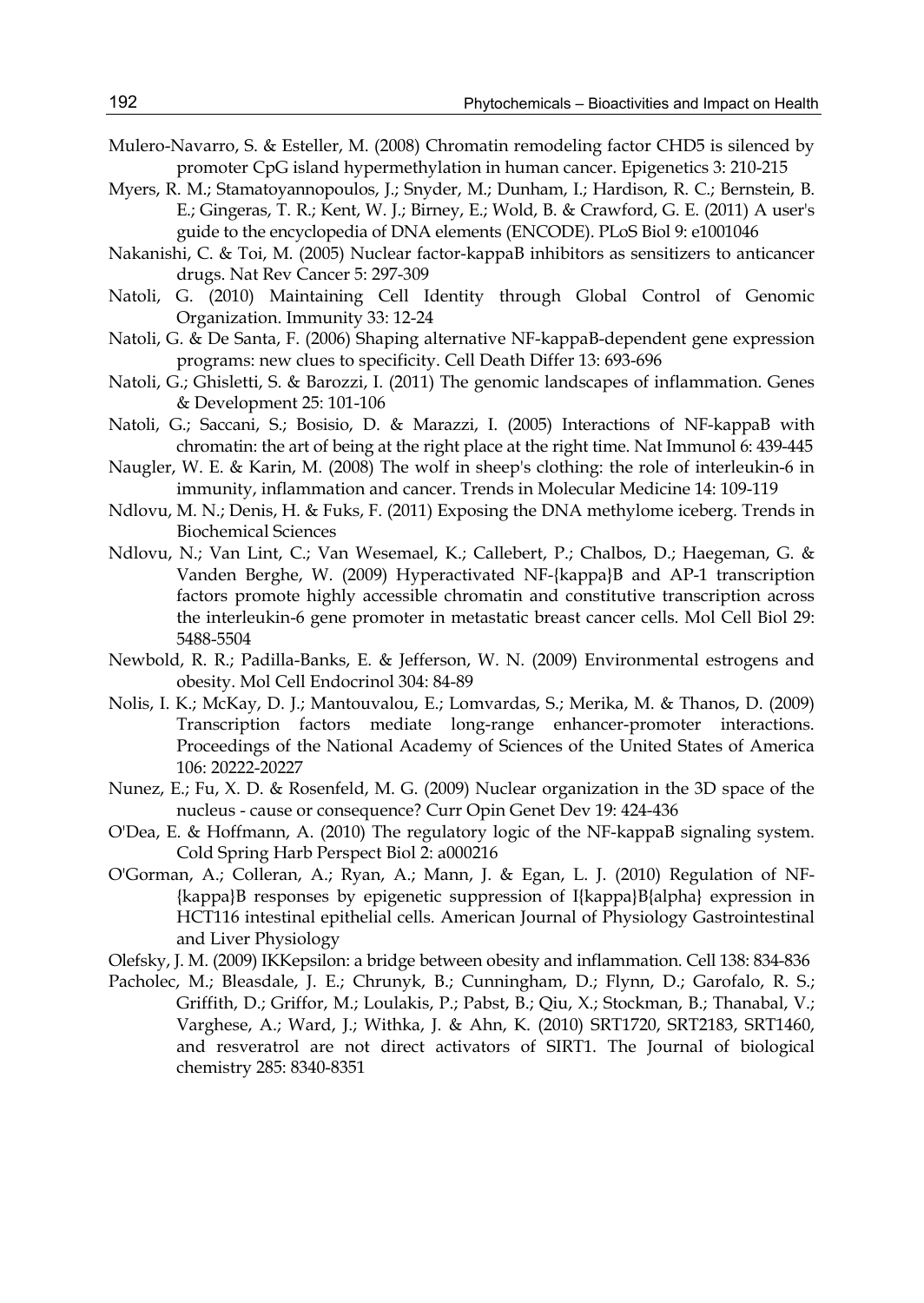- Painter, R. C.; Osmond, C.; Gluckman, P.; Hanson, M.; Phillips, D. I. & Roseboom, T. J. (2008) Transgenerational effects of prenatal exposure to the Dutch famine on neonatal adiposity and health in later life. BJOG 115: 1243-1249
- Parasramka, M. A.; Ho, E.; Williams, D. E. & Dashwood, R. H. (2011) MicroRNAs, diet, and cancer: New mechanistic insights on the epigenetic actions of phytochemicals. Molecular Carcinogenesis: n/a-n/a
- Park, E. J.; Lee, J. H.; Yu, G.-Y.; He, G.; Ali, S. R.; Holzer, R. G.; Österreicher, C. H.; Takahashi, H. & Karin, M. (2010) Dietary and Genetic Obesity Promote Liver Inflammation and Tumorigenesis by Enhancing IL-6 and TNF Expression. Cell 140: 197-208
- Pasparakis, M. (2009) Regulation of tissue homeostasis by NF-kappaB signalling: implications for inflammatory diseases. Nat Rev Immunol 9: 778-788
- Paul, A. T.; Gohil, V. M. & Bhutani, K. K. (2006) Modulating TNF-alpha signaling with natural products. Drug Discov Today 11: 725-732
- Peng, B.; Hodge, D. R.; Thomas, S. B.; Cherry, J. M.; Munroe, D. J.; Pompeia, C.; Xiao, W. & Farrar, W. L. (2005) Epigenetic silencing of the human nucleotide excision repair gene, hHR23B, in interleukin-6-responsive multiple myeloma KAS-6/1 cells. The Journal of biological chemistry 280: 4182-4187
- Perillo, B.; Ombra, M. N.; Bertoni, A.; Cuozzo, C.; Sacchetti, S.; Sasso, A.; Chiariotti, L.; Malorni, A.; Abbondanza, C. & Avvedimento, E. V. (2008) DNA Oxidation as Triggered by H3K9me2 Demethylation Drives Estrogen-Induced Gene Expression. Science 319: 202-206
- Perissi, V.; Jepsen, K.; Glass, C. K. & Rosenfeld, M. G. (2010) Deconstructing repression: evolving models of co-repressor action. Nat Rev Genet 11: 109-123
- Perissi, V. & Rosenfeld, M. G. (2005) Controlling nuclear receptors: the circular logic of cofactor cycles. Nat Rev Mol Cell Biol 6: 542-554
- Perkins, N. D. (2007) Integrating cell-signalling pathways with NF-kappaB and IKK function. Nat Rev Mol Cell Biol 8: 49-62
- Petronis, A. (2006) Epigenetics and twins: three variations on the theme. Trends in Genetics 22: 347-350
- Pogribny, I. P.; Tryndyak, V. P.; Muskhelishvili, L.; Rusyn, I. & Ross, S. A. (2007) Methyl deficiency, alterations in global histone modifications, and carcinogenesis. The Journal of nutrition 137: 216S-222S
- Pompeia, C.; Hodge, D. R.; Plass, C.; Wu, Y. Z.; Marquez, V. E.; Kelley, J. A. & Farrar, W. L. (2004) Microarray analysis of epigenetic silencing of gene expression in the KAS-6/1 multiple myeloma cell line. Cancer Res 64: 3465-3473
- Puto, L. A. & Reed, J. C. (2008) Daxx represses RelB target promoters via DNA methyltransferase recruitment and DNA hypermethylation. Genes Dev 22: 998-1010
- Rajasekhar, V. K.; Studer, L.; Gerald, W.; Socci, N. D. & Scher, H. I. (2011) Tumour-initiating stem-like cells in human prostate cancer exhibit increased NF-kappaB signalling. Nat Commun 2: 162
- Rakyan, V. K.; Down, T. A.; Balding, D. J. & Beck, S. (2011) Epigenome-wide association studies for common human diseases. Nat Rev Genet 12: 529-541
- Ramirez-Carrozzi, V. R.; Braas, D.; Bhatt, D. M.; Cheng, C. S.; Hong, C.; Doty, K. R.; Black, J. C.; Hoffmann, A.; Carey, M. & Smale, S. T. (2009) A unifying model for the selective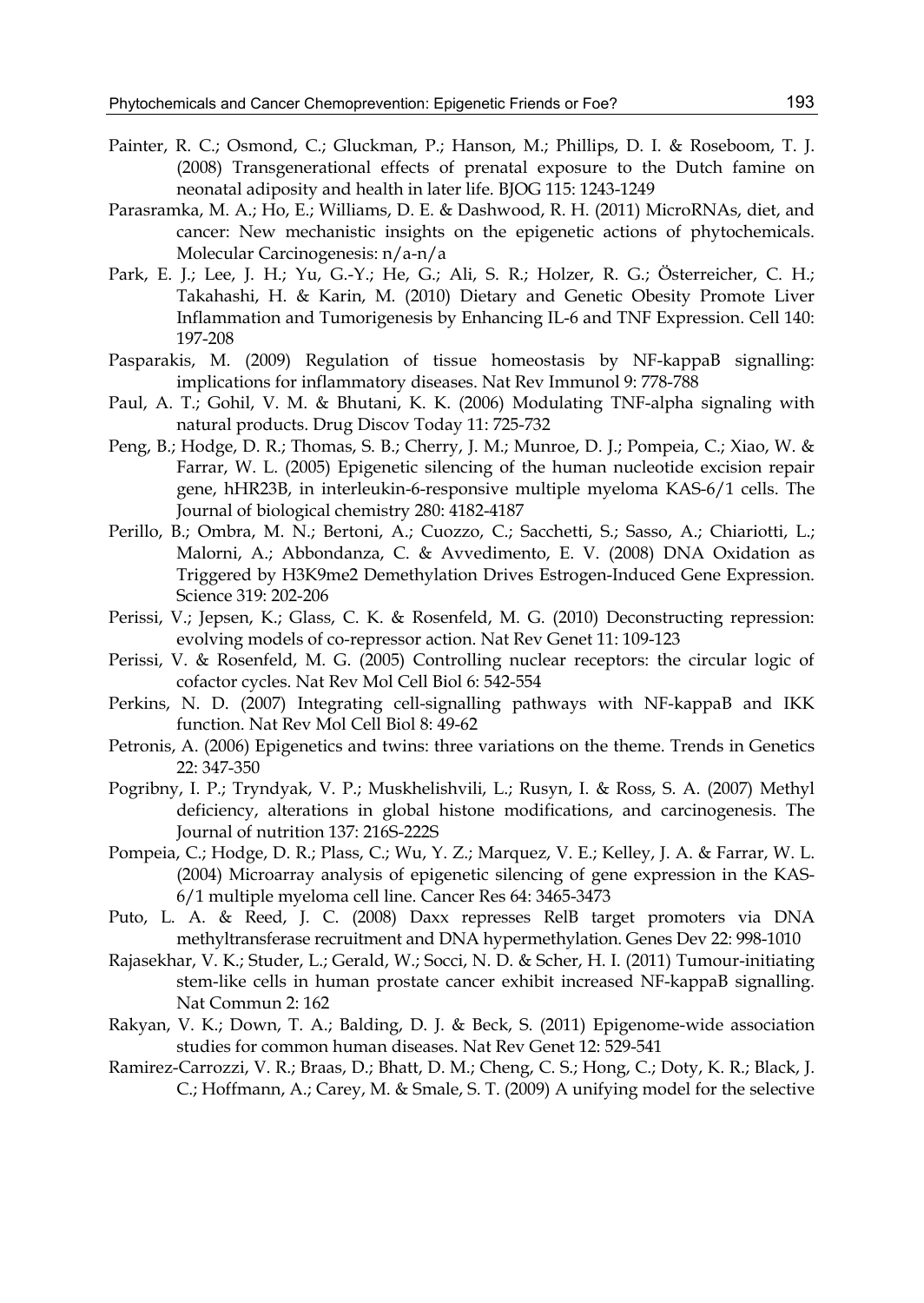regulation of inducible transcription by CpG islands and nucleosome remodeling. Cell 138: 114-128

- Ramirez-Carrozzi, V. R.; Nazarian, A. A.; Li, C. C.; Gore, S. L.; Sridharan, R.; Imbalzano, A. N. & Smale, S. T. (2006) Selective and antagonistic functions of SWI/SNF and Mi-2beta nucleosome remodeling complexes during an inflammatory response. Genes Dev 20: 282-296
- Raney, B. J.; Cline, M. S.; Rosenbloom, K. R.; Dreszer, T. R.; Learned, K.; Barber, G. P.; Meyer, L. R.; Sloan, C. A.; Malladi, V. S.; Roskin, K. M.; Suh, B. B.; Hinrichs, A. S.; Clawson, H.; Zweig, A. S.; Kirkup, V.; Fujita, P. A.; Rhead, B.; Smith, K. E.; Pohl, A.; Kuhn, R. M. et al (2011) ENCODE whole-genome data in the UCSC genome browser (2011 update). Nucleic Acids Res 39: D871-875
- Rathmell, J. C. & Newgard, C. B. (2009) Biochemistry. A glucose-to-gene link. Science 324: 1021-1022
- Reuter, S.; Gupta, S. C.; Chaturvedi, M. M. & Aggarwal, B. B. (2010) Oxidative stress, inflammation, and cancer: how are they linked? Free Radic Biol Med 49: 1603-1616
- Rios, J. L.; Recio, M. C.; Escandell, J. M. & Andujar, I. (2009) Inhibition of transcription factors by plant-derived compounds and their implications in inflammation and cancer. Curr Pharm Des 15: 1212-1237
- Robertson, A. G.; Bilenky, M.; Tam, A.; Zhao, Y.; Zeng, T.; Thiessen, N.; Cezard, T.; Fejes, A. P.; Wederell, E. D.; Cullum, R.; Euskirchen, G.; Krzywinski, M.; Birol, I.; Snyder, M.; Hoodless, P. A.; Hirst, M.; Marra, M. A. & Jones, S. J. (2008) Genome-wide relationship between histone H3 lysine 4 mono- and tri-methylation and transcription factor binding. Genome Research 18: 1906-1917
- Robertson, K. D. (2005) DNA methylation and human disease. Nature Reviews Genetics 6: 597-610
- Rohwer, N.; Dame, C.; Haugstetter, A.; Wiedenmann, B.; Detjen, K.; Schmitt, C. A. & Cramer, T. (2010) Hypoxia-inducible factor 1alpha determines gastric cancer chemosensitivity via modulation of p53 and NF-kappaB. PLoS ONE 5: e12038
- Roseboom, T.; de Rooij, S. & Painter, R. (2006) The Dutch famine and its long-term consequences for adult health. Early Human Development 82: 485-491
- Rosenfeld, M. G.; Lunyak, V. V. & Glass, C. K. (2006) Sensors and signals: a coactivator/corepressor/epigenetic code for integrating signal-dependent programs of transcriptional response. Genes Dev 20: 1405-1428
- Ruden, D. M.; De Luca, M.; Garfinkel, M. D.; Bynum, K. L. & Lu, X. (2005a) Drosophila nutrigenomics can provide clues to human gene-nutrient interactions. Annu Rev Nutr 25: 499-522
- Ruden, D. M.; Xiao, L.; Garfinkel, M. D. & Lu, X. (2005b) Hsp90 and environmental impacts on epigenetic states: a model for the trans-generational effects of diethylstibesterol on uterine development and cancer. Hum Mol Genet 14 Spec No 1: R149-155
- Santourlidis, S.; Warskulat, U.; Florl, A. R.; Maas, S.; Pulte, T.; Fischer, J.; Muller, W. & Schulz, W. A. (2001) Hypermethylation of the tumor necrosis factor receptor superfamily 6 (APT1, Fas, CD95/Apo-1) gene promoter at rel/nuclear factor kappaB sites in prostatic carcinoma. Mol Carcinog 32: 36-43
- Scarano, M. I.; Strazzullo, M.; Matarazzo, M. R. & D'Esposito, M. (2005) DNA methylation 40 years later: Its role in human health and disease. Journal of Cellular Physiology 204: 21-35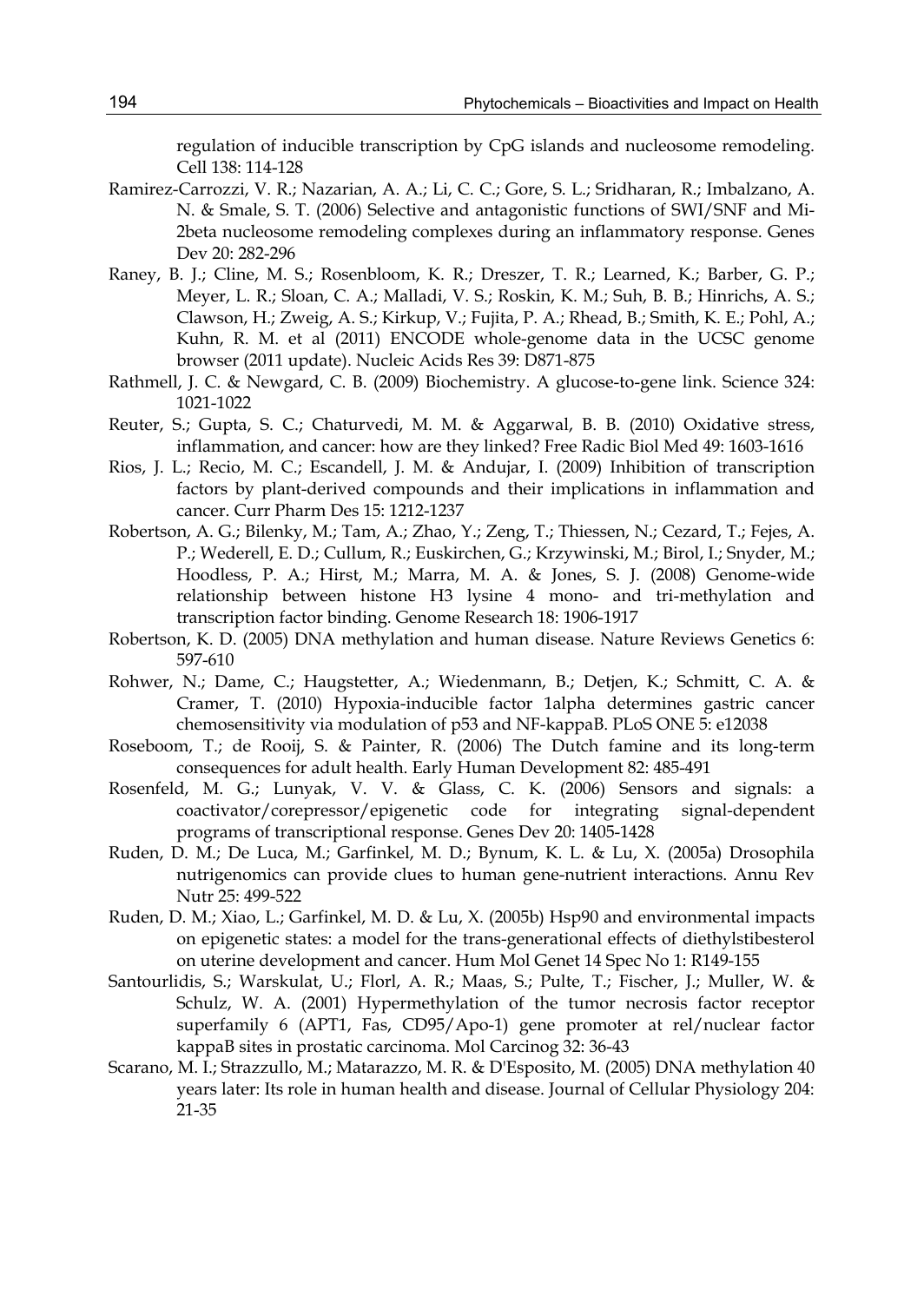- Schreiber, S. L. & Bernstein, B. E. (2002) Signaling network model of chromatin. Cell 111: 771-778
- Seet, B. T.; Dikic, I.; Zhou, M. M. & Pawson, T. (2006) Reading protein modifications with interaction domains. Nat Rev Mol Cell Biol 7: 473-483
- Sharma, P.; Senthilkumar, R. D.; Brahmachari, V.; Sundaramoorthy, E.; Mahajan, A.; Sharma, A. & Sengupta, S. (2006) Mining literature for a comprehensive pathway analysis: a case study for retrieval of homocysteine related genes for genetic and epigenetic studies. Lipids Health Dis 5: 1
- Sharma, S. V.; Lee, D. Y.; Li, B.; Quinlan, M. P.; Takahashi, F.; Maheswaran, S.; McDermott, U.; Azizian, N.; Zou, L.; Fischbach, M. A.; Wong, K. K.; Brandstetter, K.; Wittner, B.; Ramaswamy, S.; Classon, M. & Settleman, J. (2010) A chromatin-mediated reversible drug-tolerant state in cancer cell subpopulations. Cell 141: 69-80
- Shu, X. O.; Zheng, Y.; Cai, H.; Gu, K.; Chen, Z.; Zheng, W. & Lu, W. (2009) Soy food intake and breast cancer survival. Jama 302: 2437-2443
- Shytle, R. D.; Ehrhart, J.; Tan, J.; Vila, J.; Cole, M.; Sanberg, C. D.; Sanberg, P. R. & Bickford, P. C. (2007) Oxidative stress of neural, hematopoietic, and stem cells: protection by natural compounds. Rejuvenation Res 10: 173-178
- Singh, S. (2007) From Exotic Spice to Modern Drug? Cell 130: 765-768
- Skinner, M. K.; Manikkam, M. & Guerrero-Bosagna, C. (2011) Epigenetic transgenerational actions of endocrine disruptors. Reproductive Toxicology 31: 337-343
- Solinas, G. & Karin, M. (2010) JNK1 and IKK{beta}: molecular links between obesity and metabolic dysfunction. Faseb J: in press
- Sollars, V.; Lu, X.; Xiao, L.; Wang, X.; Garfinkel, M. D. & Ruden, D. M. (2003) Evidence for an epigenetic mechanism by which Hsp90 acts as a capacitor for morphological evolution. Nature Genetics 33: 70-74
- Sporn, M. B. (2011) Perspective: The big C for Chemoprevention. Nature 471: S10-11
- Sung, B.;Prasad, S.;Yadav, V. R.;Lavasanifar, A. & Aggarwal, B. B. (2011) Cancer and diet: How are they related? Free Radic Res 45: 864-879
- Surani, M. A.; Ancelin, K.; Hajkova, P.; Lange, U. C.; Payer, B.; Western, P. & Saitou, M. (2004) Mechanism of mouse germ cell specification: a genetic program regulating epigenetic reprogramming. Cold Spring Harbor Symposia on Quantitative Biology 69: 1-9
- Surh, Y. J. (2003) Cancer chemoprevention with dietary phytochemicals. Nat Rev Cancer 3: 768-780
- Suttana, W.; Mankhetkorn, S.; Poompimon, W.; Palagani, A.; Zhokhov, S.; Gerlo, S.; Haegeman, G. & Berghe, W. (2010) Differential chemosensitization of Pglycoprotein overexpressing K562/Adr cells by withaferin A and Siamois polyphenols. Molecular Cancer 9: 99
- Suzuki, T. & Miyata, N. (2006) Epigenetic control using natural products and synthetic molecules. Curr Med Chem 13: 935-958
- Szarc vel Szic, K.; Ndlovu, M. N.; Haegeman, G. & Vanden Berghe, W. (2010) Nature or nurture: Let food be your epigenetic medicine in chronic inflammatory disorders. Biochemical Pharmacology 80: 1816-1832
- Taft, R. J.; Glazov, E. A.; Cloonan, N.; Simons, C.; Stephen, S.; Faulkner, G. J.; Lassmann, T.; Forrest, A. R.; Grimmond, S. M.; Schroder, K.; Irvine, K.; Arakawa, T.; Nakamura, M.; Kubosaki, A.; Hayashida, K.; Kawazu, C.; Murata, M.; Nishiyori, H.; Fukuda,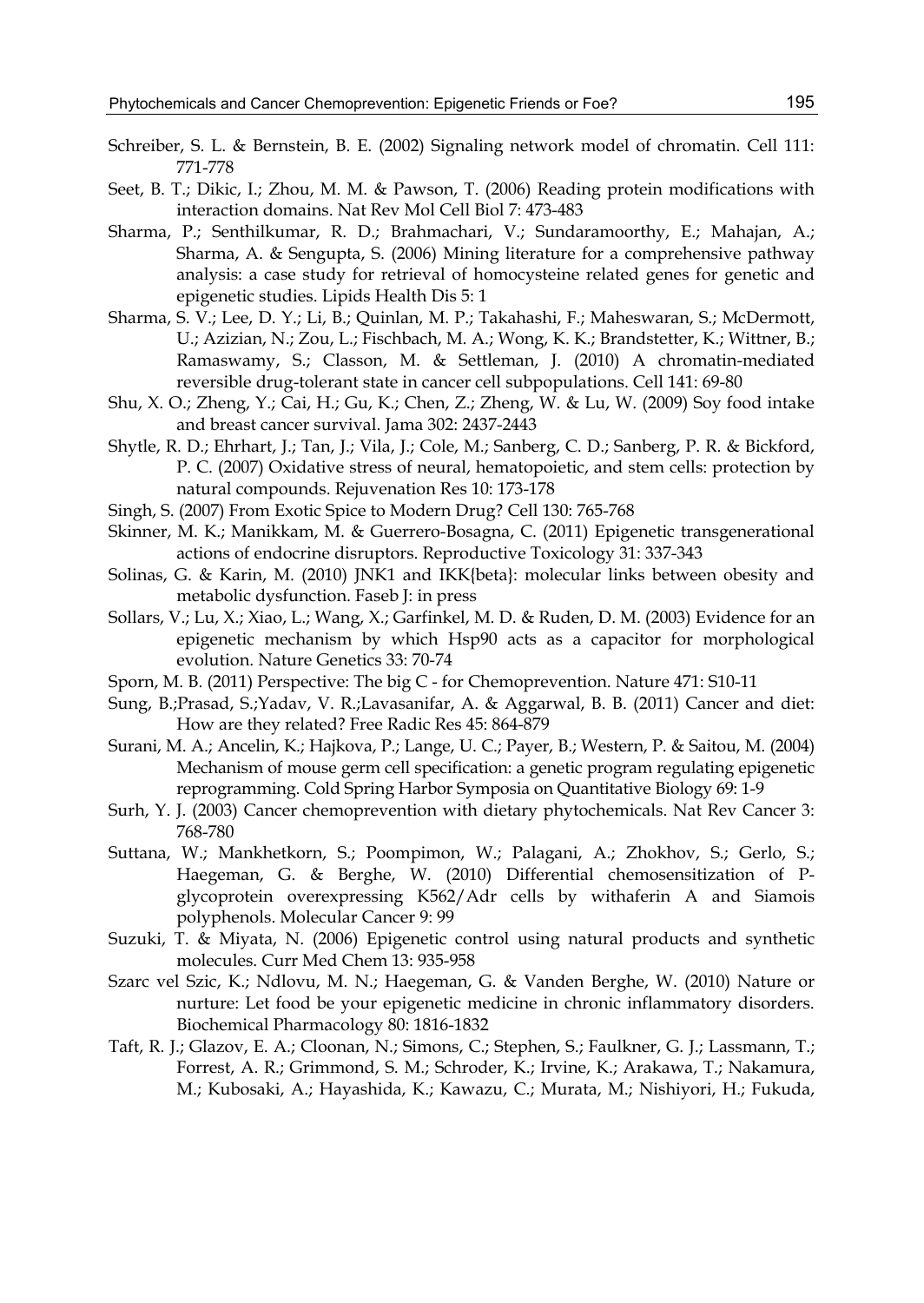S.; Kawai, J. et al (2009a) Tiny RNAs associated with transcription start sites in animals. Nat Genet 41: 572-578

- Taft, R. J.; Pang, K. C.; Mercer, T. R.; Dinger, M. & Mattick, J. S. (2009b) Non-coding RNAs: regulators of disease. J Pathol 220: 126-139
- Tennant, D. A.; Duran, R. V. & Gottlieb, E. (2010) Targeting metabolic transformation for cancer therapy. Nat Rev Cancer 10: 267-277
- Teperino, R.; Schoonjans, K. & Auwerx, J. (2010) Histone methyl transferases and demethylases; can they link metabolism and transcription? Cell Metab 12: 321-327
- Teschendorff, A. E.; Menon, U.; Gentry-Maharaj, A.; Ramus, S. J.; Weisenberger, D. J.; Shen, H.; Campan, M.; Noushmehr, H.; Bell, C. G.; Maxwell, A. P.; Savage, D. A.; Mueller-Holzner, E.; Marth, C.; Kocjan, G.; Gayther, S. A.; Jones, A.; Beck, S.; Wagner, W.; Laird, P. W.; Jacobs, I. J. et al (2010) Age-dependent DNA methylation of genes that are suppressed in stem cells is a hallmark of cancer. Genome Research 20: 440-446
- Tolhuis, B.; Blom, M.; Kerkhoven, R. M.; Pagie, L.; Teunissen, H.; Nieuwland, M.; Simonis, M.; de Laat, W.; van Lohuizen, M. & van Steensel, B. (2011) Interactions among Polycomb domains are guided by chromosome architecture. PLoS Genet 7: e1001343
- Tsai, M. C.; Manor, O.; Wan, Y.; Mosammaparast, N.; Wang, J. K.; Lan, F.; Shi, Y.; Segal, E. & Chang, H. Y. (2010) Long Noncoding RNA as Modular Scaffold of Histone Modification Complexes. Science
- Ulrich, C. M.; Reed, M. C. & Nijhout, H. F. (2008) Modeling folate, one-carbon metabolism, and DNA methylation. Nutr Rev 66 Suppl 1: S27-30
- Vaissiere, T.; Sawan, C. & Herceg, Z. (2008) Epigenetic interplay between histone modifications and DNA methylation in gene silencing. Mutation Research 659: 40-48
- van Steensel, B. (2011) Chromatin: constructing the big picture. The EMBO Journal 30: 1885- 1895
- van Uden, P.; Kenneth, N. S.; Webster, R.; Muller, H. A.; Mudie, S. & Rocha, S. (2011) Evolutionary conserved regulation of HIF-1beta by NF-kappaB. PLoS Genet 7: e1001285
- Vanden Berghe, W.; De Bosscher, K.; Boone, E.; Plaisance, S. & Haegeman, G. (1999a) The nuclear factor-kappaB engages CBP/p300 and histone acetyltransferase activity for transcriptional activation of the interleukin-6 gene promoter. The Journal of biological chemistry 274: 32091-32098
- Vanden Berghe, W.; Dijsselbloem, N.; Vermeulen, L.; Ndlovu, N.; Boone, E. & Haegeman, G. (2006a) Attenuation of Mitogen- and Stress-Activated Protein Kinase-1-Driven Nuclear Factor-{kappa}B Gene Expression by Soy Isoflavones Does Not Require Estrogenic Activity. Cancer Res 66: 4852-4862
- Vanden Berghe, W.; Francesconi, E.; De Bosscher, K.; Resche-Rigon, M. & Haegeman, G. (1999b) Dissociated glucocorticoids with anti-inflammatory potential repress interleukin-6 gene expression by a nuclear factor-kappaB-dependent mechanism. Mol Pharmacol 56: 797-806
- Vanden Berghe, W.; Ndlovu, M. N.; Hoya-Arias, R.; Dijsselbloem, N.; Gerlo, S. & Haegeman, G. (2006b) Keeping up NF-kappaB appearances: epigenetic control of immunity or inflammation-triggered epigenetics. Biochem Pharmacol 72: 1114-1131
- Vanden Berghe, W.; Plaisance, S.; Boone, E.; De Bosscher, K.; Schmitz, M. L.; Fiers, W. & Haegeman, G. (1998) p38 and extracellular signal-regulated kinase mitogen-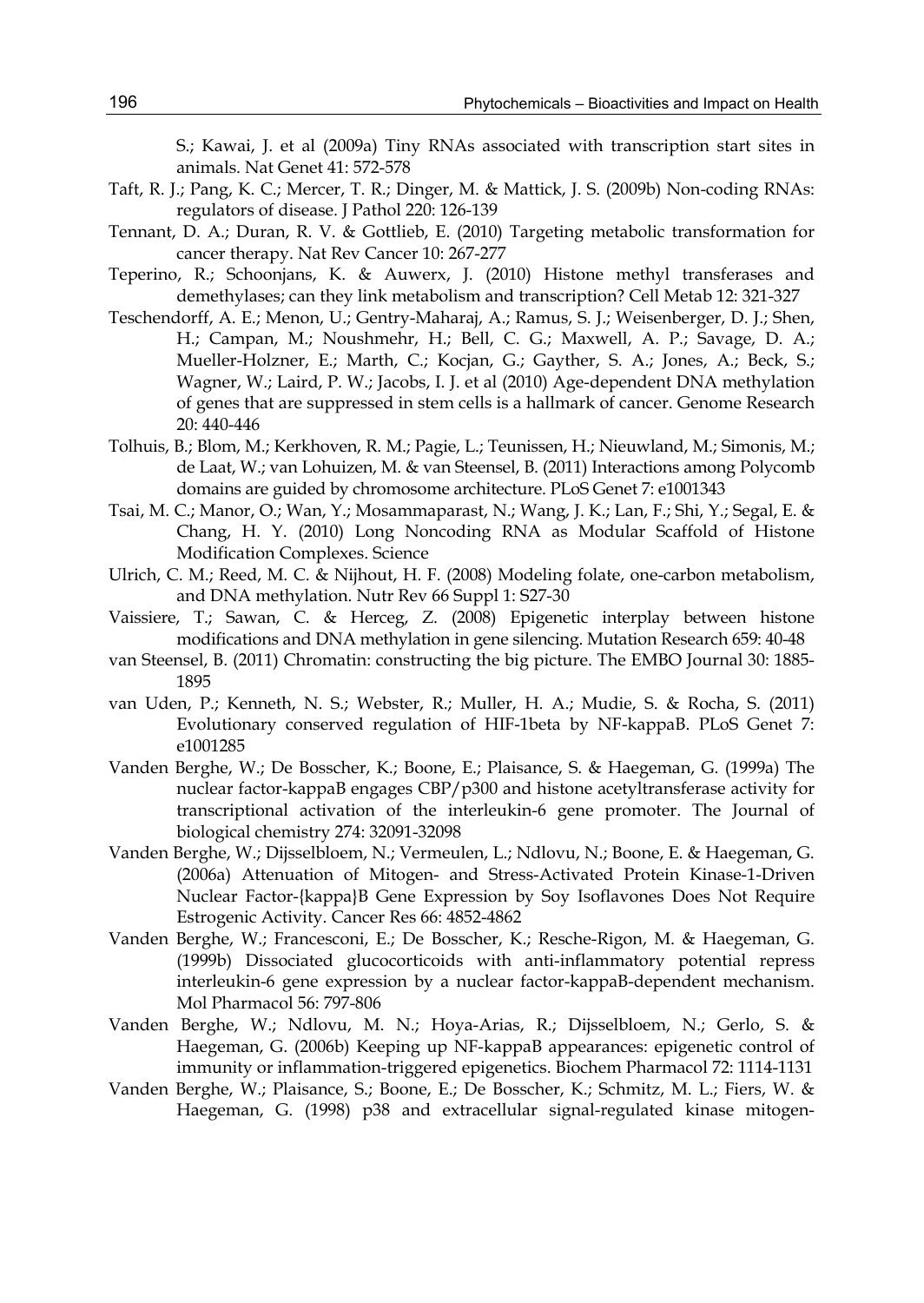activated protein kinase pathways are required for nuclear factor-kappaB p65 transactivation mediated by tumor necrosis factor. The Journal of biological chemistry 273: 3285-3290

- Vanden Berghe, W.; De Naeyer, A.; Dijsselbloem, N.; David, J. P.; De Keukeleire, D. & Haegeman, G. (2011) Attenuation of ERK/RSK2-Driven NFkappaB Gene Expression and Cancer Cell Proliferation by Kurarinone, a Lavandulyl Flavanone Isolated from Sophora flavescens Ait. Roots. Endocr Metab Immune Disord Drug Targets, in press
- Vaquero, A. & Reinberg, D. (2009) Calorie restriction and the exercise of chromatin. Genes Dev 23: 1849-1869
- Varela, I.; Tarpey, P.; Raine, K.; Huang, D.; Ong, C. K.; Stephens, P.; Davies, H.; Jones, D.; Lin, M. L.; Teague, J.; Bignell, G.; Butler, A.; Cho, J.; Dalgliesh, G. L.; Galappaththige, D.; Greenman, C.; Hardy, C.; Jia, M.; Latimer, C.; Lau, K. W. et al (2011) Exome sequencing identifies frequent mutation of the SWI/SNF complex gene PBRM1 in renal carcinoma. Nature 469: 539-542
- Vermeulen, L.; Berghe, W. V.; Beck, I. M.; De Bosscher, K. & Haegeman, G. (2009) The versatile role of MSKs in transcriptional regulation. Trends Biochem Sci 34: 311-318
- Vermeulen, L.; De Wilde, G.; Van Damme, P.; Vanden Berghe, W. & Haegeman, G. (2003) Transcriptional activation of the NF-kappaB p65 subunit by mitogen- and stressactivated protein kinase-1 (MSK1). EMBO J 22: 1313-1324
- Viatour, P.; Merville, M. P.; Bours, V. & Chariot, A. (2005) Phosphorylation of NF-kappaB and IkappaB proteins: implications in cancer and inflammation. Trends Biochem Sci 30: 43-52
- Vire, E.; Brenner, C.; Deplus, R.; Blanchon, L.; Fraga, M.; Didelot, C.; Morey, L.; Van Eynde, A.; Bernard, D.; Vanderwinden, J. M.; Bollen, M.; Esteller, M.; Di Croce, L.; de Launoit, Y. & Fuks, F. (2006) The Polycomb group protein EZH2 directly controls DNA methylation. Nature 439: 871-874
- Wallace, D. C. (2010a) Bioenergetics and the epigenome: interface between the environment and genes in common diseases. Dev Disabil Res Rev 16: 114-119
- Wallace, D.C. (2010b) The epigenome and the mitochondrion: bioenergetics and the environment [corrected]. Genes Dev 24: 1571-1573
- Wang, H.; Lathia, J. D.; Wu, Q.; Wang, J.; Li, Z.; Heddleston, J. M.; Eyler, C. E.; Elderbroom, J.; Gallagher, J.; Schuschu, J.; MacSwords, J.; Cao, Y.; McLendon, R. E.; Wang, X. F.; Hjelmeland, A. B. & Rich, J. N. (2009) Targeting interleukin 6 signaling suppresses glioma stem cell survival and tumor growth. Stem cells (Dayton, Ohio) 27: 2393-2404
- Wang, L.; Chia, N. C.; Lu, X. & Ruden, D. M. (2011) Hypothesis: Environmental regulation of 5-hydroxymethylcytosine by oxidative stress. Epigenetics 6: 853-856
- Waterland, R. A. (2009) Is epigenetics an important link between early life events and adult disease? Horm Res 71 Suppl 1: 13-16
- Waterland, R. A. & Jirtle, R. L. (2004) Early nutrition, epigenetic changes at transposons and imprinted genes, and enhanced susceptibility to adult chronic diseases. Nutrition 20: 63-68
- Waterland, R. A.; Travisano, M.; Tahiliani, K. G.; Rached, M. T. & Mirza, S. (2008) Methyl donor supplementation prevents transgenerational amplification of obesity. Int J Obes (Lond) 32: 1373-1379
- Weaver, I.C. (2009) Shaping adult phenotypes through early life environments. Birth Defects Research Part C, Embryo Today 87: 314-326